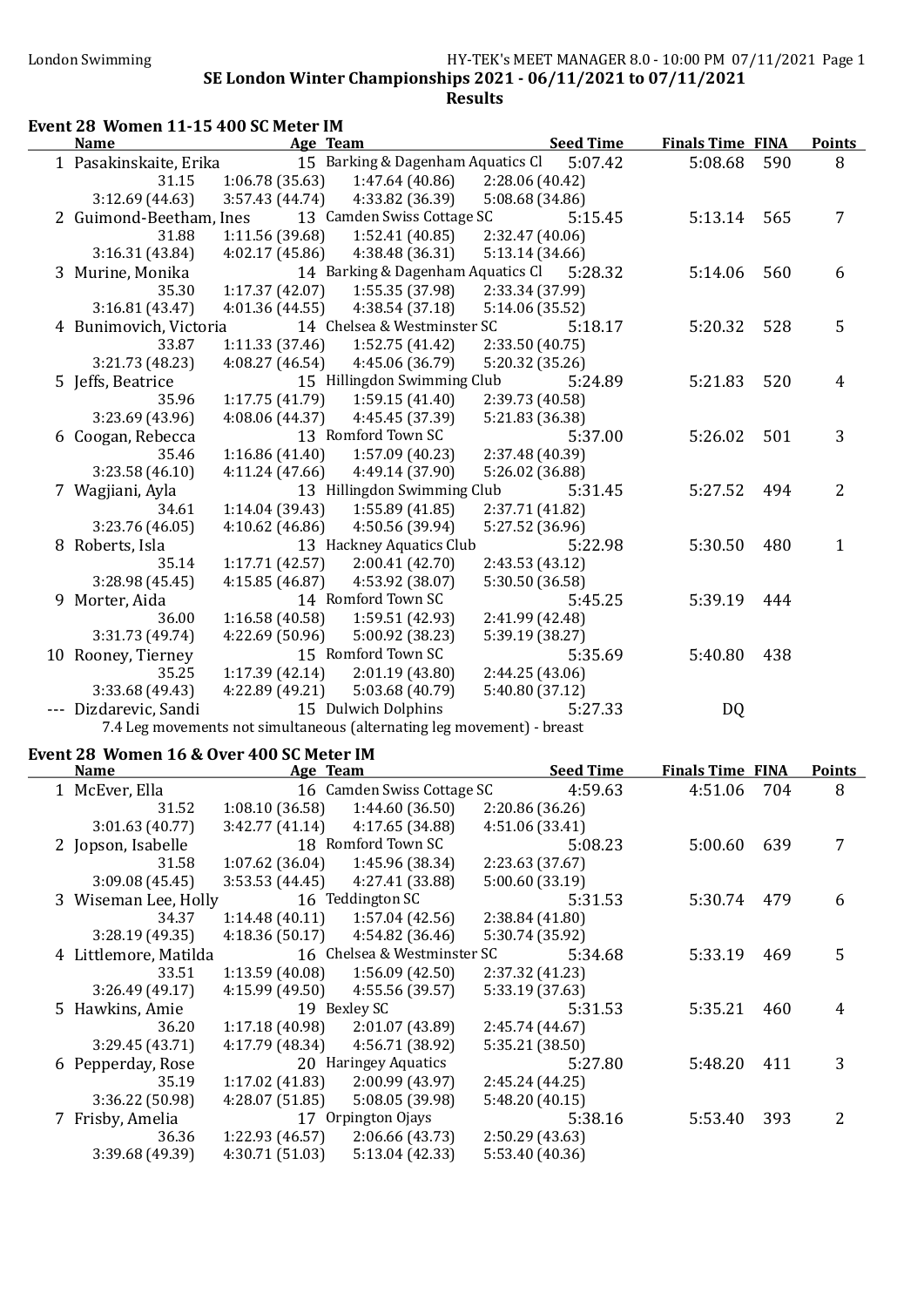Results

|               |                        | Event 29 Men 11-15 200 SC Meter Breaststroke                 |                    |                                |     |                |
|---------------|------------------------|--------------------------------------------------------------|--------------------|--------------------------------|-----|----------------|
|               | <b>Name</b>            | <b>Example 2016</b> Age Team                                 | <u>Prelim Time</u> | <b>Finals Time FINA Points</b> |     |                |
| <b>Finals</b> |                        |                                                              |                    |                                |     |                |
|               |                        | 1 Corver, Alexander 15 Bromley SC                            | 2:26.17            | 2:21.97                        | 606 | 8              |
|               | 32.30                  | $1:09.17(36.87)$ $1:45.61(36.44)$                            | 2:21.97 (36.36)    |                                |     |                |
|               | 2 Whittles, Edward     | 15 Chelsea & Westminster SC                                  | 2:25.17            | 2:22.09                        | 604 | $\overline{7}$ |
|               | 32.54                  | $1:09.21(36.67)$ $1:45.85(36.64)$                            | 2:22.09 (36.24)    |                                |     |                |
|               | 3 Warner, Ollie        | 14 Bromley SC                                                | 2:31.81            | 2:30.50                        | 508 | 6              |
|               | 35.05                  | $1:14.00(38.95)$ $1:52.58(38.58)$                            | 2:30.50 (37.92)    |                                |     |                |
|               | 4 Bohm, Lucas          | 14 Camden Swiss Cottage SC                                   | 2:31.53            | 2:30.55                        | 508 | 5              |
|               | 34.80                  | $1:12.81(38.01)$ $1:52.02(39.21)$                            | 2:30.55 (38.53)    |                                |     |                |
|               | 5 Morgan, Max          | 13 Wandsworth SC                                             | 2:40.74            | 2:35.31                        | 463 | $\overline{4}$ |
|               | 34.59                  | $1:14.28(39.69)$ $1:54.89(40.61)$                            | 2:35.31 (40.42)    |                                |     |                |
|               | 6 Pigott, Archie       | 14 Killerwhales SC (Havering)                                | 2:36.46            | 2:35.89                        | 457 | 3              |
|               | 36.32                  | $1:17.26(40.94)$ $1:56.09(38.83)$                            | 2:35.89 (39.80)    |                                |     |                |
|               | 7 Opimo-Fisher, David  | 14 Hillingdon Swimming Club                                  | 2:36.24            | 2:38.73                        | 433 | $\overline{2}$ |
|               | 35.19                  | $1:15.81(40.62)$ $1:57.21(41.40)$                            | 2:38.73 (41.52)    |                                |     |                |
|               | 8 Stafford-Davies, Max | 13 Hounslow Jets                                             | 2:40.95            | 2:40.04                        | 423 | $\mathbf{1}$   |
|               | 36.24                  | $1:17.83(41.59)$ $1:59.78(41.95)$                            | 2:40.04 (40.26)    |                                |     |                |
|               | 9 Jarrett, Lewis       | 15 Romford Town SC                                           | 2:42.40            | 2:40.29                        | 421 |                |
|               | 35.95                  | $1:16.31(40.36)$ $1:58.75(42.44)$                            | 2:40.29 (41.54)    |                                |     |                |
|               |                        | 10 Scannell, Danny 15 Barking & Dagenham Aquatics Cl 2:39.59 |                    | 2:40.57                        | 419 |                |
|               | 36.76                  | $1:16.86(40.10)$ $1:59.14(42.28)$                            | 2:40.57 (41.43)    |                                |     |                |
|               |                        |                                                              |                    |                                |     |                |
|               |                        | Event 29 Men 11-15 200 SC Meter Breaststroke                 |                    |                                |     |                |
|               | <b>Name</b>            | <b>Example 2</b> Age Team                                    | Seed Time          | <b>Prelim Time FINA</b>        |     |                |
|               | <b>Preliminaries</b>   |                                                              |                    |                                |     |                |
|               | 1 Whittles, Edward     | 15 Chelsea & Westminster SC                                  | 2:24.99            | 2:25.17                        | 567 |                |
|               | 33.33                  | 1:10.52 (37.19) $1:48.16$ (37.64) $2:25.17$ (37.01)          |                    |                                |     |                |
|               | 2 Corver, Alexander    | 15 Bromley SC                                                | 2:29.48            | 2:26.17                        | 555 |                |
|               | 33.76                  | $1:11.55(37.79)$ $1:49.46(37.91)$                            | 2:26.17 (36.71)    |                                |     |                |
|               | 3 Bohm, Lucas          | 14 Camden Swiss Cottage SC                                   | 2:38.69            | 2:31.53                        | 498 |                |
|               | 35.08                  | $1:13.98(38.90)$ $1:53.06(39.08)$                            | 2:31.53 (38.47)    |                                |     |                |
|               | 4 Warner, Ollie        | 14 Bromley SC                                                | 2:39.65            | 2:31.81                        | 495 |                |
|               | 34.92                  | $1:13.44(38.52)$ $1:52.58(39.14)$                            | 2:31.81 (39.23)    |                                |     |                |
|               | 5 Opimo-Fisher, David  | 14 Hillingdon Swimming Club                                  | 2:41.18            | 2:36.24 454                    |     |                |
|               | 34.19                  | 1:13.55 (39.36) $1:54.69$ (41.14) $2:36.24$ (41.55)          |                    |                                |     |                |
|               | 6 Pigott, Archie       | 14 Killerwhales SC (Havering)                                | 2:35.65            | 2:36.46 452                    |     |                |
|               | 34.61                  | 1:13.97 (39.36)  1:56.17 (42.20)  2:36.46 (40.29)            |                    |                                |     |                |
|               | 7 Scannell, Danny      | 15 Barking & Dagenham Aquatics Cl                            | 2:47.35            | 2:39.59                        | 426 |                |
|               | 36.24                  | 1:56.58(41.22)<br>1:15.36(39.12)                             | 2:39.59 (43.01)    |                                |     |                |
|               | 8 Morgan, Max          | 13 Wandsworth SC                                             | 2:42.37            | 2:40.74                        | 417 |                |
|               | 35.83                  | 1:59.03 (41.84)<br>1:17.19(41.36)                            | 2:40.74 (41.71)    |                                |     |                |
|               | 9 Stafford-Davies, Max | 13 Hounslow Jets                                             | 2:37.61            | 2:40.95                        | 416 |                |
|               | 36.69                  | 2:00.28 (42.08)<br>1:18.20(41.51)                            | 2:40.95 (40.67)    |                                |     |                |
|               | 10 Jarrett, Lewis      | 15 Romford Town SC                                           | 2:44.36            | 2:42.40                        | 405 |                |
|               | 36.45                  | 2:00.24 (42.45)<br>1:17.79(41.34)                            | 2:42.40 (42.16)    |                                |     |                |
|               | 11 Pauling, Christian  | 15 Beckenham SC                                              | 2:45.82            | 2:42.67                        | 403 |                |
|               | 35.02                  | 1:59.94 (43.04)<br>1:16.90(41.88)                            | 2:42.67 (42.73)    |                                |     |                |
|               | 12 Blanks, Baylan      | 14 Sutton & Cheam SC                                         | 2:41.08            | 2:42.95                        | 400 |                |
|               | 35.36                  | 2:00.18 (43.23)<br>1:16.95 (41.59)                           | 2:42.95 (42.77)    |                                |     |                |
|               |                        |                                                              |                    |                                |     |                |
|               | 13 Dinev, Bryan        | 15 Bexley SC                                                 | 2:43.09            | 2:43.31                        | 398 |                |
|               | 35.24                  | $1:18.14(42.90)$ $2:01.08(42.94)$                            | 2:43.31 (42.23)    |                                |     |                |
|               | 14 Reder, Gabriel      | 15 London Borough of Hounslow                                | 2:53.32            | 2:43.41                        | 397 |                |
|               | 35.30                  | $1:16.95(41.65)$ $2:00.50(43.55)$                            | 2:43.41 (42.91)    |                                |     |                |
|               | 15 Inglis, Joshua      | 14 Bexley SC                                                 | 2:43.72            | 2:44.53                        | 389 |                |
|               | 36.34                  | $1:17.65(41.31)$ $2:00.96(43.31)$                            | 2:44.53 (43.57)    |                                |     |                |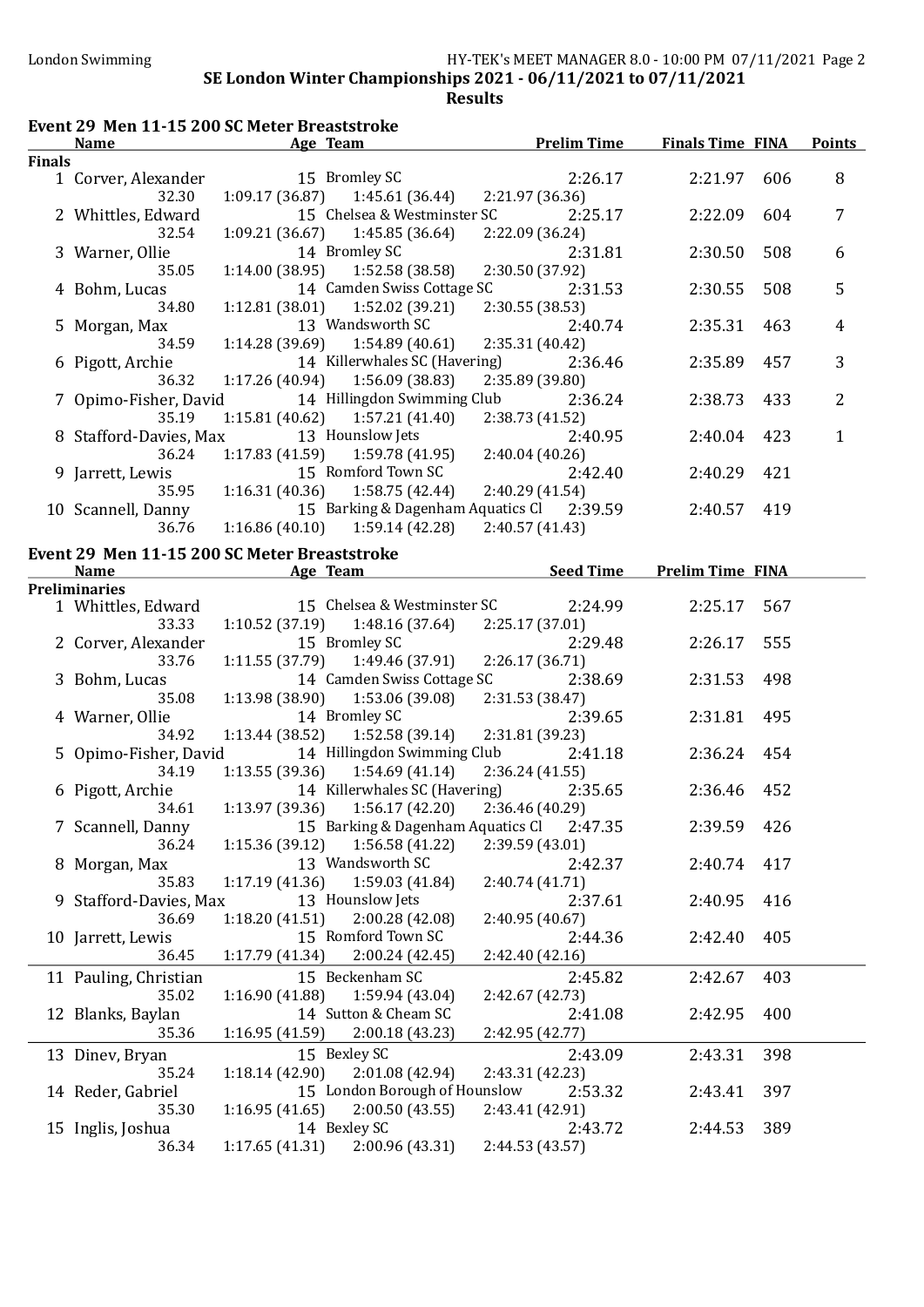# Preliminaries ... (Event 29 Men 11-15 200 SC Meter Breaststroke)

|                            | Name Age Team                                                     | <b>Seed Time</b>           | <b>Prelim Time FINA</b> |     |
|----------------------------|-------------------------------------------------------------------|----------------------------|-------------------------|-----|
| 16 Carnegie, Jeremiah      | 12 Beckenham SC                                                   | 3:02.25                    | 2:45.61                 | 381 |
| 36.54                      | $1:20.29$ (43.75) $2:04.18$ (43.89) $2:45.61$ (41.43)             |                            |                         |     |
| 17 Biggs, Lincoln          | 14 Hillingdon Swimming Club                                       | 2:49.59                    | 2:45.63                 | 381 |
| 37.52                      | 2:05.56(44.11)<br>1:21.45 (43.93)                                 | 2:45.63(40.07)             |                         |     |
| 18 Baker, Toby             | 15 Ealing SC                                                      | 2:48.57                    | 2:45.81                 | 380 |
| 37.39                      | 1:19.64(42.25)<br>2:04.51 (44.87)                                 | 2:45.81 (41.30)            |                         |     |
| 19 Atotileto, Joshua       | 15 Newham & University of East Lo 2:47.41                         |                            | 2:46.54                 | 375 |
| 37.63                      | 2:03.22(43.66)<br>1:19.56 (41.93)                                 | 2:46.54(43.32)             |                         |     |
| 20 Panyandee, Rhys         | 15 Newham & University of East Lo                                 | 2:45.90                    | 2:46.88                 | 373 |
| 37.34                      | 2:02.69(43.46)<br>1:19.23(41.89)<br>14 Romford Town SC            | 2:46.88(44.19)<br>2:51.85  |                         | 369 |
| 21 Howard, Sam<br>36.67    | 2:03.78 (43.27)<br>1:20.51(43.84)                                 | 2:47.50 (43.72)            | 2:47.50                 |     |
| 22 Swarup, Vaatsalya       | 14 Orpington Ojays                                                | 2:50.63                    | 2:47.79                 | 367 |
| 36.73                      | $1:20.98(44.25)$ $2:06.21(45.23)$                                 | 2:47.79 (41.58)            |                         |     |
| 23 Dawson, Lewis           | 15 Enfield Swim Squad                                             | 2:51.88                    | 2:48.15                 | 364 |
| 39.37                      | 1:20.87(41.50)<br>2:04.64(43.77)                                  | 2:48.15 (43.51)            |                         |     |
| 24 Lespiau-Curial, Adrien  | 14 Leander SC                                                     | 2:46.03                    | 2:49.00                 | 359 |
| 35.98                      | $1:19.45(43.47)$ $2:04.72(45.27)$                                 | 2:49.00 (44.28)            |                         |     |
| 25 Drumond, Jaiden         | 14 Newham & University of East Lo                                 | 3:01.33                    | 2:49.17                 | 358 |
| 38.17                      | $1:21.15(42.98)$ $2:05.53(44.38)$                                 | 2:49.17 (43.64)            |                         |     |
| 26 Jackson, Dylan          | 15 Camden Swiss Cottage SC                                        | 2:52.50                    | 2:49.38                 | 357 |
| 39.76                      | $1:22.56(42.80)$ $2:06.53(43.97)$                                 | 2:49.38 (42.85)            |                         |     |
| 27 Daffey, Anderson        | 13 Barnes SC                                                      | 3:00.18                    | 2:49.65                 | 355 |
| 37.57                      | $1:20.84(43.27)$ $2:05.56(44.72)$                                 | 2:49.65 (44.09)            |                         |     |
| 28 Robinson, Edward        | 13 Chelsea & Westminster SC                                       | 2:47.75                    | 2:49.71                 | 354 |
| 36.85                      | $1:19.02$ (42.17) $2:03.85$ (44.83)                               | 2:49.71 (45.86)            |                         |     |
| 29 Rayment, Adam           | 15 Hillingdon Swimming Club                                       | 2:48.32                    | 2:49.91                 | 353 |
| 37.27                      | $1:20.37(43.10)$ $2:04.99(44.62)$                                 | 2:49.91 (44.92)            |                         |     |
| 30 Rogers, Charlie         | 14 Romford Town SC                                                | 2:51.19                    | 2:51.14                 | 346 |
| 38.94                      | 1:22.85(43.91)<br>2:07.37 (44.52)                                 | 2:51.14(43.77)             |                         |     |
| 31 Roman, Paul             | 15 Dulwich Dolphins                                               | 3:01.43                    | 2:51.43                 | 344 |
| 38.66<br>32 Beran, Crosby  | 2:07.96 (44.88)<br>1:23.08 (44.42)<br>13 Hillingdon Swimming Club | 2:51.43 (43.47)<br>2:51.07 | 2:51.94                 | 341 |
| 38.94                      | 2:07.90(45.14)<br>1:22.76 (43.82)                                 | 2:51.94 (44.04)            |                         |     |
| 33 Miceta, Damian          | 14 Camden Swiss Cottage SC                                        | 2:54.99                    | 2:52.66                 | 337 |
| 37.78                      | $1:22.51(44.73)$ $2:08.31(45.80)$                                 | 2:52.66 (44.35)            |                         |     |
| 34 Conde, Romi             | 14 Newham & University of East Lo 2:51.47                         |                            | 2:52.75                 | 336 |
| 38.29                      | $1:22.29(44.00)$ $2:08.20(45.91)$                                 | 2:52.75 (44.55)            |                         |     |
| 35 Selwyn, Alec            | 15 Anaconda SC                                                    | 2:55.79                    | 2:53.26                 | 333 |
| 38.52                      | $1:22.70(44.18)$ $2:07.73(45.03)$                                 | 2:53.26 (45.53)            |                         |     |
| 36 Bowley, Harry           | 14 Hillingdon Swimming Club                                       | 2:51.61                    | 2:53.36                 | 332 |
| 37.95                      | 2:07.79(45.70)<br>1:22.09(44.14)                                  | 2:53.36 (45.57)            |                         |     |
| 37 Yuen, Marco             | 14 Romford Town SC                                                | 2:52.15                    | 2:53.64                 | 331 |
| 39.97                      | 2:09.74(44.61)<br>1:25.13(45.16)                                  | 2:53.64 (43.90)            |                         |     |
| 38 Flood, Ryan             | 13 Leander SC                                                     | 2:55.32                    | 2:55.18                 | 322 |
| 39.75                      | 2:10.96(45.44)<br>1:25.52(45.77)                                  | 2:55.18 (44.22)            |                         |     |
| 39 Buchbinder, Jonas       | 14 Kingston Royals SC                                             | 2:50.41                    | 2:55.43                 | 321 |
| 38.56                      | 2:08.98(45.72)<br>1:23.26(44.70)                                  | 2:55.43 (46.45)            |                         |     |
| 40 Aleksejevs, Alan        | 15 Newham & University of East Lo                                 | 2:56.73                    | 2:57.11                 | 312 |
| 39.82                      | 2:11.73(45.78)<br>1:25.95(46.13)                                  | 2:57.11 (45.38)            |                         |     |
| 41 GreenWalker, Arthur     | 12 Teddington SC                                                  | 3:02.56                    | 2:58.80                 | 303 |
| 38.95                      | 2:12.52(48.18)<br>1:24.34 (45.39)                                 | 2:58.80 (46.28)            |                         |     |
| 42 Lagzouli, Adam          | 13 Dulwich Dolphins                                               | 3:01.97                    | 2:58.89                 | 303 |
| 38.79                      | 2:12.43 (47.94)<br>1:24.49 (45.70)                                | 2:58.89(46.46)             |                         |     |
| 43 Gould, Victor           | 12 Camden Swiss Cottage SC                                        | 2:58.91                    | 2:59.35                 | 300 |
| 39.94                      | 2:12.67 (46.34)<br>1:26.33 (46.39)<br>14 Hillingdon Swimming Club | 2:59.35 (46.68)<br>2:55.63 | 3:00.19                 | 296 |
| 44 Sapsed, Bailey<br>38.97 | 2:11.80(47.52)<br>1:24.28(45.31)                                  | 3:00.19(48.39)             |                         |     |
|                            |                                                                   |                            |                         |     |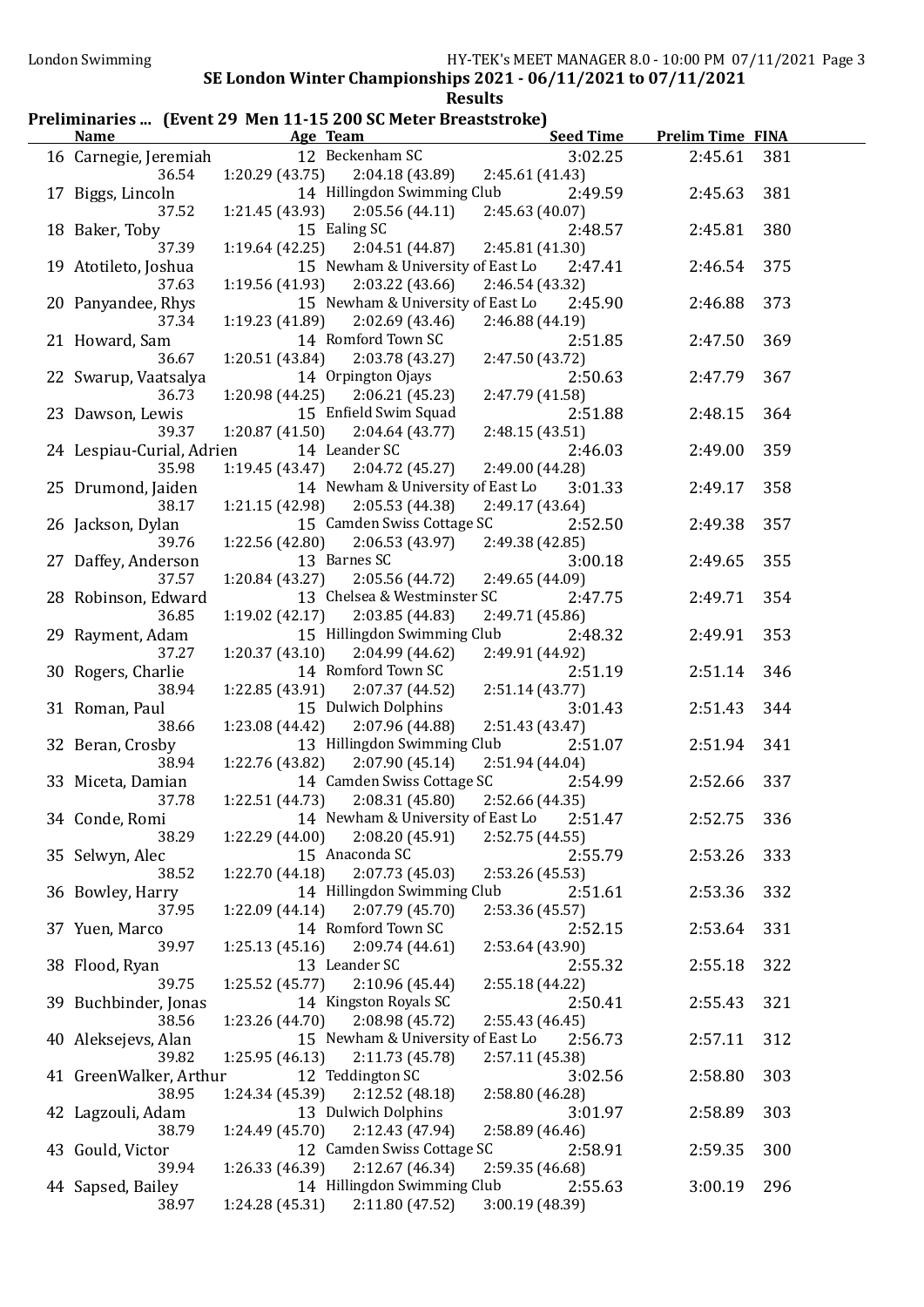# Preliminaries ... (Event 29 Men 11-15 200 SC Meter Breaststroke)

| <b>Name</b>                                                                                | Age Team                          |                                                                                           |                | <b>Seed Time</b> | <b>Prelim Time FINA</b> |      |  |  |
|--------------------------------------------------------------------------------------------|-----------------------------------|-------------------------------------------------------------------------------------------|----------------|------------------|-------------------------|------|--|--|
| 45 McCalla, Theo                                                                           |                                   | 15 Newham & University of East Lo                                                         |                | 3:02.13          | 3:02.02                 | -287 |  |  |
| 39.96                                                                                      | 1:26.63(46.67)                    | 2:14.79 (48.16)                                                                           | 3:02.02(47.23) |                  |                         |      |  |  |
| 46 Mathews, Joseph                                                                         |                                   | 13 Brompton SC                                                                            |                | 3:02.21          | 3:02.20                 | -286 |  |  |
| 40.05                                                                                      | $1:24.53(44.48)$ $2:14.20(49.67)$ |                                                                                           | 3:02.20(48.00) |                  |                         |      |  |  |
| --- Jemmott, Kadeen                                                                        |                                   | 15 Bexley SC                                                                              |                | 2:50.22          | DQ                      |      |  |  |
|                                                                                            |                                   | 7.1 After the start or after each turn single butterfly kick not performed before the 1st |                |                  |                         |      |  |  |
| --- Barrot, Gabriel                                                                        |                                   | 14 Camden Swiss Cottage SC                                                                |                | 2:40.05          | DQ                      |      |  |  |
| 7.6 Did not touch at turn or finish with both hands, or touch not simultaneous or hands no |                                   |                                                                                           |                |                  |                         |      |  |  |

# Event 29 Men 16 & Over 200 SC Meter Breaststroke

|               | <b>Name</b>                                       | Age Team                              |                                                       | <b>Prelim Time</b> | <b>Finals Time FINA</b> |     | <b>Points</b>            |
|---------------|---------------------------------------------------|---------------------------------------|-------------------------------------------------------|--------------------|-------------------------|-----|--------------------------|
| <b>Finals</b> |                                                   |                                       |                                                       |                    |                         |     |                          |
|               | 1 Rogers, Matthew                                 |                                       | 21 Bromley SC                                         | 2:17.15            | 2:13.89 722             |     | 8                        |
|               | 30.46                                             |                                       | $1:04.32(33.86)$ $1:39.44(35.12)$                     | 2:13.89(34.45)     |                         |     |                          |
|               | 2 Britton, John                                   |                                       | 26 Ealing SC                                          | 2:20.47            | 2:14.45                 | 713 | 7                        |
|               | 30.44                                             |                                       | $1:04.49(34.05)$ $1:39.45(34.96)$                     | 2:14.45(35.00)     |                         |     |                          |
|               | 3 Gerber, Yaron 23 Ealing SC                      |                                       |                                                       | 2:17.61            | 2:16.07                 | 688 | 6                        |
|               | 30.57                                             |                                       | $1:04.53(33.96)$ $1:39.53(35.00)$                     | 2:16.07(36.54)     |                         |     |                          |
|               | 4 Mahendrakumar, Pravin 18 Bromley SC             |                                       |                                                       | 2:20.94            | 2:18.74                 | 649 | 5                        |
|               |                                                   | 32.08 1:06.46 (34.38) 1:42.88 (36.42) |                                                       | 2:18.74 (35.86)    |                         |     |                          |
|               | 5 Quiddington, Harvey 17 Barnet Copthall SC       |                                       |                                                       | 2:24.92            | 2:25.93                 | 558 | 4                        |
|               |                                                   |                                       | 32.15 1:08.20 (36.05) 1:46.30 (38.10) 2:25.93 (39.63) |                    |                         |     |                          |
|               | 6 Williams, Alexander 16 Hillingdon Swimming Club |                                       |                                                       | 2:25.67            | 2:25.94                 | 558 | 3                        |
|               |                                                   |                                       | $1:09.37$ () $1:47.23$ (37.86)                        | 2:25.94(38.71)     |                         |     |                          |
|               | 7 Ito, Ley                                        |                                       | 16 Hackney Aquatics Club                              | 2:26.68            | 2:27.42                 | 541 | $\overline{\mathcal{L}}$ |
|               | 33.60                                             |                                       | $1:11.07(37.47)$ $1:49.22(38.15)$                     | 2:27.42 (38.20)    |                         |     |                          |
|               | 8 Roberts, Marco 16 Hackney Aquatics Club         |                                       |                                                       | 2:30.48            | 2:29.27                 | 521 |                          |
|               |                                                   |                                       | 34.07 1:12.46 (38.39) 1:50.64 (38.18) 2:29.27 (38.63) |                    |                         |     |                          |
|               | 9 Pickering, Sebastian                            |                                       | 16 Bromley SC                                         | 2:32.48            | 2:30.13                 | 512 |                          |
|               | 32.62                                             |                                       | $1:10.78(38.16)$ $1:50.10(39.32)$ $2:30.13(40.03)$    |                    |                         |     |                          |
|               | 10 Zawada, Isaac                                  |                                       | 16 Teddington SC                                      | 2:29.56            | 2:30.66                 | 507 |                          |
|               | 32.89                                             | $1:10.65(37.76)$ $1:51.06(40.41)$     |                                                       | 2:30.66 (39.60)    |                         |     |                          |
|               |                                                   |                                       |                                                       |                    |                         |     |                          |

# Event 29 Men 16 & Over 200 SC Meter Breaststroke

| <b>Name</b>                                       | Age Team                                  |                                                       | <b>Seed Time</b>                                    | <b>Prelim Time FINA</b> |     |  |
|---------------------------------------------------|-------------------------------------------|-------------------------------------------------------|-----------------------------------------------------|-------------------------|-----|--|
| <b>Preliminaries</b>                              |                                           |                                                       |                                                     |                         |     |  |
| 1 Rogers, Matthew                                 |                                           | 21 Bromley SC                                         | 2:15.33                                             | 2:17.15 672             |     |  |
| 30.89                                             | $1:06.02(35.13)$ $1:41.61(35.59)$         |                                                       | 2:17.15(35.54)                                      |                         |     |  |
| 2 Gerber, Yaron 23 Ealing SC                      |                                           |                                                       | 2:16.40                                             | 2:17.61                 | 665 |  |
|                                                   | 31.07   1:05.27 (34.20)   1:41.05 (35.78) |                                                       | 2:17.61(36.56)                                      |                         |     |  |
| 3 Britton, John                                   | 26 Ealing SC                              |                                                       | 2:12.62                                             | 2:20.47 625             |     |  |
| 31.70                                             | $1:07.53(35.83)$ $1:44.65(37.12)$         |                                                       | 2:20.47 (35.82)                                     |                         |     |  |
| 4 Mahendrakumar, Pravin 18 Bromley SC             |                                           |                                                       | 2:19.18                                             | 2:20.94 619             |     |  |
| 31.58                                             | $1:07.74(36.16)$ $1:44.59(36.85)$         |                                                       | 2:20.94(36.35)                                      |                         |     |  |
| 5 Barnes, George 20 Brompton SC                   |                                           |                                                       | 2:25.79                                             | 2:21.65 610             |     |  |
|                                                   | 32.46 1:07.48 (35.02) 1:44.36 (36.88)     |                                                       | 2:21.65 (37.29)                                     |                         |     |  |
| 6 Woolfenden, Callum 16 Beckenham SC              |                                           |                                                       | 2:23.84                                             | 2:24.20                 | 578 |  |
|                                                   |                                           | 32.51 1:09.93 (37.42) 1:47.35 (37.42) 2:24.20 (36.85) |                                                     |                         |     |  |
|                                                   |                                           |                                                       | 7 Quiddington, Harvey 17 Barnet Copthall SC 2:25.09 | 2:24.92                 | 570 |  |
| 32.12                                             |                                           | $1:08.78(36.66)$ $1:46.86(38.08)$ $2:24.92(38.06)$    |                                                     |                         |     |  |
| 8 Williams, Alexander 16 Hillingdon Swimming Club |                                           |                                                       | 2:28.70                                             | 2:25.67                 | 561 |  |
| 33.25                                             | $1:10.46(37.21)$ $1:48.81(38.35)$         |                                                       | 2:25.67 (36.86)                                     |                         |     |  |
| 9 Ito, Ley                                        |                                           | 16 Hackney Aquatics Club                              | 2:29.21                                             | 2:26.68                 | 549 |  |
|                                                   |                                           | 33.60 1:11.60 (38.00) 1:49.01 (37.41) 2:26.68 (37.67) |                                                     |                         |     |  |
| 10 Zawada, Isaac 16 Teddington SC                 |                                           |                                                       | 2:30.28                                             | 2:29.56                 | 518 |  |
| 33.07                                             |                                           | $1:11.04(37.97)$ $1:49.80(38.76)$ $2:29.56(39.76)$    |                                                     |                         |     |  |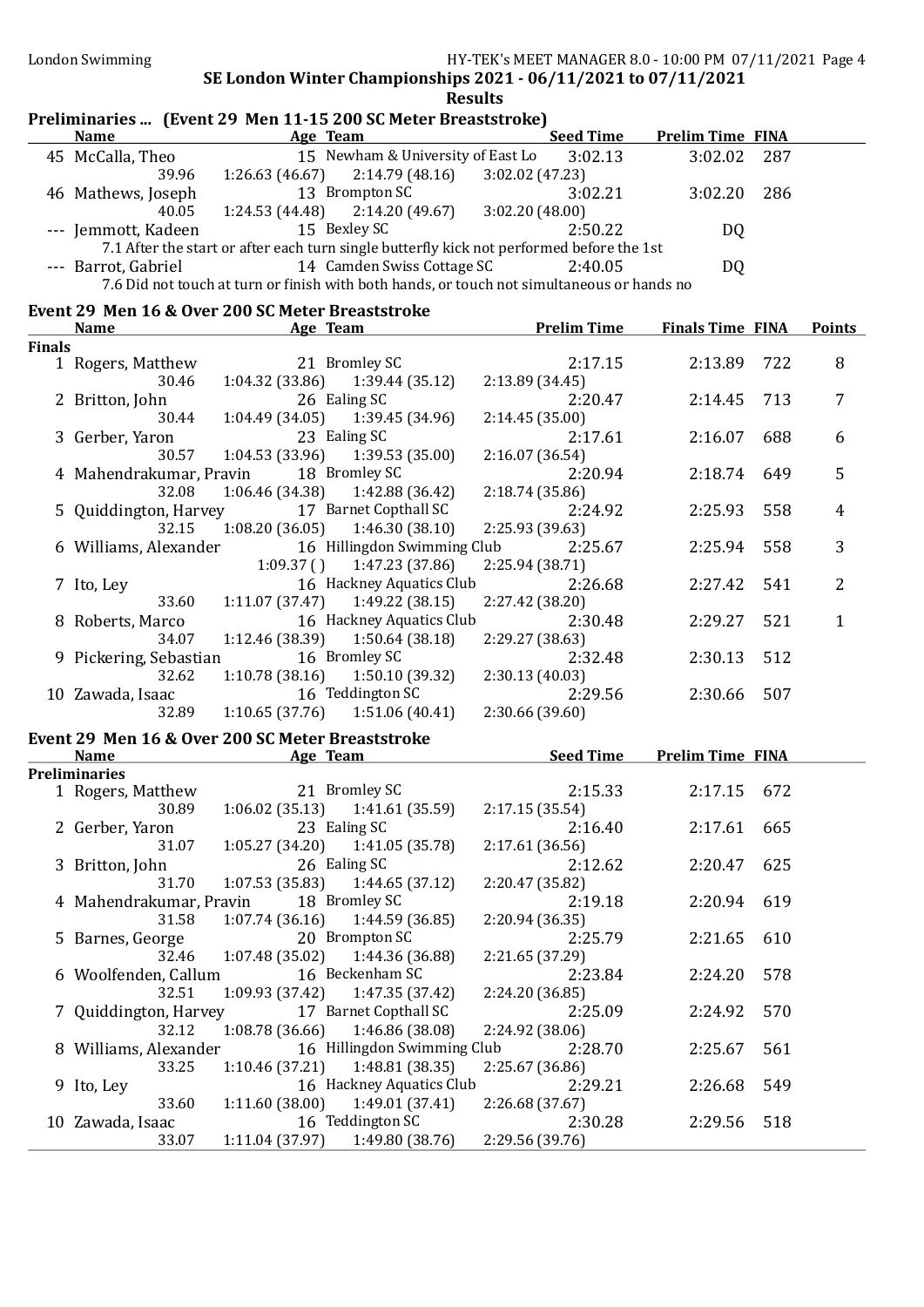# Preliminaries ... (Event 29 Men 16 & Over 200 SC Meter Breaststroke)

|        | <b>Name</b>                      | <b>Example 2016</b> Age Team                                           | <u>Seed Time</u>           | <b>Prelim Time FINA</b>             |     |                |
|--------|----------------------------------|------------------------------------------------------------------------|----------------------------|-------------------------------------|-----|----------------|
|        | 11 Roberts, Marco                | 16 Hackney Aquatics Club                                               | 2:31.45                    | 2:30.48                             | 509 |                |
|        | 32.83<br>12 Pickering, Sebastian | $1:11.25(38.42)$ $1:50.63(39.38)$<br>16 Bromley SC                     | 2:30.48 (39.85)<br>2:37.72 | 2:32.48                             | 489 |                |
|        | 33.30                            | 1:13.24 (39.94) 1:52.97 (39.73)                                        | 2:32.48 (39.51)            |                                     |     |                |
|        | 13 Samy, Oliver                  | 31 Croydon Amphibians SC                                               | 2:35.98                    | 2:33.47                             | 479 |                |
|        | 34.73                            | $1:13.86(39.13)$ $1:53.36(39.50)$                                      | 2:33.47 (40.11)            |                                     |     |                |
|        | 14 Vickers, Joe                  | 16 Brompton SC                                                         | 2:37.84                    | 2:35.30                             | 463 |                |
|        | 33.71                            | $1:12.69$ (38.98) $1:53.63$ (40.94)<br>17 Sutton & Cheam SC            | 2:35.30 (41.67)<br>2:38.44 | 2:35.74                             | 459 |                |
|        | 15 Green, Joe<br>34.93           | $1:15.04(40.11)$ $1:55.98(40.94)$                                      | 2:35.74 (39.76)            |                                     |     |                |
|        | 16 Tubilewicz, Philip            | 16 Ealing SC                                                           | 2:39.78                    | 2:37.36                             | 445 |                |
|        | 35.01                            | $1:14.73(39.72)$ $1:55.43(40.70)$                                      | 2:37.36 (41.93)            |                                     |     |                |
|        | 17 Wright, Oliver                | 16 Camden Swiss Cottage SC                                             | 2:35.21                    | 2:40.97                             | 415 |                |
|        | 34.27                            | $1:14.10(39.83)$ $1:56.59(42.49)$                                      | 2:40.97 (44.38)            |                                     |     |                |
|        | 18 Austin, Alex                  | 17 Hillingdon Swimming Club                                            | 2:36.33                    | 2:42.17                             | 406 |                |
|        | 35.97                            | $1:17.05(41.08)$ $1:59.46(42.41)$                                      | 2:42.17 (42.71)            |                                     |     |                |
|        | 19 Walker, Jacob                 | 16 Greenwich Royals SC                                                 | 2:38.59                    | 2:42.38                             | 405 |                |
|        | 35.59                            | $1:16.87(41.28)$ $2:00.23(43.36)$                                      | 2:42.38 (42.15)            |                                     |     |                |
|        | 20 Stringer, Ben                 | 16 Romford Town SC                                                     | 2:40.98                    | 2:43.02                             | 400 |                |
|        | 35.56                            | $1:17.80(42.24)$ $2:01.13(43.33)$                                      | 2:43.02 (41.89)            |                                     |     |                |
|        | 21 Gamble, Isaac                 | 16 Wandsworth SC                                                       | 2:46.06                    | 2:44.19                             | 391 |                |
|        | 36.57                            | $1:18.32(41.75)$ $2:00.81(42.49)$                                      | 2:44.19 (43.38)            |                                     |     |                |
|        | 22 Ellingham, Luke               | 17 Haringey Aquatics                                                   | 2:58.90                    | 2:44.84                             | 387 |                |
|        | 36.04                            | $1:17.62$ (41.58) $2:02.06$ (44.44)                                    | 2:44.84 (42.78)            |                                     |     |                |
|        | 23 Street, Thomas                | 16 Wandsworth SC                                                       | 2:47.67                    | 2:45.16                             | 385 |                |
|        | 36.34                            | $1:17.13(40.79)$ $2:00.58(43.45)$                                      | 2:45.16 (44.58)            |                                     |     |                |
|        | 24 Pavicevic, Luka               | 16 Barnes SC                                                           | 2:50.17                    | 2:46.29                             | 377 |                |
|        | 36.59<br>25 Hall, Samuel         | $1:18.66(42.07)$ $2:02.83(44.17)$<br>16 Teddington SC                  | 2:46.29 (43.46)<br>2:51.09 | 2:47.69                             | 367 |                |
|        | 36.75                            | $1:19.71(42.96)$ $2:02.96(43.25)$                                      | 2:47.69 (44.73)            |                                     |     |                |
|        |                                  | 26 Mahendrakumar, Sachin 17 Bromley SC                                 | 2:56.91                    | 2:50.28                             | 351 |                |
|        | 37.91                            | $1:22.45(44.54)$ $2:05.99(43.54)$                                      | 2:50.28 (44.29)            |                                     |     |                |
|        |                                  | 27 Kechagias, Ilias 16 Dulwich Dolphins                                | 2:57.28                    | 2:55.20                             | 322 |                |
|        | 39.98                            | 1:25.43 (45.45) 2:09.98 (44.55)                                        | 2:55.20(45.22)             |                                     |     |                |
|        |                                  | Event 30 Women 11-15 200 SC Meter Freestyle                            |                            |                                     |     |                |
|        | <b>Name</b>                      | <b>Example 2</b> Age Team                                              |                            | <b>Prelim Time Finals Time FINA</b> |     | <b>Points</b>  |
| Finals |                                  |                                                                        |                            |                                     |     |                |
|        | 1 Burns, Lola                    | 15 Beckenham SC                                                        | 2:11.27                    | 2:08.99                             | 627 | 8              |
|        | 30.05                            | 1:36.48 (33.48)<br>1:03.00(32.95)                                      | 2:08.99 (32.51)            |                                     |     |                |
|        | 2 Pawlik, Julia                  | 15 Hillingdon Swimming Club                                            | 2:12.48                    | 2:09.75                             | 616 | 7              |
|        | 30.20                            | 1:37.37 (34.09)<br>1:03.28 (33.08)                                     | 2:09.75 (32.38)            |                                     |     |                |
|        | 3 Pattle, Grace                  | 15 Chelsea & Westminster SC                                            | 2:11.70                    | 2:10.21                             | 609 | 6              |
|        | 29.83                            | 1:36.55 (33.99)<br>1:02.56 (32.73)                                     | 2:10.21 (33.66)            |                                     |     |                |
|        | 4 Mew, Lauren                    | 15 Barnet Copthall SC                                                  | 2:09.93                    | 2:10.51                             | 605 | 5              |
|        | 30.91                            | 1:37.22 (33.56)<br>1:03.66 (32.75)                                     | 2:10.51 (33.29)            |                                     |     |                |
|        | 5 Bridge, Elsa                   | 14 Dulwich Dolphins                                                    | 2:12.83                    | 2:12.38                             | 580 | 4              |
|        | 30.92                            | 1:38.85(34.10)<br>1:04.75 (33.83)<br>15 Bor of Waltham Forest (Gators) | 2:12.38 (33.53)<br>2:13.70 |                                     | 557 | 3              |
|        | 6 Murray, Eva<br>30.59           | 1:39.70 (34.91)<br>1:04.79 (34.20)                                     | 2:14.18 (34.48)            | 2:14.18                             |     |                |
|        | 7 Sanders, Annie                 | 14 Greenwich Royals SC                                                 | 2:15.27                    | 2:14.92                             | 548 | $\overline{2}$ |
|        | 31.09                            | 1:41.03(35.71)<br>1:05.32 (34.23)                                      | 2:14.92 (33.89)            |                                     |     |                |
|        | 8 Roberts, Isla                  | 13 Hackney Aquatics Club                                               | 2:15.17                    | 2:17.22                             | 521 | $\mathbf{1}$   |
|        | 31.39                            | 1:06.65(35.26)<br>1:42.23 (35.58)                                      | 2:17.22 (34.99)            |                                     |     |                |
|        | 9 Karabacz, Martyna              | 13 Greenwich Royals SC                                                 | 2:14.27                    | 2:18.01                             | 512 |                |
|        | 31.71                            | 1:42.61 (36.06)<br>1:06.55(34.84)                                      | 2:18.01 (35.40)            |                                     |     |                |
|        |                                  |                                                                        |                            |                                     |     |                |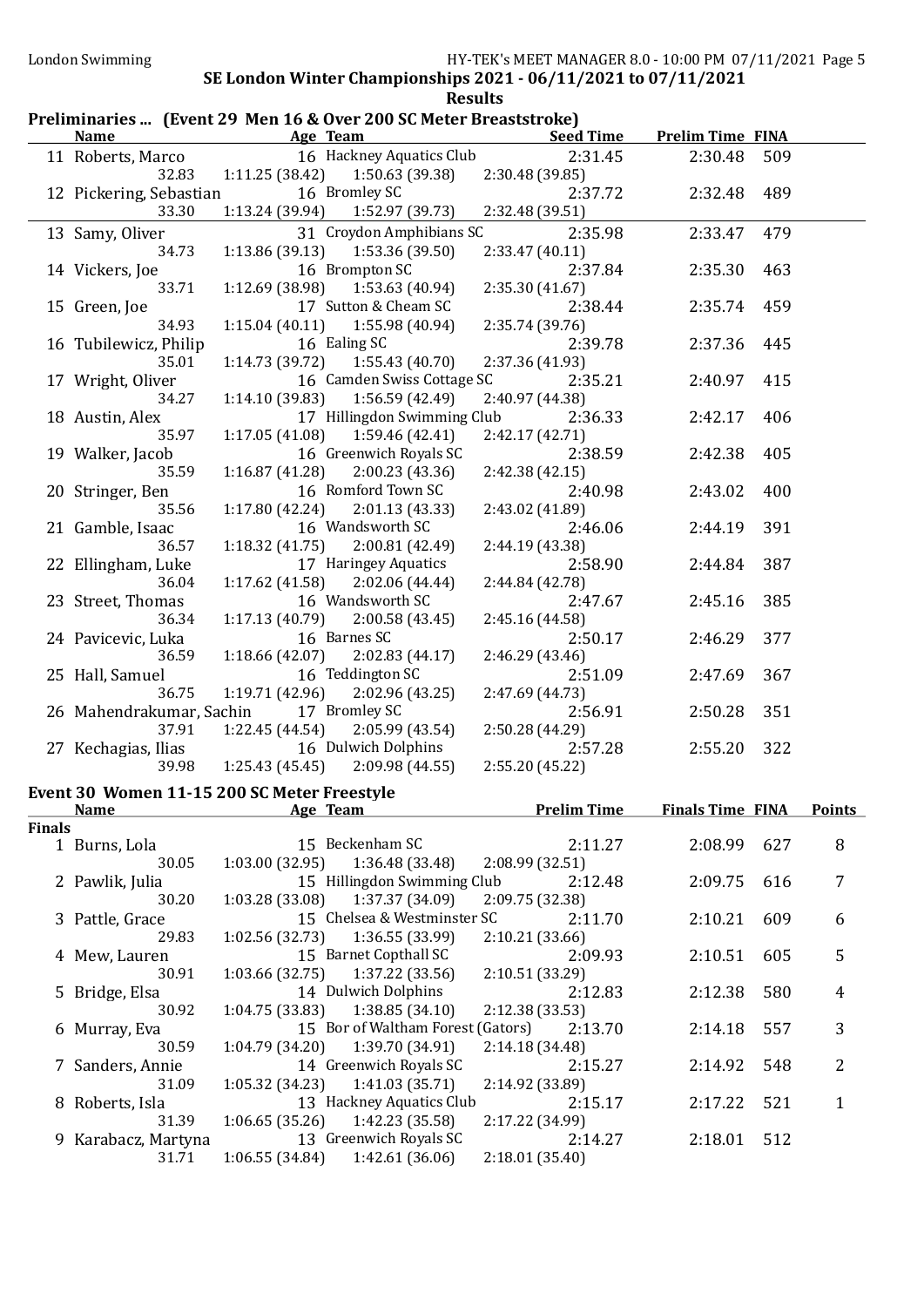| <b>Name</b>                                                | <b>Example 2016</b> Age Team | Finals  (Event 30 Women 11-15 200 SC Meter Freestyle) | <b>Prelim Time Finals Time FINA</b> |                         |     | <b>Points</b> |
|------------------------------------------------------------|------------------------------|-------------------------------------------------------|-------------------------------------|-------------------------|-----|---------------|
| 10 Spence, Indigo                                          |                              | 13 Chelsea & Westminster SC                           | 2:14.92                             | 2:18.86                 | 502 |               |
| 32.49                                                      |                              | $1:07.67(35.18)$ $1:43.62(35.95)$ $2:18.86(35.24)$    |                                     |                         |     |               |
| Event 30 Women 11-15 200 SC Meter Freestyle<br><b>Name</b> |                              | Age Team                                              | <b>Seed Time</b>                    | <b>Prelim Time FINA</b> |     |               |
| <b>Preliminaries</b>                                       |                              |                                                       |                                     |                         |     |               |
| 1 Mew, Lauren                                              |                              | 15 Barnet Copthall SC                                 | 2:10.50                             | 2:09.93                 | 613 |               |
| 31.22                                                      |                              | $1:04.09(32.87)$ $1:37.59(33.50)$                     | 2:09.93 (32.34)                     |                         |     |               |
| 2 Burns, Lola                                              |                              | 15 Beckenham SC                                       | 2:14.10                             | 2:11.27                 | 595 |               |
| 30.25                                                      |                              | $1:03.65(33.40)$ $1:37.60(33.95)$                     | 2:11.27 (33.67)                     |                         |     |               |
| 3 Pattle, Grace                                            |                              | 15 Chelsea & Westminster SC                           | 2:13.63                             | 2:11.70                 | 589 |               |
| 30.05                                                      |                              | $1:03.45(33.40)$ $1:37.87(34.42)$                     | 2:11.70 (33.83)                     |                         |     |               |
| 4 Pawlik, Julia                                            |                              | 15 Hillingdon Swimming Club                           | 2:15.81                             | 2:12.48                 | 579 |               |
| 30.20                                                      |                              | 1:03.68 (33.48) 1:38.50 (34.82)                       | 2:12.48 (33.98)                     |                         |     |               |
| 5 Bridge, Elsa                                             |                              | 14 Dulwich Dolphins                                   | 2:14.06                             | 2:12.83                 | 574 |               |
| 30.37                                                      |                              | $1:04.01(33.64)$ $1:38.73(34.72)$                     | 2:12.83(34.10)                      |                         |     |               |
| 6 Chadwick, Elinor                                         |                              | 14 Barnet Copthall SC                                 | 2:10.36                             | 2:13.28                 | 568 |               |
| 31.34                                                      |                              | $1:05.80(34.46)$ $1:40.22(34.42)$                     | 2:13.28 (33.06)                     |                         |     |               |
| 7 Murray, Eva                                              |                              | 15 Bor of Waltham Forest (Gators)                     | 2:13.84                             | 2:13.70                 | 563 |               |
| 30.93                                                      |                              | $1:04.47(33.54)$ $1:39.71(35.24)$                     | 2:13.70 (33.99)                     |                         |     |               |
| 8 Karabacz, Martyna                                        |                              | 13 Greenwich Royals SC                                | 2:13.81                             | 2:14.27                 | 556 |               |
| 31.36                                                      |                              | $1:05.48(34.12)$ $1:40.37(34.89)$                     | 2:14.27 (33.90)                     |                         |     |               |
| 9 Spence, Indigo                                           |                              | 13 Chelsea & Westminster SC                           | 2:15.83                             | 2:14.92                 | 548 |               |
| 32.30                                                      |                              | $1:05.94(33.64)$ $1:41.20(35.26)$                     | 2:14.92 (33.72)                     |                         |     |               |
| 10 Roberts, Isla                                           |                              | 13 Hackney Aquatics Club                              | 2:16.40                             | 2:15.17                 | 545 |               |
| 31.88                                                      |                              | $1:06.79(34.91)$ $1:42.87(36.08)$                     | 2:15.17 (32.30)                     |                         |     |               |
| 11 Sanders, Annie                                          |                              | 14 Greenwich Royals SC                                | 2:13.69                             | 2:15.27                 | 544 |               |
| 30.69                                                      |                              | $1:05.43(34.74)$ $1:41.09(35.66)$                     | 2:15.27 (34.18)                     |                         |     |               |
| 12 Shaw, Charlotte                                         |                              | 15 Camden Swiss Cottage SC                            | 2:17.27                             | 2:15.77                 | 538 |               |
| 31.39                                                      |                              | $1:06.09(34.70)$ $1:41.07(34.98)$                     | 2:15.77 (34.70)                     |                         |     |               |
| 13 Doring, Lucy                                            |                              | 15 Dulwich Dolphins                                   | 2:12.87                             | 2:16.10                 | 534 |               |
| 30.95                                                      |                              | $1:05.21(34.26)$ $1:40.32(35.11)$                     | 2:16.10(35.78)                      |                         |     |               |
| 14 Chadwick, Phoebe                                        |                              | 13 Teddington SC                                      | 2:15.47                             | 2:16.15                 | 533 |               |
| 31.62                                                      | 1:06.05(34.43)               | 1:41.09 (35.04)<br>12 Barnet Copthall SC              | 2:16.15(35.06)                      |                         |     |               |
| 15 Onobrauche, Malaika                                     | 1:06.96 (35.56)              | 1:42.09 (35.13)                                       | 2:24.14<br>2:16.39 (34.30)          | 2:16.39                 | 530 |               |
| 31.40<br>16 Jeffs, Beatrice                                |                              | 15 Hillingdon Swimming Club                           | 2:17.99                             | 2:16.41                 | 530 |               |
|                                                            | 1:06.24()                    | 1:41.63 (35.39)                                       | 2:16.41 (34.78)                     |                         |     |               |
| 17 Guimond-Beetham, Ines                                   |                              | 13 Camden Swiss Cottage SC                            | 2:16.19                             | 2:16.46                 | 529 |               |
| 31.29                                                      | 1:07.00(35.71)               | 1:43.04 (36.04)                                       | 2:16.46 (33.42)                     |                         |     |               |
| 18 Coogan, Rebecca                                         |                              | 13 Romford Town SC                                    | 2:17.97                             | 2:16.86                 | 525 |               |
| 31.65                                                      | 1:05.99 (34.34)              | 1:41.48 (35.49)                                       | 2:16.86 (35.38)                     |                         |     |               |
| 19 Bunimovich, Victoria                                    |                              | 14 Chelsea & Westminster SC                           | 2:15.79                             | 2:16.92                 | 524 |               |
| 32.03                                                      | 1:06.68(34.65)               | 1:42.16 (35.48)                                       | 2:16.92 (34.76)                     |                         |     |               |
| 20 Mcglinchey, Erica                                       |                              | 15 Greenwich Royals SC                                | 2:15.34                             | 2:17.65                 | 516 |               |
| 30.62                                                      | 1:05.49(34.87)               | 1:41.85(36.36)                                        | 2:17.65 (35.80)                     |                         |     |               |
| 21 O'Leary, Aoife                                          |                              | 15 Hillingdon Swimming Club                           | 2:17.25                             | 2:17.79                 | 514 |               |
| 32.39                                                      | 1:07.56(35.17)               | 1:43.19 (35.63)                                       | 2:17.79 (34.60)                     |                         |     |               |
| 22 Thanassoulas, Isabella                                  |                              | 12 Natare West London Swimming Cl 2:18.26             |                                     | 2:18.02                 | 512 |               |
| 30.84                                                      | 1:05.20(34.36)               | 1:41.53 (36.33)                                       | 2:18.02 (36.49)                     |                         |     |               |
| 23 Leonard, Emily                                          |                              | 15 Natare West London Swimming Cl 2:17.62             |                                     | 2:18.05                 | 511 |               |
| 31.80                                                      | 1:07.14(35.34)               | 1:42.81 (35.67)                                       | 2:18.05 (35.24)                     |                         |     |               |
| 24 Jamal, Bianca                                           |                              | 13 Camden Swiss Cottage SC                            | 2:18.95                             | 2:20.21                 | 488 |               |
| 31.82                                                      | 1:07.99(36.17)               | 1:44.54(36.55)                                        | 2:20.21 (35.67)                     |                         |     |               |
| 25 Mucen, Selin                                            |                              | 15 Chelsea & Westminster SC                           | 2:22.97                             | 2:20.56                 | 484 |               |
| 32.57                                                      | 1:08.14(35.57)               | 1:44.73 (36.59)                                       | 2:20.56 (35.83)                     |                         |     |               |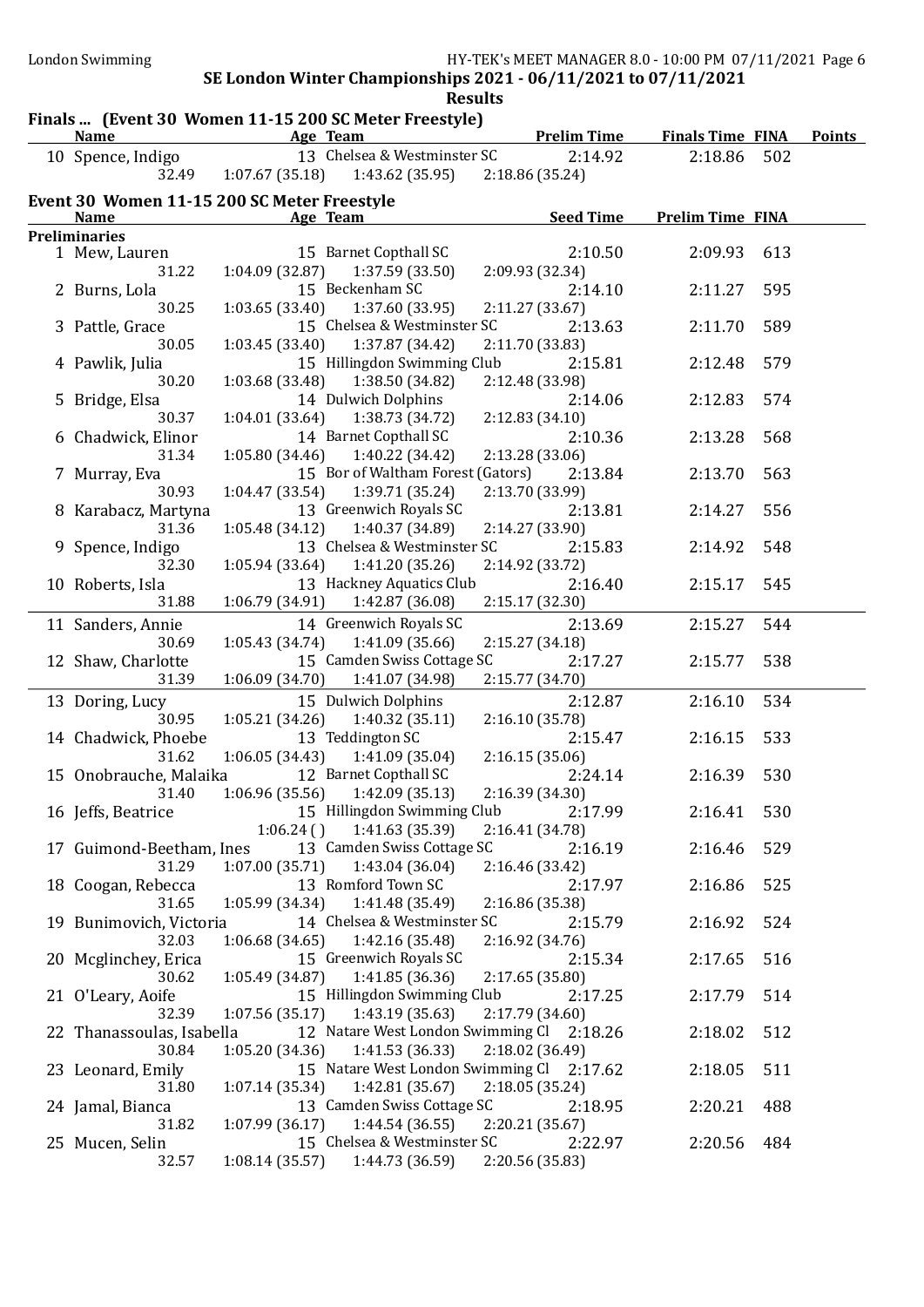# Preliminaries ... (Event 30 Women 11-15 200 SC Meter Freestyle)

| <b>Name</b>                                                  | Age Team         |                                                    | <u>Seed Time</u> |         | <b>Prelim Time FINA</b> |     |  |
|--------------------------------------------------------------|------------------|----------------------------------------------------|------------------|---------|-------------------------|-----|--|
| 26 De Jager, Tara                                            |                  | 15 Hillingdon Swimming Club                        | 2:18.36          |         | 2:20.80 482             |     |  |
| 32.20                                                        |                  | $1:08.09(35.89)$ $1:44.76(36.67)$ $2:20.80(36.04)$ |                  |         |                         |     |  |
| 27 Grzybek, Maja                                             |                  | 14 Haringey Aquatics                               |                  | 2:24.94 | 2:21.76                 | 472 |  |
| 31.69                                                        |                  | $1:07.18(35.49)$ $1:44.91(37.73)$ $2:21.76(36.85)$ |                  |         |                         |     |  |
| 28 Nurney, Alexandra                                         |                  | 11 Camden Swiss Cottage SC                         | 2:24.01          |         | 2:22.28                 | 467 |  |
| 32.80                                                        |                  | $1:09.92(37.12)$ $1:46.39(36.47)$                  | 2:22.28 (35.89)  |         |                         |     |  |
| 29 Morter, Aida                                              |                  | 14 Romford Town SC                                 |                  | 2:24.81 | 2:23.49                 | 455 |  |
| 32.88                                                        |                  | $1:09.07(36.19)$ $1:46.48(37.41)$                  | 2:23.49 (37.01)  |         |                         |     |  |
| 30 Wagjiani, Ayla                                            |                  | 13 Hillingdon Swimming Club                        | 2:20.07          |         | 2:23.57                 | 455 |  |
| 32.51                                                        |                  | $1:09.07(36.56)$ $1:46.77(37.70)$                  | 2:23.57(36.80)   |         |                         |     |  |
| 31 Rogers, Anabel                                            | 14 Teddington SC |                                                    |                  | 2:25.55 | 2:24.34 447             |     |  |
| 33.13                                                        |                  | $1:09.70(36.57)$ $1:47.98(38.28)$                  | 2:24.34(36.36)   |         |                         |     |  |
| 32 Carlos, Isabelle                                          |                  | 13 Barnet Copthall SC                              | 2:30.59          |         | 2:26.14 431             |     |  |
| 33.77                                                        |                  | $1:10.72(36.95)$ $1:48.75(38.03)$                  | 2:26.14(37.39)   |         |                         |     |  |
| *33 Hartney, Teagan 14 Teddington SC                         |                  |                                                    | 2:27.31          |         | 2:30.88                 | 392 |  |
| 33.69                                                        |                  | $1:11.07(37.38)$ $1:50.77(39.70)$                  | 2:30.88(40.11)   |         |                         |     |  |
| *33 Naranjo, Constanze 13 Barnet Copthall SC                 |                  |                                                    | 2:27.59          |         | 2:30.88                 | 392 |  |
| 33.67                                                        |                  | $1:12.28(38.61)$ $1:52.26(39.98)$                  | 2:30.88 (38.62)  |         |                         |     |  |
| 35 Wavamuno, Chantelle 13 London Borough of Hounslow 2:33.69 |                  |                                                    |                  |         | 2:32.02                 | 383 |  |
|                                                              |                  | 34.15   1:12.57 (38.42)   1:52.83 (40.26)          | 2:32.02 (39.19)  |         |                         |     |  |
|                                                              |                  |                                                    |                  |         |                         |     |  |

#### Event 30 Women 16 & Over 200 SC Meter Freestyle

|        | <b>Name</b>         | <b>Prelim Time</b><br><b>Finals Time FINA</b><br>Age Team |                 | <b>Points</b> |       |                |
|--------|---------------------|-----------------------------------------------------------|-----------------|---------------|-------|----------------|
| Finals |                     |                                                           |                 |               |       |                |
|        | 1 Davies, Amy       | 19 Sutton & Cheam SC                                      | 2:03.10         | 2:01.87       | 743   | 8              |
|        | 28.72               | 59.70 (30.98) 1:30.94 (31.24)                             | 2:01.87(30.93)  |               |       |                |
|        | 2 Britton, Phyllida | 24 Ealing SC                                              | 2:06.34         | 2:02.37       | 734   | 7              |
|        | 29.16               | $1:00.07(30.91)$ $1:31.17(31.10)$                         | 2:02.37(31.20)  |               |       |                |
|        | 3 Jackson, Sophia   | 17 Sutton & Cheam SC                                      | 2:06.33         | 2:06.25       | 669   | 6              |
|        | 28.92               | $1:00.38(31.46)$ $1:33.33(32.95)$                         | 2:06.25(32.92)  |               |       |                |
|        | 4 Jopson, Isabelle  | 18 Romford Town SC                                        | 2:07.08         | 2:06.56       | 664   | 5              |
|        | 29.64               | $1:01.62(31.98)$ $1:34.58(32.96)$                         | 2:06.56(31.98)  |               |       |                |
|        | 5 Child, Tiegan     | 19 Bromley SC                                             | 2:04.93         | 2:06.93       | 658   | 4              |
|        | 28.86               | $1:00.58(31.72)$ $1:33.55(32.97)$                         | 2:06.93 (33.38) |               |       |                |
|        | 6 Van Selm, Emma    | 18 Bromley SC                                             | 2:05.26         | 2:07.49       | 649   | 3              |
|        | 28.88               | $1:01.24(32.36)$ $1:34.43(33.19)$                         | 2:07.49(33.06)  |               |       |                |
|        | 7 Proctor, Lola     | 17 Sutton & Cheam SC                                      | 2:08.81         | 2:08.43 635   |       | $\overline{2}$ |
|        | 29.54               | $1:01.90(32.36)$ $1:35.52(33.62)$                         | 2:08.43(32.91)  |               |       |                |
|        | 8 Thornton, Lucy    | 22 Ealing SC                                              | 2:07.65         | 2:08.48       | 634   | 1              |
|        | 29.86               | $1:02.18(32.32)$ $1:35.48(33.30)$                         | 2:08.48(33.00)  |               |       |                |
|        | 9 Straupenieks, Rae | 17 Bromley SC                                             | 2:11.57         | 2:11.53       | - 591 |                |
|        | 30.84               | $1:04.21(33.37)$ $1:38.24(34.03)$                         | 2:11.53(33.29)  |               |       |                |
|        | 10 Marsh, Eva       | 16 Sutton & Cheam SC                                      | 2:13.32         | 2:17.25       | 520   |                |
|        | 30.59               | $1:04.42(33.83)$ $1:40.58(36.16)$                         | 2:17.25(36.67)  |               |       |                |

# Event 30 Women 16 & Over 200 SC Meter Freestyle

| Name                 | Age Team       |                      | <b>Seed Time</b> | <b>Prelim Time FINA</b> |     |
|----------------------|----------------|----------------------|------------------|-------------------------|-----|
| <b>Preliminaries</b> |                |                      |                  |                         |     |
| 1 Davies, Amy        |                | 19 Sutton & Cheam SC | 2:01.47          | 2:03.10                 | 721 |
| 28.32                | 59.08 (30.76)  | 1:31.31(32.23)       | 2:03.10(31.79)   |                         |     |
| 2 Child, Tiegan      |                | 19 Bromley SC        | 2:04.52          | 2:04.93                 | 690 |
| 28.25                | 59.54 (31.29)  | 1:32.38 (32.84)      | 2:04.93(32.55)   |                         |     |
| 3 Van Selm, Emma     |                | 18 Bromley SC        | 2:07.29          | 2:05.26                 | 685 |
| 28.41                | 1:00.32(31.91) | 1:33.10 (32.78)      | 2:05.26(32.16)   |                         |     |
| 4 Jackson, Sophia    |                | 17 Sutton & Cheam SC | 2:09.75          | 2:06.33                 | 667 |
| 28.99                | 1:00.55(31.56) | 1:33.31(32.76)       | 2:06.33(33.02)   |                         |     |
| 5 Britton, Phyllida  |                | 24 Ealing SC         | 2:00.45          | 2:06.34                 | 667 |
| 29.43                | 1:00.90(31.47) | 1:33.78 (32.88)      | 2:06.34(32.56)   |                         |     |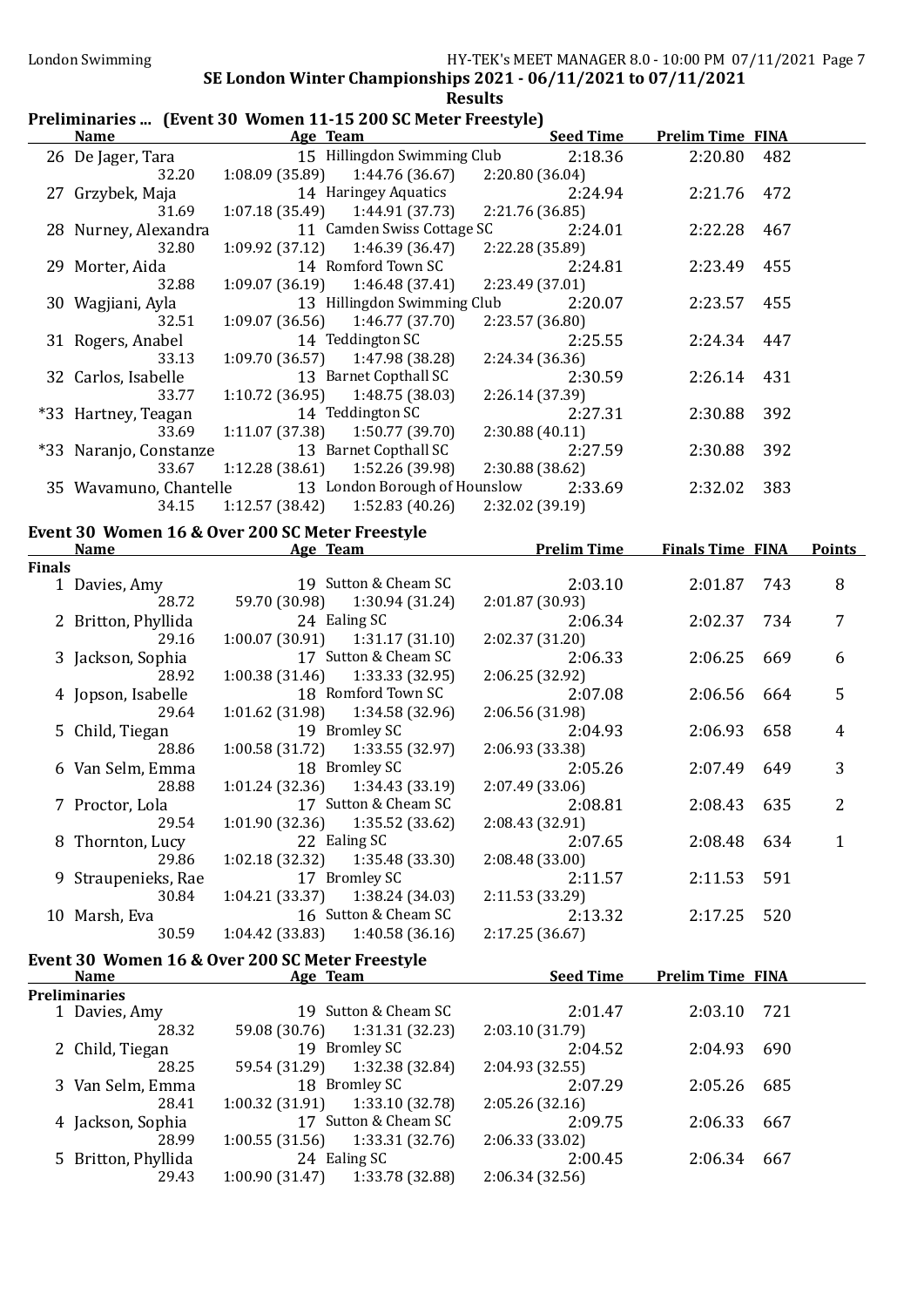#### Preliminaries ... (Event 30 Women 16 & Over 200 SC Meter Freestyle)

|        | <b>Name</b>               | Age Team                                                                     | <b>Seed Time</b>           | <b>Prelim Time FINA</b> |     |                |
|--------|---------------------------|------------------------------------------------------------------------------|----------------------------|-------------------------|-----|----------------|
|        | 6 Jopson, Isabelle        | 18 Romford Town SC                                                           | 2:09.40                    | 2:07.08                 | 656 |                |
|        | 30.00                     | 1:02.35(32.35)<br>1:35.09 (32.74)                                            | 2:07.08 (31.99)            |                         |     |                |
|        | 7 Thornton, Lucy          | 22 Ealing SC                                                                 | 2:08.76                    | 2:07.65                 | 647 |                |
|        | 30.02                     | 1:01.89(31.87)<br>1:34.85 (32.96)                                            | 2:07.65 (32.80)            |                         |     |                |
|        | 8 Proctor, Lola<br>29.30  | 17 Sutton & Cheam SC<br>1:01.55(32.25)<br>1:35.19 (33.64)                    | 2:07.79<br>2:08.81 (33.62) | 2:08.81                 | 630 |                |
|        | 9 Arundale, Jessica       | 16 Barnet Copthall SC                                                        | 2:08.64                    | 2:10.69                 | 603 |                |
|        | 30.76                     | 1:03.67(32.91)<br>1:37.42 (33.75)                                            | 2:10.69 (33.27)            |                         |     |                |
|        | 10 Straupenieks, Rae      | 17 Bromley SC                                                                | 2:09.94                    | 2:11.57                 | 591 |                |
|        | 30.34                     | 1:03.43 (33.09)<br>1:37.53 (34.10)                                           | 2:11.57 (34.04)            |                         |     |                |
|        | 11 Marsh, Eva             | 16 Sutton & Cheam SC                                                         | 2:12.97                    | 2:13.32                 | 568 |                |
|        | 29.97                     | 1:03.08(33.11)<br>1:37.86 (34.78)                                            | 2:13.32 (35.46)            |                         |     |                |
|        | 12 Daffey, Schuyler       | 17 Brompton SC                                                               | 2:19.42                    | 2:14.97                 | 547 |                |
|        | 29.39                     | 1:03.15(33.76)<br>1:38.83 (35.68)                                            | 2:14.97 (36.14)            |                         |     |                |
|        | 13 Griffiths, Betsy       | 16 Chelsea & Westminster SC                                                  | 2:13.86                    | 2:15.15                 | 545 |                |
|        | 31.09                     | 1:05.55(34.46)<br>1:40.83 (35.28)                                            | 2:15.15 (34.32)            |                         |     |                |
|        | 14 Pagan, Stephanie       | 16 Bor of Waltham Forest (Gators)                                            | 2:15.69                    | 2:15.52                 | 541 |                |
|        | 31.26                     | 1:40.96 (35.41)<br>1:05.55(34.29)                                            | 2:15.52 (34.56)            |                         |     |                |
|        | 15 Allison, Amy           | 16 Bor of Waltham Forest (Gators)                                            | 2:16.76                    | 2:16.16                 | 533 |                |
|        | 30.84                     | 1:05.53(34.69)<br>1:41.97 (36.44)                                            | 2:16.16(34.19)             |                         |     |                |
|        | 16 Ahmed, Junayna         | 18 Romford Town SC                                                           | 2:11.59                    | 2:16.39                 | 530 |                |
|        | 30.18                     | 1:03.64(33.46)<br>1:39.95 (36.31)                                            | 2:16.39(36.44)             |                         |     |                |
|        | 17 Struc, Cassie          | 16 Hillingdon Swimming Club                                                  | 2:16.33                    | 2:16.92                 | 524 |                |
|        | 31.10                     | 1:05.88(34.78)<br>1:40.98(35.10)<br>17 Bor of Waltham Forest (Gators)        | 2:16.92 (35.94)<br>2:16.88 | 2:17.28                 | 520 |                |
|        | 18 Remyn, Ella<br>31.81   | 1:42.47 (35.91)<br>1:06.56(34.75)                                            | 2:17.28 (34.81)            |                         |     |                |
|        | 19 Zobek, Sonia           | 16 Ealing SC                                                                 | 2:16.27                    | 2:17.59                 | 517 |                |
|        | 31.15                     | 1:05.52(34.37)<br>1:41.36 (35.84)                                            | 2:17.59 (36.23)            |                         |     |                |
|        | 20 Whiteman, Gabriella    | 16 Brompton SC                                                               | 2:16.44                    | 2:18.09                 | 511 |                |
|        | 32.09                     | 1:06.18(34.09)<br>1:41.69(35.51)                                             | 2:18.09 (36.40)            |                         |     |                |
|        | 21 Bureau, Scarlet        | 17 Camden Swiss Cottage SC                                                   | 2:15.84                    | 2:19.32                 | 497 |                |
|        | 29.97                     | 1:04.40(34.43)<br>1:41.51(37.11)                                             | 2:19.32 (37.81)            |                         |     |                |
|        | 22 Beletskaya, Anastassia | 16 Enfield Swim Squad                                                        | 2:14.07                    | 2:20.55                 | 485 |                |
|        | 30.85                     | 1:05.67(34.82)<br>1:42.87 (37.20)                                            | 2:20.55 (37.68)            |                         |     |                |
|        | 23 Ellender, Olivia       | 16 Dulwich Dolphins                                                          | 2:16.28                    | 2:22.15                 | 468 |                |
|        | 32.04                     | 1:07.86(35.82)<br>1:45.00(37.14)                                             | 2:22.15(37.15)             |                         |     |                |
|        | 24 Hawkins, Amie          | 19 Bexley SC                                                                 | 2:17.22                    | 2:26.00 432             |     |                |
|        | 32.30                     | $1:46.83(38.27)$ $2:26.00(39.17)$<br>1:08.56(36.26)                          |                            |                         |     |                |
|        |                           | Event 31 Men 11-15 200 SC Meter Freestyle                                    |                            |                         |     |                |
|        | <b>Name</b>               | Age Team                                                                     | <b>Prelim Time</b>         | <b>Finals Time FINA</b> |     | <b>Points</b>  |
| Finals | 1 Lander, Samuel          | 15 Bromley SC                                                                | 1:56.68                    | 1:55.92                 | 629 | 8              |
|        | 26.49                     | 56.47 (29.98)<br>1:26.74 (30.27)                                             | 1:55.92 (29.18)            |                         |     |                |
|        | 2 Macgonigal, Oliver      | 15 Borough of Harrow S C                                                     | 1:58.20                    | 1:56.97                 | 613 | 7              |
|        | 26.51                     | 56.36 (29.85) 1:26.81 (30.45)                                                | 1:56.97(30.16)             |                         |     |                |
|        | 3 Whittles, Edward        | 15 Chelsea & Westminster SC                                                  | 1:57.56                    | 1:57.16                 | 610 | 6              |
|        | 26.95                     | 56.44 (29.49) 1:27.03 (30.59)                                                | 1:57.16(30.13)             |                         |     |                |
|        | 4 Gray, Henry             | 15 Chelsea & Westminster SC                                                  | 2:02.81                    | 1:58.52                 | 589 | 5              |
|        | 27.82                     | 58.16 (30.34)<br>1:28.41 (30.25)                                             | 1:58.52(30.11)             |                         |     |                |
|        | 5 Cinpoes, Pip            | 14 Kingston Royals SC                                                        | 2:01.46                    | 2:01.92                 | 541 | 4              |
|        | 27.47                     | 1:30.63(32.22)<br>58.41 (30.94)                                              | 2:01.92 (31.29)            |                         |     |                |
|        | 6 Mclaren, Jamieson       | 15 Romford Town SC                                                           | 2:01.57                    | 2:01.93                 | 541 | 3              |
|        | 28.19<br>7 Adams, Josef   | 1:30.54(31.60)<br>58.94 (30.75)<br>14 Natare West London Swimming Cl 2:02.73 | 2:01.93 (31.39)            | 2:01.98                 | 540 | $\overline{2}$ |
|        | 28.35                     | 59.48 (31.13)<br>1:31.31 (31.83)                                             | 2:01.98(30.67)             |                         |     |                |
|        |                           |                                                                              |                            |                         |     |                |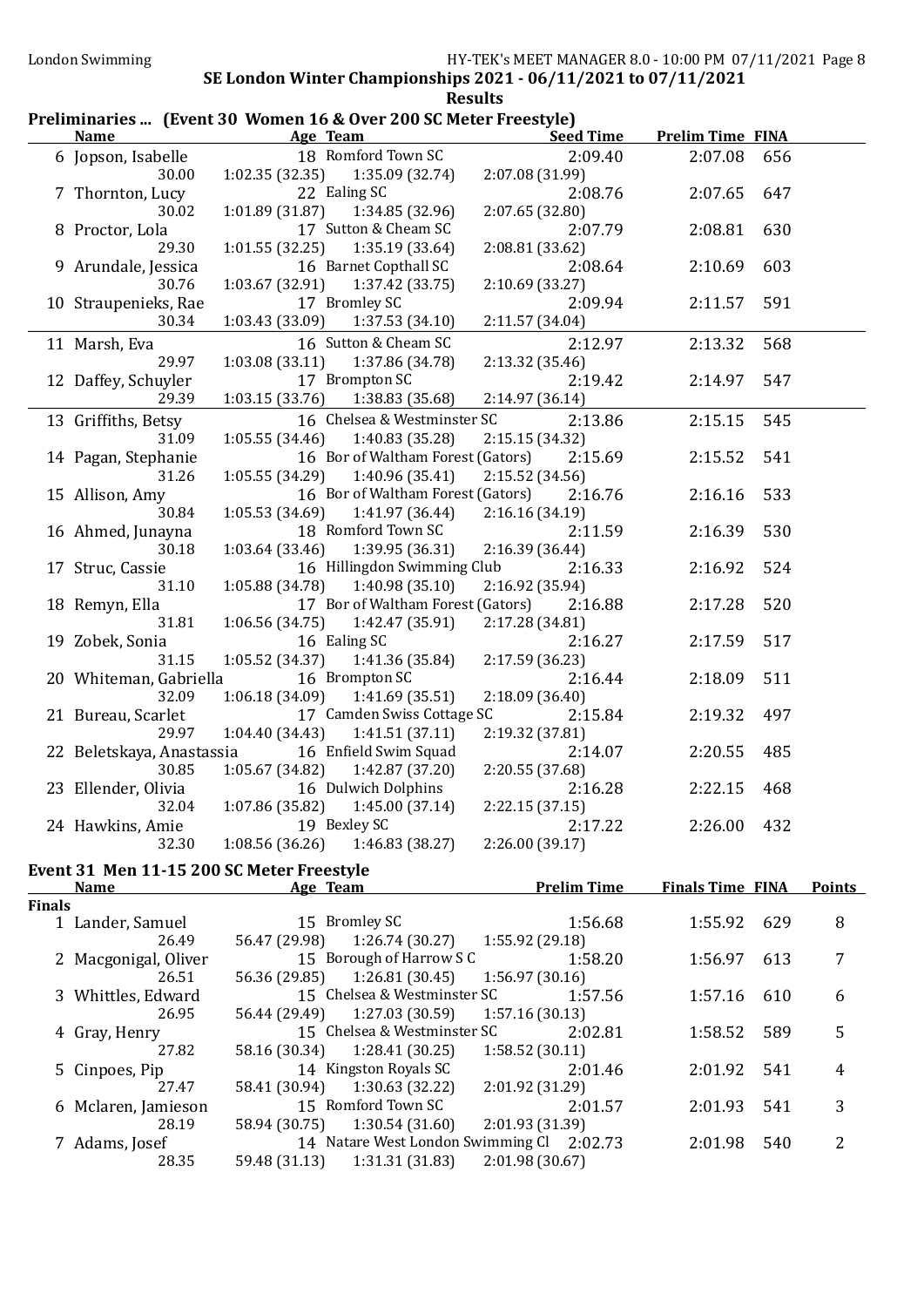| Finals  (Event 31 Men 11-15 200 SC Meter Freestyle)<br><b>Name</b> |                | Age Team                                  | <b>Prelim Time</b>         | <b>Finals Time FINA</b> |     | <b>Points</b> |
|--------------------------------------------------------------------|----------------|-------------------------------------------|----------------------------|-------------------------|-----|---------------|
| 8 Cao, Kevin                                                       |                | 14 Greenwich Royals SC                    | 2:01.56                    | 2:02.05                 | 539 | $\mathbf{1}$  |
| 27.71                                                              |                | 58.52 (30.81) 1:30.62 (32.10)             | 2:02.05 (31.43)            |                         |     |               |
| 9 Oladele-ajose, Noah                                              |                | 15 Bromley SC                             | 2:02.58                    | 2:02.22                 | 537 |               |
| 28.60                                                              | 59.62 (31.02)  | 1:31.52(31.90)                            | 2:02.22 (30.70)            |                         |     |               |
| 10 Evans, Tommy                                                    |                | 15 Teddington SC                          | 2:01.52                    | 2:03.85                 | 516 |               |
| 27.96                                                              | 59.19 (31.23)  | 1:31.87 (32.68)                           | 2:03.85 (31.98)            |                         |     |               |
| Event 31 Men 11-15 200 SC Meter Freestyle                          |                |                                           |                            |                         |     |               |
| <b>Name</b>                                                        |                | Age Team                                  | <b>Seed Time</b>           | <b>Prelim Time FINA</b> |     |               |
| <b>Preliminaries</b>                                               |                |                                           |                            |                         |     |               |
| 1 Lander, Samuel                                                   |                | 15 Bromley SC                             | 2:00.00                    | 1:56.68                 | 617 |               |
|                                                                    | 56.83()        | 1:26.92 (30.09)                           | 1:56.68 (29.76)            |                         |     |               |
| 2 Whittles, Edward                                                 |                | 15 Chelsea & Westminster SC               | 1:57.15                    | 1:57.56                 | 603 |               |
| 27.25                                                              | 57.17 (29.92)  | 1:27.56 (30.39)                           | 1:57.56(30.00)             |                         |     |               |
| 3 Macgonigal, Oliver                                               |                | 15 Borough of Harrow S C                  | 2:00.33                    | 1:58.20                 | 594 |               |
| 26.73                                                              | 56.96 (30.23)  | 1:27.47(30.51)                            | 1:58.20 (30.73)            |                         |     |               |
| 4 Cinpoes, Pip                                                     |                | 14 Kingston Royals SC                     | 2:02.23                    | 2:01.46                 | 547 |               |
| 28.01                                                              | 58.71 (30.70)  | 1:30.50 (31.79)                           | 2:01.46 (30.96)            |                         |     |               |
| 5 Evans, Tommy                                                     |                | 15 Teddington SC                          | 2:03.40                    | 2:01.52                 | 546 |               |
| 27.51                                                              | 58.49 (30.98)  | 1:30.51 (32.02)                           | 2:01.52 (31.01)            |                         |     |               |
| 6 Cao, Kevin                                                       |                | 14 Greenwich Royals SC                    | 2:05.05                    | 2:01.56                 | 546 |               |
| 27.50                                                              | 58.21 (30.71)  | 1:29.83 (31.62)                           | 2:01.56 (31.73)            |                         |     |               |
| 7 Mclaren, Jamieson                                                |                | 15 Romford Town SC                        | 2:03.13                    | 2:01.57                 | 546 |               |
| 28.25                                                              | 58.94 (30.69)  | 1:30.45(31.51)                            | 2:01.57(31.12)             |                         |     |               |
| 8 Flynn, Thomas<br>27.28                                           |                | 14 Barnet Copthall SC                     | 2:01.59                    | 2:01.63                 | 545 |               |
|                                                                    | 58.10 (30.82)  | 1:30.51 (32.41)<br>15 Bromley SC          | 2:01.63(31.12)             |                         |     |               |
| 9 Oladele-ajose, Noah<br>28.63                                     | 59.91 (31.28)  | 1:31.94 (32.03)                           | 2:08.93<br>2:02.58(30.64)  | 2:02.58                 | 532 |               |
| 10 Adams, Josef                                                    |                | 14 Natare West London Swimming Cl 2:01.41 |                            | 2:02.73                 | 530 |               |
| 27.58                                                              | 58.45 (30.87)  | 1:30.62(32.17)                            | 2:02.73(32.11)             |                         |     |               |
|                                                                    |                | 15 Chelsea & Westminster SC               |                            |                         |     |               |
| 11 Gray, Henry<br>27.31                                            | 57.49 (30.18)  |                                           | 1:58.13<br>2:02.81 (32.79) | 2:02.81                 | 529 |               |
| 12 Hawkins, Tom                                                    |                | 1:30.02(32.53)<br>14 Bexley SC            | 2:04.14                    | 2:03.68                 | 518 |               |
| 27.63                                                              | 59.04 (31.41)  | 1:31.48 (32.44)                           | 2:03.68 (32.20)            |                         |     |               |
|                                                                    |                | 13 Barking & Dagenham Aquatics Cl         |                            |                         |     |               |
| 13 Neacsu, David Ioan                                              |                |                                           | 2:02.38                    | 2:03.79                 | 517 |               |
| 28.18<br>14 Mahmood, Raheel                                        | 59.53 (31.35)  | 1:31.79(32.26)<br>14 Romford Town SC      | 2:03.79 (32.00)<br>2:02.25 | 2:04.26 511             |     |               |
| 28.57                                                              | 59.98 (31.41)  | 1:32.12 (32.14)                           | 2:04.26(32.14)             |                         |     |               |
| 15 Rayment, Adam                                                   |                | 15 Hillingdon Swimming Club               | 2:06.75                    | 2:04.47                 | 508 |               |
| 27.97                                                              | 58.97 (31.00)  | 1:32.13(33.16)                            | 2:04.47 (32.34)            |                         |     |               |
| 16 Thomas, Sonny                                                   |                | 15 Leander SC                             | 2:06.39                    | 2:04.63                 | 506 |               |
| 28.19                                                              | 1:00.13(31.94) | 1:33.05 (32.92)                           | 2:04.63 (31.58)            |                         |     |               |
| 17 Orpin, Aidan                                                    |                | 13 Sutton & Cheam SC                      | 2:06.25                    | 2:04.79                 | 504 |               |
| 28.34                                                              | 59.70 (31.36)  | 1:32.75 (33.05)                           | 2:04.79 (32.04)            |                         |     |               |
| 18 Kazlauskas, Justinas                                            |                | 15 Barking & Dagenham Aquatics Cl         | 2:04.80                    | 2:05.09                 | 501 |               |
| 27.36                                                              | 58.68 (31.32)  | 1:32.22 (33.54)                           | 2:05.09 (32.87)            |                         |     |               |
| 19 Pratt, Lanre                                                    |                | 15 Chelsea & Westminster SC               | 2:08.27                    | 2:05.28                 | 499 |               |
| 28.49                                                              | 1:00.14(31.65) | 1:32.76 (32.62)                           | 2:05.28 (32.52)            |                         |     |               |
| 20 Bainbridge, Billy                                               |                | 15 Teddington SC                          | 2:03.63                    | 2:05.49                 | 496 |               |
| 28.10                                                              |                | 59.17 (31.07) 2:05.49 (1:06.32)           |                            |                         |     |               |
| 21 Robinson, Jack                                                  |                | 13 Kingston Royals SC                     | 2:08.47                    | 2:06.18                 | 488 |               |
| 28.25                                                              |                | $1:00.89(32.64)$ $1:33.11(32.22)$         | 2:06.18 (33.07)            |                         |     |               |
| 22 Wilson, Laurence                                                |                | 15 Beckenham SC                           | 2:06.34                    | 2:06.26                 | 487 |               |
| 28.33                                                              | 59.93 (31.60)  | 1:32.62 (32.69)                           | 2:06.26 (33.64)            |                         |     |               |
| 23 Norman, Henry                                                   |                | 14 Bromley SC                             | 2:12.62                    | 2:06.74                 | 481 |               |
| 28.68                                                              |                | $1:00.45(31.77)$ $1:33.26(32.81)$         | 2:06.74 (33.48)            |                         |     |               |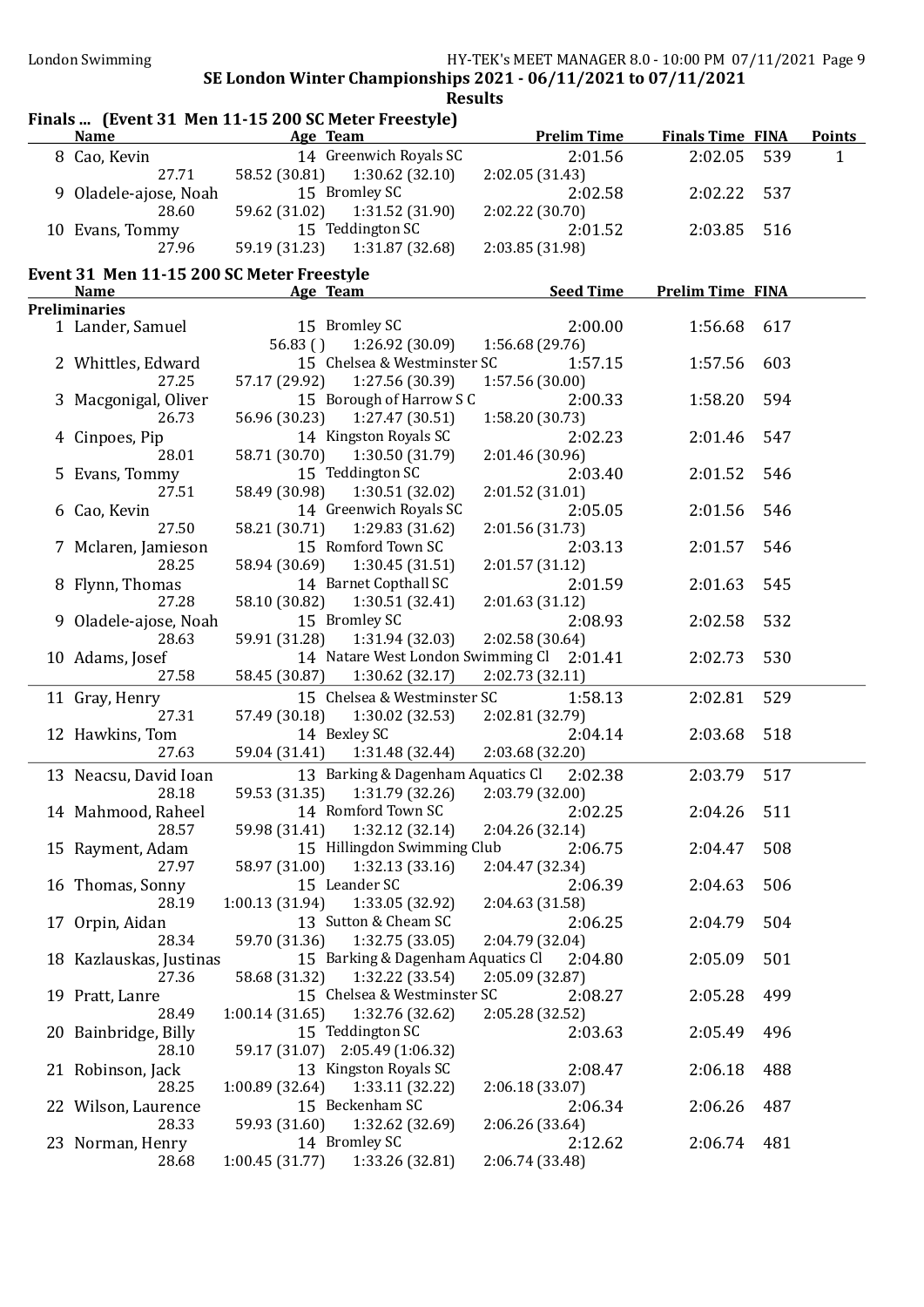# Preliminaries ... (Event 31 Men 11-15 200 SC Meter Freestyle)

| <b>Name</b>               | Age Team                                                          | <b>Seed Time</b>           | <b>Prelim Time FINA</b> |     |
|---------------------------|-------------------------------------------------------------------|----------------------------|-------------------------|-----|
| 24 Caci, Jack             | 15 Romford Town SC                                                | 2:12.06                    | 2:07.30                 | 475 |
| 28.41                     | 1:02.03(33.62)<br>1:36.74(34.71)                                  | 2:07.30 (30.56)            |                         |     |
| 25 Ubertalli, Zeno        | 14 Natare West London Swimming Cl 2:10.13                         |                            | 2:07.36                 | 474 |
| 29.44                     | 1:34.26(32.75)<br>1:01.51(32.07)                                  | 2:07.36(33.10)             |                         |     |
| 26 Sennis, Jacob          | 15 Ealing SC                                                      | 2:11.90                    | 2:07.60                 | 472 |
| 29.22                     | 1:01.41 (32.19)<br>1:35.34 (33.93)                                | 2:07.60 (32.26)            |                         |     |
| 27 Benidir, Sami          | 14 Newham & University of East Lo                                 | 2:08.91                    | 2:07.73                 | 470 |
| 29.06                     | 1:01.65 (32.59)<br>1:35.13 (33.48)                                | 2:07.73 (32.60)            |                         |     |
| 28 Malcev, Lucas          | 14 Hackney Aquatics Club                                          | 2:09.00                    | 2:07.74                 | 470 |
| 28.33                     | 1:34.78 (34.08)<br>1:00.70(32.37)                                 | 2:07.74 (32.96)            |                         |     |
| 29 Findell, Noah          | 15 Croydon Amphibians SC                                          | 2:09.21                    | 2:08.09                 | 466 |
| 28.94                     | 1:01.45 (32.51)<br>1:35.65 (34.20)                                | 2:08.09 (32.44)            |                         |     |
| 30 Roberts, Owen          | 13 Borough of Harrow S C                                          | 2:11.69                    | 2:08.40                 | 463 |
| 28.12                     | 1:34.14 (33.98)<br>1:00.16(32.04)                                 | 2:08.40 (34.26)            |                         |     |
| 31 Grant, Ritchie         | 14 Camden Swiss Cottage SC                                        | 2:09.04                    | 2:08.45                 | 462 |
| 29.17                     | 1:35.05(33.56)<br>1:01.49(32.32)                                  | 2:08.45 (33.40)            |                         |     |
| 32 Dinev, Bryan           | 15 Bexley SC                                                      | 2:06.59                    | 2:08.47                 | 462 |
| 28.10                     | 1:00.26(32.16)<br>1:34.63 (34.37)                                 | 2:08.47 (33.84)            |                         |     |
| 33 Daryanani, Jai         | 14 Barnet Copthall SC                                             | 2:10.78                    | 2:08.50                 | 462 |
| 30.02                     | 1:02.82 (32.80)<br>1:36.38(33.56)                                 | 2:08.50 (32.12)            |                         |     |
| 34 Lawrie, Alexander      | 14 Leander SC                                                     | 2:10.41                    | 2:09.13                 | 455 |
| 29.52                     | 1:03.13(33.61)<br>1:36.80(33.67)                                  | 2:09.13 (32.33)            |                         |     |
| 35 Farquhar-Smith, Ben    | 15 Teddington SC                                                  | 2:10.83                    | 2:09.38                 | 453 |
| 29.24                     | 1:35.69 (33.52)<br>1:02.17(32.93)                                 | 2:09.38 (33.69)            |                         |     |
| 36 Dawood, Ahmad          | 15 Newham & University of East Lo                                 | 2:09.74                    | 2:09.98                 | 446 |
| 29.33                     | 1:37.47(34.41)<br>1:03.06(33.73)                                  | 2:09.98 (32.51)            |                         |     |
| 37 Laniyan, Tarelle       | 14 Newham & University of East Lo                                 | 2:10.00                    | 2:10.36                 | 442 |
| 29.87                     | 1:38.62(35.34)<br>1:03.28(33.41)                                  | 2:10.36 (31.74)            |                         |     |
| 38 Williams, Seb          | 14 Beckenham SC                                                   | 2:15.81                    | 2:10.60                 | 440 |
| 29.81                     | 1:03.98 (34.17)<br>1:39.07 (35.09)                                | 2:10.60(31.53)             |                         |     |
| 39 Pigott, Archie         | 14 Killerwhales SC (Havering)                                     | 2:10.34                    | 2:10.65                 | 439 |
| 30.47                     | 1:03.79 (33.32)<br>1:37.91(34.12)<br>15 Saxon Crown (Lewisham) SC | 2:10.65 (32.74)<br>2:12.71 | 2:10.77                 |     |
| 40 Sugrue, James<br>28.89 | 1:01.51(32.62)<br>1:36.10(34.59)                                  |                            |                         | 438 |
| 41 Huille, Raphael        | 15 Greenwich Royals SC                                            | 2:10.77 (34.67)<br>2:13.13 | 2:10.87                 | 437 |
| 28.63                     | 1:01.19(32.56)<br>1:36.17(34.98)                                  | 2:10.87 (34.70)            |                         |     |
| 42 Cleaver, Luke          | 14 Bromley SC                                                     | 2:17.12                    | 2:11.05                 | 435 |
| 29.77                     | $1:03.70(33.93)$ $1:37.61(33.91)$                                 | 2:11.05 (33.44)            |                         |     |
| 43 Stafford-Davies, Max   | 13 Hounslow Jets                                                  | 2:11.55                    | 2:11.16 434             |     |
| 30.22                     | 1:37.37 (34.23)<br>1:03.14(32.92)                                 | 2:11.16 (33.79)            |                         |     |
| 44 Biggs, Lincoln         | 14 Hillingdon Swimming Club                                       | 2:14.76                    | 2:11.27                 | 433 |
| 30.80                     | 1:04.65(33.85)<br>1:38.30(33.65)                                  | 2:11.27 (32.97)            |                         |     |
| 45 Roman, Paul            | 15 Dulwich Dolphins                                               | 2:16.13                    | 2:11.90                 | 427 |
| 29.76                     | 1:39.04(35.55)<br>1:03.49 (33.73)                                 | 2:11.90 (32.86)            |                         |     |
| 46 Dooley, Maximilian     | 15 Romford Town SC                                                | 2:13.56                    | 2:12.53                 | 421 |
| 30.06                     | 1:38.79 (35.38)<br>1:03.41(33.35)                                 | 2:12.53 (33.74)            |                         |     |
| 47 Ridard, Luca           | 14 Haringey Aquatics                                              | 2:15.49                    | 2:12.57                 | 421 |
| 30.54                     | 1:38.32 (34.31)<br>1:04.01(33.47)                                 | 2:12.57 (34.25)            |                         |     |
| 48 Astbury, Joshua        | 15 Wandsworth SC                                                  | 2:13.67                    | 2:12.83                 | 418 |
| 29.59                     | 1:37.80 (34.79)<br>1:03.01(33.42)                                 | 2:12.83 (35.03)            |                         |     |
| 49 Singer, Joshua         | 14 Enfield Swim Squad                                             | 2:17.06                    | 2:12.87                 | 418 |
| 30.16                     | 1:39.35 (34.86)<br>1:04.49(34.33)                                 | 2:12.87 (33.52)            |                         |     |
| 50 Remington, Alastair    | 15 Ealing SC                                                      | 2:15.84                    | 2:12.98                 | 417 |
| 29.84                     | 1:39.04 (34.74)<br>1:04.30(34.46)                                 | 2:12.98 (33.94)            |                         |     |
| 51 Drumond, Jaiden        | 14 Newham & University of East Lo                                 | 2:12.79                    | 2:13.40                 | 413 |
| 31.10                     | $1:04.90(33.80)$ $1:39.61(34.71)$                                 | 2:13.40 (33.79)            |                         |     |
| 52 O'Brien, Dennis        | 14 Bethnal Green SC                                               | 2:14.21                    | 2:13.44                 | 412 |
| 30.51                     | 1:04.09(33.58)<br>1:39.36 (35.27)                                 | 2:13.44 (34.08)            |                         |     |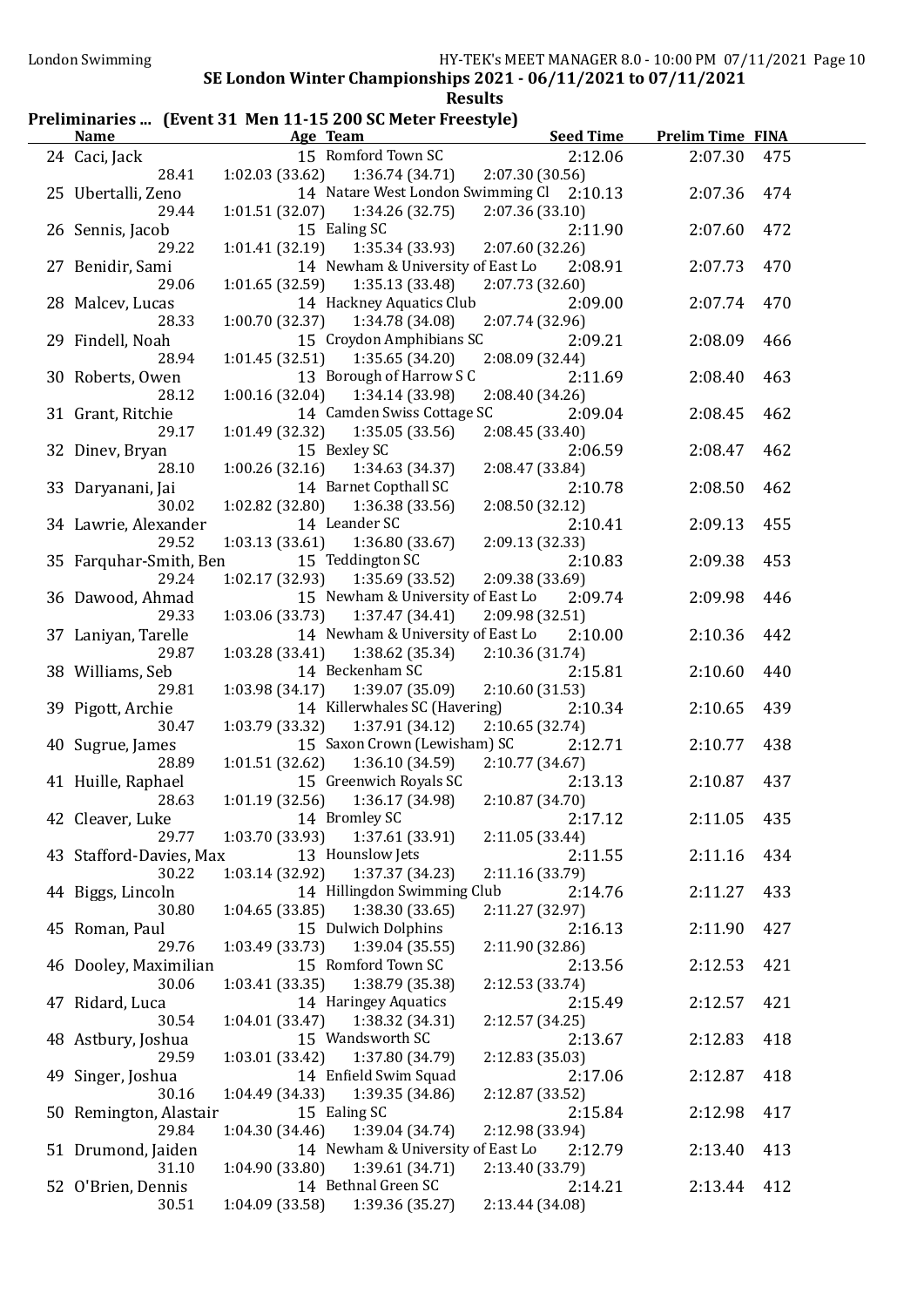# Preliminaries ... (Event 31 Men 11-15 200 SC Meter Freestyle)

|               | <b>Name</b>                  | Age Team and the state of the state of the state of the state of the state of the state of the state of the state of the state of the state of the state of the state of the state of the state of the state of the state of t | Seed Time                     | <b>Prelim Time FINA</b> |     |                |
|---------------|------------------------------|--------------------------------------------------------------------------------------------------------------------------------------------------------------------------------------------------------------------------------|-------------------------------|-------------------------|-----|----------------|
|               | 53 Pama, Charlie             | 13 Camden Swiss Cottage SC                                                                                                                                                                                                     | 2:20.90                       | 2:13.88                 | 408 |                |
|               | 29.27                        | $1:02.86(33.59)$ $1:38.76(35.90)$                                                                                                                                                                                              | 2:13.88 (35.12)               |                         |     |                |
|               | 54 Bramham, Cillian<br>29.63 | 13 Camden Swiss Cottage SC<br>$1:03.67$ (34.04) $1:39.30$ (35.63)                                                                                                                                                              | 2:27.52<br>2:14.94 (35.64)    | 2:14.94                 | 399 |                |
|               | 55 Hurst, Archie             | 15 Teddington SC                                                                                                                                                                                                               | 2:15.96                       | 2:15.50                 | 394 |                |
|               | 30.28                        | $1:04.62$ (34.34) $1:40.59$ (35.97)                                                                                                                                                                                            | 2:15.50 (34.91)               |                         |     |                |
|               | 56 Treanor, Liam             | 14 Hillingdon Swimming Club                                                                                                                                                                                                    | 2:16.81                       | 2:15.53                 | 394 |                |
|               | 31.84                        | $1:06.40(34.56)$ $1:41.44(35.04)$                                                                                                                                                                                              | 2:15.53 (34.09)               |                         |     |                |
|               | 57 Buchbinder, Jonas         | 14 Kingston Royals SC                                                                                                                                                                                                          | 2:16.90                       | 2:15.73                 | 392 |                |
|               | 30.24                        | $1:04.53(34.29)$ $1:40.09(35.56)$<br>14 Teddington SC                                                                                                                                                                          | 2:15.73 (35.64)               |                         |     |                |
|               | 58 Flack, Oliver<br>31.10    | $1:06.57(35.47)$ $1:42.45(35.88)$                                                                                                                                                                                              | 2:14.97<br>2:17.07 (34.62)    | 2:17.07                 | 381 |                |
|               | 59 Holland, Jamie            | 15 Haringey Aquatics                                                                                                                                                                                                           | 2:17.13                       | 2:17.46                 | 377 |                |
|               | 31.24                        | $1:06.57(35.33)$ $1:43.93(37.36)$                                                                                                                                                                                              | 2:17.46 (33.53)               |                         |     |                |
|               | 60 Pasheli, Sapir            | 13 Camden Swiss Cottage SC                                                                                                                                                                                                     | 2:19.88                       | 2:17.79                 | 375 |                |
|               | 31.05                        | 1:06.15(35.10)<br>1:42.01 (35.86)                                                                                                                                                                                              | 2:17.79 (35.78)               |                         |     |                |
|               | 61 Lagzouli, Adam            | 13 Dulwich Dolphins                                                                                                                                                                                                            | 2:26.00                       | 2:21.26                 | 348 |                |
|               | 31.95                        | $1:08.15(36.20)$ $1:46.04(37.89)$                                                                                                                                                                                              | 2:21.26 (35.22)               |                         |     |                |
|               | 62 Knight, Luke              | 12 Brompton SC<br>$1:09.96(37.30)$ $1:48.82(38.86)$                                                                                                                                                                            | 2:15.84<br>2:22.17 (33.35)    | 2:22.17                 | 341 |                |
|               | 32.66<br>63 Jeffers, Liam    | 12 Teddington SC                                                                                                                                                                                                               | 2:20.71                       | 2:23.29                 | 333 |                |
|               | 32.14                        | $1:08.13(35.99)$ $1:46.42(38.29)$                                                                                                                                                                                              | 2:23.29 (36.87)               |                         |     |                |
|               | 64 Eler, Aslan               | 13 Chelsea & Westminster SC                                                                                                                                                                                                    | 2:30.08                       | 2:27.67                 | 304 |                |
|               | 33.14                        | $1:12.06(38.92)$ $1:51.45(39.39)$                                                                                                                                                                                              | 2:27.67 (36.22)               |                         |     |                |
|               | 65 Shearman, Enzo            | 11 Hackney Aquatics Club                                                                                                                                                                                                       | 2:38.41                       | 2:33.83                 | 269 |                |
|               | 33.90                        | $1:12.22$ (38.32) $1:54.07$ (41.85)                                                                                                                                                                                            | 2:33.83 (39.76)               |                         |     |                |
|               |                              | Event 31 Men 16 & Over 200 SC Meter Freestyle                                                                                                                                                                                  |                               |                         |     |                |
|               | <b>Name</b>                  | <b>Example 2016</b> Age Team                                                                                                                                                                                                   | <b>Example 12 Prelim Time</b> | <b>Finals Time FINA</b> |     | <b>Points</b>  |
|               |                              |                                                                                                                                                                                                                                |                               |                         |     |                |
| <b>Finals</b> |                              |                                                                                                                                                                                                                                |                               |                         |     |                |
|               | 1 Ubertalli, Pietro          | 17 Natare West London Swimming Cl 1:55.27                                                                                                                                                                                      |                               | 1:51.61                 | 705 | 8              |
|               | 26.34                        | 54.10 (27.76)<br>$1:22.87(28.77)$ $1:51.61(28.74)$                                                                                                                                                                             |                               |                         |     |                |
|               | 2 Bartley, Joseph            | 17 Sutton & Cheam SC                                                                                                                                                                                                           | 1:51.73                       | 1:51.65                 | 705 | 7              |
|               | 26.26                        | 1:23.41 (27.93)<br>55.48 (29.22)                                                                                                                                                                                               | 1:51.65 (28.24)               |                         |     |                |
|               | 3 Gencas, Daniel<br>26.04    | 18 Barking & Dagenham Aquatics Cl 1:52.88<br>55.14 (29.10)<br>1:24.10 (28.96) 1:52.40 (28.30)                                                                                                                                  |                               | 1:52.40                 | 690 | 6              |
|               | 4 Cohen, Malachi             | 18 Barnes SC                                                                                                                                                                                                                   | 1:52.46                       | 1:52.66                 | 686 | 5              |
|               | 26.33                        | 55.38 (29.05) 1:24.60 (29.22)                                                                                                                                                                                                  | 1:52.66 (28.06)               |                         |     |                |
|               | 5 Dobb, Joseph               | 21 Bromley SC                                                                                                                                                                                                                  | 1:53.40                       | 1:53.49                 | 671 | 4              |
|               | 26.53                        | 55.11 (28.58)<br>1:24.48 (29.37)                                                                                                                                                                                               | 1:53.49 (29.01)               |                         |     |                |
|               | 6 Cleaver, James             | 16 Bromley SC                                                                                                                                                                                                                  | 1:54.23                       | 1:54.36                 | 656 | 3              |
|               | 26.82                        | 57.07 (30.25)<br>1:25.90 (28.83)                                                                                                                                                                                               | 1:54.36 (28.46)               |                         |     |                |
|               | 7 Carlos, Cameron            | 16 Barnet Copthall SC                                                                                                                                                                                                          | 1:57.87                       | 1:58.33                 | 592 | $\overline{2}$ |
|               | 26.94                        | 1:27.20 (30.52)<br>56.68 (29.74)                                                                                                                                                                                               | 1:58.33(31.13)                |                         |     |                |
|               | 8 Bennett, Adam<br>27.45     | 17 Hillingdon Swimming Club<br>1:29.85 (31.98)<br>57.87 (30.42)                                                                                                                                                                | 1:57.64<br>2:00.94 (31.09)    | 2:00.94                 | 554 | $\mathbf{1}$   |
|               | 9 Hampton, Elliott           | 17 Wandsworth SC                                                                                                                                                                                                               | 1:58.43                       | 2:02.13                 | 538 |                |
|               | 28.11                        | 1:30.89 (32.53)<br>58.36 (30.25)                                                                                                                                                                                               | 2:02.13 (31.24)               |                         |     |                |
|               |                              | Event 31 Men 16 & Over 200 SC Meter Freestyle                                                                                                                                                                                  |                               |                         |     |                |
|               | <b>Name</b>                  | Age Team                                                                                                                                                                                                                       | <b>Seed Time</b>              | <b>Prelim Time FINA</b> |     |                |
|               | <b>Preliminaries</b>         |                                                                                                                                                                                                                                |                               |                         |     |                |
|               | 1 Bartley, Joseph            | 17 Sutton & Cheam SC                                                                                                                                                                                                           | 1:54.56                       | 1:51.73                 | 703 |                |
|               | 26.29                        | 1:23.29(27.77)<br>55.52 (29.23)                                                                                                                                                                                                | 1:51.73 (28.44)               |                         |     |                |
|               | 2 Cohen, Malachi             | 18 Barnes SC                                                                                                                                                                                                                   | 1:56.69                       | 1:52.46                 | 689 |                |
|               | 25.55                        | 1:23.58(29.16)<br>54.42 (28.87)                                                                                                                                                                                                | 1:52.46 (28.88)               |                         |     |                |
|               | 3 Gencas, Daniel<br>26.49    | 18 Barking & Dagenham Aquatics Cl<br>55.50 (29.01)<br>1:24.54 (29.04)                                                                                                                                                          | 1:55.33<br>1:52.88 (28.34)    | 1:52.88                 | 682 |                |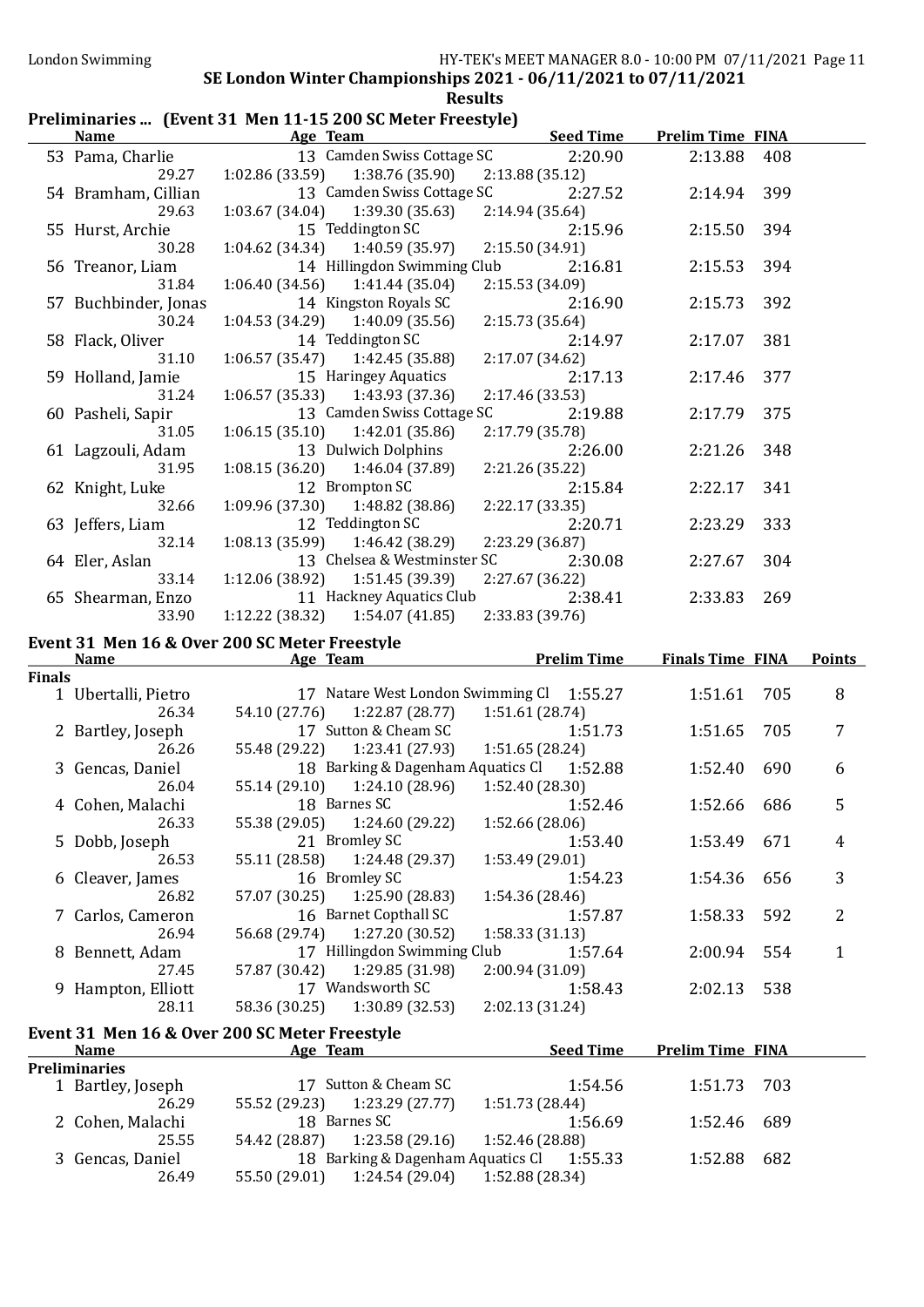# Preliminaries ... (Event 31 Men 16 & Over 200 SC Meter Freestyle)

|                          | Name Age Team                                 |                 | Seed Time Prelim Time FINA |     |
|--------------------------|-----------------------------------------------|-----------------|----------------------------|-----|
| 4 Dobb, Joseph           | 21 Bromley SC                                 | 1:52.36         | 1:53.40                    | 672 |
| 26.54                    | 55.33 (28.79) 1:24.49 (29.16) 1:53.40 (28.91) |                 |                            |     |
| 5 Cleaver, James         | 16 Bromley SC                                 | 1:54.94         | 1:54.23                    | 658 |
| 27.11                    | 56.74 (29.63)<br>1:26.05 (29.31)              | 1:54.23 (28.18) |                            |     |
| 6 Ubertalli, Pietro      | 17 Natare West London Swimming Cl 1:53.72     |                 | 1:55.27                    | 640 |
| 26.73                    | 1:25.28 (29.88)<br>55.40 (28.67)              | 1:55.27 (29.99) |                            |     |
| *7 Barnes, George        | 20 Brompton SC                                | 1:54.13         | 1:57.64                    | 602 |
| 26.12                    | 55.49 (29.37)<br>1:26.62(31.13)               | 1:57.64 (31.02) |                            |     |
| *7 Bennett, Adam         | 17 Hillingdon Swimming Club                   | 2:00.94         | 1:57.64                    | 602 |
| 27.57                    | 1:28.01 (30.71)<br>57.30 (29.73)              | 1:57.64 (29.63) |                            |     |
| 9 Carlos, Cameron        | 16 Barnet Copthall SC                         | 1:59.75         | 1:57.87                    | 599 |
| 27.14                    | 57.23 (30.09)<br>1:27.51 (30.28)              | 1:57.87 (30.36) |                            |     |
| 10 Hampton, Elliott      | 17 Wandsworth SC                              | 2:02.50         | 1:58.43                    | 590 |
| 27.61                    | 57.51 (29.90) 1:28.46 (30.95)                 | 1:58.43 (29.97) |                            |     |
| 11 Malov, Filip          | 16 Sutton & Cheam SC                          | 1:58.14         | 1:59.59                    | 573 |
| 26.83                    | 56.41 (29.58)<br>1:27.19 (30.78)              | 1:59.59 (32.40) |                            |     |
| 12 Khadraoui, Sami       | 16 Enfield Swim Squad                         | 2:03.35         | 2:00.73                    | 557 |
| 27.22                    | 1:29.12 (31.44)<br>57.68 (30.46)              | 2:00.73(31.61)  |                            |     |
| 13 Dakin, Jimmy          | 17 Leander SC                                 | 2:05.52         | 2:00.96                    | 554 |
| 28.03                    | 58.83 (30.80) 1:30.61 (31.78)                 | 2:00.96 (30.35) |                            |     |
| 14 Banga, Nathan         | 18 Barking & Dagenham Aquatics Cl 1:58.48     |                 | 2:01.37                    | 548 |
| 26.39                    | 55.81 (29.42)<br>1:27.89 (32.08)              | 2:01.37 (33.48) |                            |     |
| 15 Mccarthy, Connor      | 16 Romford Town SC                            | 2:00.80         | 2:01.65                    | 545 |
| 27.63                    | 1:30.27(31.77)<br>58.50 (30.87)               | 2:01.65 (31.38) |                            |     |
| 16 Irvine, William       | 16 Sutton & Cheam SC                          | 2:04.18         | 2:01.95                    | 541 |
| 28.18                    | 58.86 (30.68)<br>1:30.11 (31.25)              | 2:01.95 (31.84) |                            |     |
| 17 Nimoh, Pharell        | 17 Bexley SC                                  | 2:04.86         | 2:02.08                    | 539 |
| 28.35                    | 59.09 (30.74)<br>1:30.58 (31.49)              | 2:02.08(31.50)  |                            |     |
| 18 Leberl, Timothy       | 19 Beckenham SC                               | 1:57.81         | 2:02.85                    | 529 |
| 27.51                    | 57.81 (30.30)<br>1:29.69 (31.88)              | 2:02.85 (33.16) |                            |     |
| 19 Ghatauray, Rory       | 17 Erith & District SC                        | 2:04.78         | 2:02.93                    | 528 |
| 26.79                    | 1:30.78 (32.75)<br>58.03 (31.24)              | 2:02.93 (32.15) |                            |     |
| 20 Pauling, Edward       | 17 Beckenham SC                               | 1:57.28         | 2:03.07                    | 526 |
| 27.35                    | 57.62 (30.27)<br>1:30.17(32.55)               | 2:03.07 (32.90) |                            |     |
| *21 Langley, David       | 16 Beckenham SC                               | 2:05.37         | 2:03.48                    | 521 |
| 27.93                    | 58.89 (30.96) 1:31.05 (32.16)                 | 2:03.48 (32.43) |                            |     |
| *21 Lead, George         | 17 Enfield Swim Squad                         | 2:04.95         | 2:03.48                    | 521 |
| 27.62                    | 1:32.16 (32.79)<br>59.37 (31.75)              | 2:03.48 (31.32) |                            |     |
| 23 Thornton, Samuel      | 20 Ealing SC                                  | 2:01.20         | 2:03.55                    | 520 |
| 28.13                    | 59.15 (31.02)<br>1:31.57 (32.42)              | 2:03.55 (31.98) |                            |     |
| 24 Dudman, Thomas        | 17 Killerwhales SC (Havering)                 | 2:03.31         | 2:05.30                    | 498 |
| 28.20                    | 59.74 (31.54)<br>1:32.81 (33.07)              | 2:05.30 (32.49) |                            |     |
| 25 Austin, Alex          | 17 Hillingdon Swimming Club                   | 2:01.09         | 2:05.84                    | 492 |
| 28.24                    | 1:00.22(31.98)<br>1:33.12 (32.90)             | 2:05.84 (32.72) |                            |     |
| 26 Wootten, Finn         | 17 Beckenham SC                               | 2:04.69         | 2:06.13                    | 489 |
| 28.57                    | 1:00.14(31.57)<br>1:32.98 (32.84)             | 2:06.13 (33.15) |                            |     |
| 27 Van Domselaar, Martin | 16 Sutton & Cheam SC                          | 2:06.60         | 2:06.22                    | 487 |
| 28.12                    | 59.33 (31.21)<br>1:32.11 (32.78)              | 2:06.22 (34.11) |                            |     |
| 28 Borak, Yuriy          | 16 Chelsea & Westminster SC                   | 2:06.49         | 2:06.43                    | 485 |
| 27.98                    | 59.97 (31.99)<br>1:32.69 (32.72)              | 2:06.43 (33.74) |                            |     |
| 29 Rudd, Jonathan        | 16 Chelsea & Westminster SC                   | 2:07.00         | 2:07.16                    | 477 |
| 28.32                    | 1:00.15(31.83)<br>1:33.84 (33.69)             | 2:07.16 (33.32) |                            |     |
| 30 Ayad, Ismail          | 17 Newham & University of East Lo             | 2:09.64         | 2:08.44                    | 463 |
| 29.18                    | 1:35.75(33.74)<br>1:02.01(32.83)              | 2:08.44 (32.69) |                            |     |
| 31 Gamble, Isaac         | 16 Wandsworth SC                              | 2:09.75         | 2:08.60                    | 461 |
| 29.42                    | 1:02.14 (32.72)<br>1:35.66 (33.52)            | 2:08.60 (32.94) |                            |     |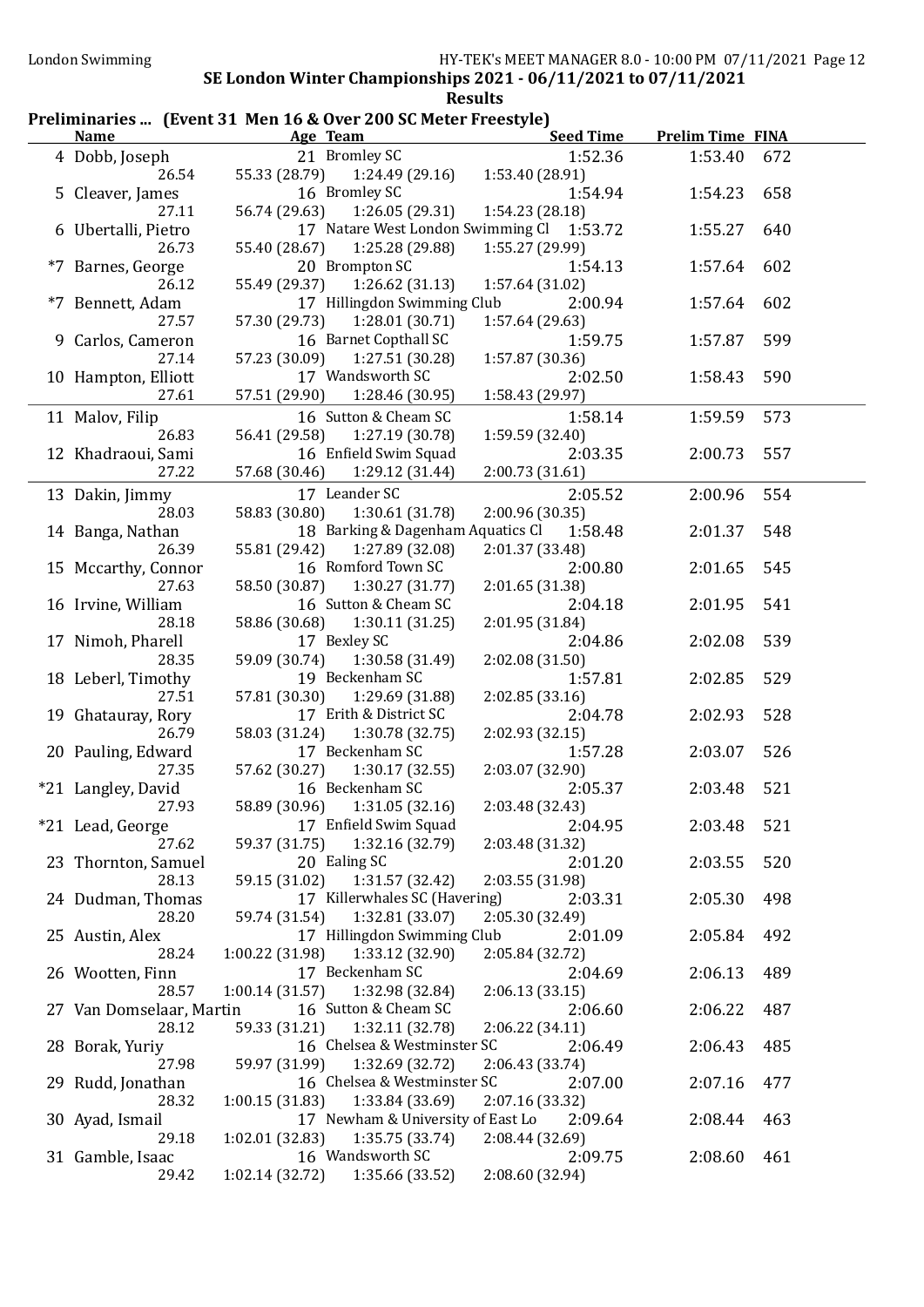# Preliminaries ... (Fyent 31 Men 16 & Over 200 SC Meter Freestyle)

|               | <b>Name</b>                                               |                   | Prendinaries  [Event 31 Men 10 & Over 200 SC Meter Freestyle]<br>Age Team | <b>Seed Time</b>   | <b>Prelim Time FINA</b> |     |                |
|---------------|-----------------------------------------------------------|-------------------|---------------------------------------------------------------------------|--------------------|-------------------------|-----|----------------|
|               | 32 Ellingham, Luke                                        |                   | 17 Haringey Aquatics                                                      | 2:10.99            | 2:08.67                 | 460 |                |
|               | 28.52                                                     |                   | $1:01.64(33.12)$ $1:35.86(34.22)$                                         | 2:08.67 (32.81)    |                         |     |                |
|               | 33 Harden-Wilson, Stephen                                 |                   | 16 Haringey Aquatics                                                      | 2:14.04            | 2:09.54                 | 451 |                |
|               | 29.50                                                     |                   | $1:03.19(33.69)$ $1:37.27(34.08)$                                         | 2:09.54 (32.27)    |                         |     |                |
|               | 34 Robinson, Jacob                                        |                   | 16 Killerwhales SC (Havering)                                             | 2:05.58            | 2:09.61                 | 450 |                |
|               | 28.70                                                     | 1:00.96 (32.26)   | 1:35.48(34.52)                                                            | 2:09.61 (34.13)    |                         |     |                |
|               | 35 Richardson, Christopher                                |                   | 16 Bor of Waltham Forest (Gators)                                         | 2:15.34            | 2:11.01                 | 436 |                |
|               | 29.51                                                     | 1:02.24 (32.73)   | 1:36.69 (34.45)                                                           | 2:11.01 (34.32)    |                         |     |                |
|               | 36 Catling, Ben                                           |                   | 16 Teddington SC                                                          | 2:10.35            | 2:12.33                 | 423 |                |
|               | 29.14                                                     | 2:12.33 (1:43.19) |                                                                           |                    |                         |     |                |
|               | 37 Tshuma, Daniel                                         |                   | 17 Newham & University of East Lo                                         | 2:14.06            | 2:12.93                 | 417 |                |
|               | 30.50                                                     | 1:04.13(33.63)    | 1:39.04 (34.91)                                                           | 2:12.93 (33.89)    |                         |     |                |
|               | 38 Hall, Samuel                                           |                   | 16 Teddington SC                                                          | 2:12.71            | 2:15.64                 | 393 |                |
|               | 29.90                                                     |                   | $1:03.54(33.64)$ $2:15.64(1:12.10)$                                       |                    |                         |     |                |
|               | 39 Revenko, Andrei                                        |                   | 16 Hillingdon Swimming Club                                               | 2:15.65            | 2:16.17                 | 388 |                |
|               | 29.42                                                     | 1:03.44(34.02)    | 1:40.22 (36.78)                                                           | 2:16.17(35.95)     |                         |     |                |
|               |                                                           |                   |                                                                           |                    |                         |     |                |
|               | Event 32 Women 11-15 50 SC Meter Freestyle<br><b>Name</b> |                   | Age Team                                                                  | <b>Prelim Time</b> | <b>Finals Time FINA</b> |     | <b>Points</b>  |
| <b>Finals</b> |                                                           |                   |                                                                           |                    |                         |     |                |
|               | 1 Titterton, Kasia                                        |                   | 15 Bromley SC                                                             | 27.44              | 26.96                   | 615 | 8              |
|               | 2 Hayes, Mabel                                            |                   | 15 Anaconda SC                                                            | 27.54              | 27.33                   | 590 | 7              |
|               | 3 Adelaja, Toluwani                                       |                   | 15 Barnet Copthall SC                                                     | 27.32              | 27.34                   | 589 | 6              |
|               |                                                           |                   | 15 Greenwich Royals SC                                                    |                    |                         | 569 | 5              |
|               | 4 Cottrell, Annabella                                     |                   |                                                                           | 27.58              | 27.67                   |     |                |
|               | *5 Bridge, Elsa                                           |                   | 14 Dulwich Dolphins                                                       | 27.58              | 27.71                   | 566 | 3.50           |
|               | *5 Doring, Lucy                                           |                   | 15 Dulwich Dolphins                                                       | 27.54              | 27.71                   | 566 | 3.50           |
|               | 7 Grove, Thomasina                                        |                   | 15 Chelsea & Westminster SC                                               | 27.99              | 27.88                   | 556 | $\overline{c}$ |
|               | 8 Pattle, Grace                                           |                   | 15 Chelsea & Westminster SC                                               | 28.06              | 27.93                   | 553 | $\mathbf{1}$   |
| 9             | Pickering, Beatrice                                       |                   | 14 Bromley SC                                                             | 28.08              | 28.06                   | 545 |                |
|               | 10 Sanders, Annie                                         |                   | 14 Greenwich Royals SC                                                    | 28.19              | 29.57                   | 466 |                |
|               | Event 32 Women 11-15 50 SC Meter Freestyle                |                   |                                                                           |                    |                         |     |                |
|               | Name                                                      |                   | Age Team                                                                  | <b>Seed Time</b>   | <b>Prelim Time FINA</b> |     |                |
|               | <b>Preliminaries</b>                                      |                   |                                                                           |                    |                         |     |                |
|               | 1 Adelaja, Toluwani                                       |                   | 15 Barnet Copthall SC                                                     | 27.17              | 27.32                   | 591 |                |
|               | 2 Titterton, Kasia                                        |                   | 15 Bromley SC                                                             | 27.61              | 27.44                   | 583 |                |
|               | *3 Hayes, Mabel                                           |                   | 15 Anaconda SC                                                            | 28.71              | 27.54                   | 577 |                |
|               | *3 Doring, Lucy                                           |                   | 15 Dulwich Dolphins                                                       | 27.69              | 27.54                   | 577 |                |
|               | *5 Cottrell, Annabella                                    |                   | 15 Greenwich Royals SC                                                    | 27.41              | 27.58                   | 574 |                |
| $*5$          | Bridge, Elsa                                              |                   | 14 Dulwich Dolphins                                                       | 28.91              | 27.58                   | 574 |                |
|               | 7 Grove, Thomasina                                        |                   | 15 Chelsea & Westminster SC                                               | 27.71              | 27.99                   | 549 |                |
|               | Pattle, Grace                                             |                   | 15 Chelsea & Westminster SC                                               | 28.05              | 28.06                   | 545 |                |
| 8             |                                                           |                   | 14 Bromley SC                                                             |                    |                         |     |                |
| 9             | Pickering, Beatrice                                       |                   |                                                                           | 28.75              | 28.08                   | 544 |                |
|               | 10 Sanders, Annie                                         |                   | 14 Greenwich Royals SC                                                    | 28.19              | 28.19                   | 538 |                |
|               | 11 Pawlik, Julia                                          |                   | 15 Hillingdon Swimming Club                                               | 28.58              | 28.20                   | 537 |                |
|               | 12 Pama, Charlotte                                        | 15                | Camden Swiss Cottage SC                                                   | 28.69              | 28.35                   | 529 |                |
|               | 13 Waite, Lily                                            |                   | 15 Anaconda SC                                                            | 28.19              | 28.37                   | 528 |                |
|               | 14 Mcglinchey, Erica                                      |                   | 15 Greenwich Royals SC                                                    | 28.73              | 28.38                   | 527 |                |
| $*15$         | Jenkins, Clare                                            | 13                | Natare West London Swimming Cl                                            | 28.43              | 28.43                   | 524 |                |
| $*15$         | Burns, Lola                                               | 15                | Beckenham SC                                                              | 28.22              | 28.43                   | 524 |                |
| 17            | Long, Charlotte                                           | 15                | Kingston Royals SC                                                        | 29.20              | 28.52                   | 519 |                |
|               | 18 O'Neill, Sophia                                        | 15                | Orpington Ojays                                                           | 28.59              | 28.56                   | 517 |                |
|               | *19 Chadwick, Elinor                                      |                   | 14 Barnet Copthall SC                                                     | 28.20              | 28.59                   | 515 |                |
|               |                                                           |                   |                                                                           |                    |                         |     |                |
|               | *19 Van Zyl, Kayla                                        |                   | 15 Hillingdon Swimming Club                                               | 28.79              | 28.59                   | 515 |                |
|               | 21 Bill, Jessica                                          |                   | 15 Bexley SC                                                              | 28.84              | 28.62                   | 514 |                |
|               | 22 Berkett, Tia                                           |                   | 15 Teddington SC                                                          | 28.72              | 28.68                   | 511 |                |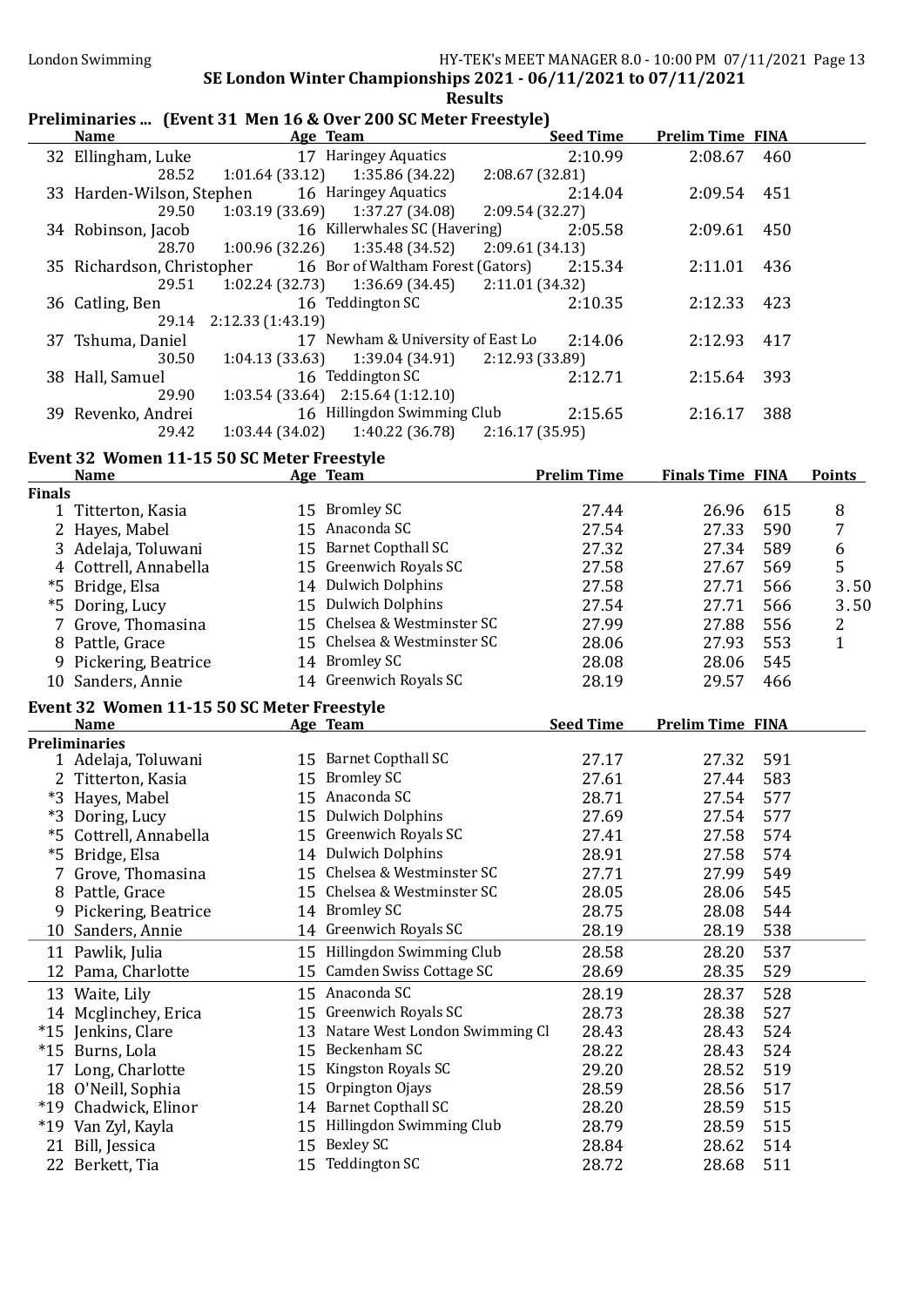# Preliminaries ... (Event 32 Women 11-15 50 SC Meter Freestyle)

|    | <b>Name</b>                 |    | Age Team                          | <b>Seed Time</b> | <b>Prelim Time FINA</b> |     |
|----|-----------------------------|----|-----------------------------------|------------------|-------------------------|-----|
|    | 23 Murray, Eva              |    | 15 Bor of Waltham Forest (Gators) | 28.28            | 28.71                   | 509 |
|    | 24 Zarkovic, Mia            |    | 14 Brompton SC                    | 29.22            | 28.74                   | 507 |
|    | 25 Leonard, Emily           |    | 15 Natare West London Swimming Cl | 28.55            | 28.77                   | 506 |
|    | 26 Man, Katie               |    | 14 Natare West London Swimming Cl | 29.25            | 28.81                   | 504 |
|    | 27 Spence, Indigo           |    | 13 Chelsea & Westminster SC       | 28.83            | 28.82                   | 503 |
|    | 28 Onobrauche, Malaika      |    | 12 Barnet Copthall SC             | 30.49            | 28.84                   | 502 |
|    | 29 Salu, Pelumi             |    | 13 Newham & University of East Lo | 28.91            | 28.89                   | 499 |
|    | 30 Weekly, Katie            |    | 15 Beckenham SC                   | 29.05            | 29.03                   | 492 |
|    | *31 Taylor, Louise          |    | 14 Beckenham SC                   | 29.13            | 29.04                   | 492 |
|    | *31 Proudlove, Katie        |    | 15 Brompton SC                    | 29.46            | 29.04                   | 492 |
|    | 33 Thanassoulas, Isabella   |    | 12 Natare West London Swimming Cl | 29.41            | 29.07                   | 490 |
|    | 34 Nash, Anabelle           |    | 14 Brompton SC                    | 29.50            | 29.10                   | 489 |
|    | 35 Moule, Sophia            |    | 14 Romford Town SC                | 28.22            | 29.11                   | 488 |
|    | 36 Freeze, Ellie            |    | 13 Sutton & Cheam SC              | 29.06            | 29.19                   | 484 |
|    | 37 Nurney, Alexandra        |    | 11 Camden Swiss Cottage SC        | 29.40            | 29.28                   | 480 |
|    | *38 Le, Lan                 |    | 14 Bexley SC                      | 29.75            | 29.38                   | 475 |
|    | *38 Zobek, Olivia           |    | 12 Chelsea & Westminster SC       | 35.74            | 29.38                   | 475 |
|    | 40 Roberts, Evie            |    | 13 Dulwich Dolphins               | 29.04            | 29.40                   | 474 |
|    | 41 Bond, Lauren             |    | 15 Orpington Ojays                | 29.46            | 29.41                   | 473 |
|    | 42 Grzybek, Maja            |    | 14 Haringey Aquatics              | 29.93            | 29.51                   | 469 |
|    | 43 Hughes, Mia              |    | 12 Bromley SC                     | 30.40            | 29.63                   | 463 |
|    | 44 Jamal, Bianca            |    | 13 Camden Swiss Cottage SC        | 29.74            | 29.70                   | 460 |
|    | 45 Trumper, Katy            |    | 15 Leander SC                     | 30.22            | 29.89                   | 451 |
|    | 46 Berry, Leilani           |    | 13 Croydon Amphibians SC          | 30.14            | 29.91                   | 450 |
|    | 47 Blumel, Ruby             |    | 14 Camden Swiss Cottage SC        | 30.90            | 30.02                   | 445 |
|    | 48 Garner, Bea              |    | 15 Leander SC                     | 30.70            | 30.03                   | 445 |
|    | 49 Baring, Olivia           |    | 11 Brompton SC                    | 29.87            | 30.04                   | 444 |
|    | 50 Stone, Lara              |    | 12 Bromley SC                     | 29.96            | 30.08                   | 442 |
|    | 51 Mucen, Selin             |    | 15 Chelsea & Westminster SC       | 30.06            | 30.19                   | 438 |
|    | 52 Rogers, Anabel           |    | 14 Teddington SC                  | 31.23            | 30.40                   | 429 |
|    | *53 Hufton, Lucy            |    | 14 Leander SC                     | 31.28            | 30.41                   | 428 |
|    | *53 Eguakhide, Ruthie       |    | 12 Romford Town SC                | 31.35            | 30.41                   | 428 |
|    | 55 Ukeje, Leah              |    | 14 SouthWest LondonFin SC         | 28.98            | 30.49                   | 425 |
|    | 56 HarrisBrown, Eva         |    | 14 Camden Swiss Cottage SC        | 30.78            | 30.67                   | 417 |
|    | 57 Kurati, Kaltra           |    | 13 Chelsea & Westminster SC       | 31.47            | 30.92                   | 407 |
|    | 58 Naranjo, Constanze       |    | 13 Barnet Copthall SC             | 32.10            | 31.43                   | 388 |
|    | 59 Beament, Sophia          |    | 12 Bromley SC                     | 35.77            | 31.56                   | 383 |
|    | 60 Andriulaityte, Ausrine   |    | 15 Leander SC                     | 30.69            | 31.67                   | 379 |
| 61 | Morris, Lucy                | 14 | Croydon Amphibians SC             | 32.47            | 31.93                   | 370 |
|    | 62 Wavamuno, Chantelle      | 13 | London Borough of Hounslow        | 32.84            | 32.35                   | 356 |
| 63 | Higgs-Smith, Amber          | 13 | Hackney Aquatics Club             | 34.64            | 33.25                   | 327 |
|    | 64 Cardona Zapata, Isabella | 12 | Greenwich Royals SC               | 33.78            | 33.65                   | 316 |
|    | --- Dewhurst, Annabel       |    | 15 Anaconda SC                    | 29.38            | DQ                      |     |

5.3 Head did not break surface at or before 15m mark following start or turn

### Event 32 Women 16 & Over 50 SC Meter Freestyle

| <b>Name</b>         |  |                                                                                                                                                                 |                                                         |     | <b>Points</b>           |
|---------------------|--|-----------------------------------------------------------------------------------------------------------------------------------------------------------------|---------------------------------------------------------|-----|-------------------------|
| <b>Finals</b>       |  |                                                                                                                                                                 |                                                         |     |                         |
| 1 Latham, Katie     |  | 25.36                                                                                                                                                           | 25.48                                                   | 728 | 8                       |
| 2 Musial, Zoe       |  | 26.15                                                                                                                                                           | 26.19                                                   | 671 |                         |
| 3 Smith, Annabel    |  | 26.72                                                                                                                                                           | 26.30                                                   | 662 | 6                       |
| 4 Child, Tiegan     |  | 26.58                                                                                                                                                           | 26.40                                                   | 655 | 5                       |
| 5 Davies, Amy       |  | 26.87                                                                                                                                                           | 26.52                                                   | 646 | 4                       |
| 6 Van Selm, Emma    |  | 26.52                                                                                                                                                           | 26.84                                                   | 623 | 3                       |
| 7 Iley, Isabel      |  | 27.21                                                                                                                                                           | 27.19                                                   | 599 | 2                       |
| 8 Paisley, Tallulah |  | 27.75                                                                                                                                                           | 27.54                                                   | 577 |                         |
|                     |  | Age Team<br>24 Bromley SC<br>17 Chelsea & Westminster SC<br>18 Bromley SC<br>19 Bromley SC<br>19 Sutton & Cheam SC<br>18 Bromley SC<br>16 Hackney Aquatics Club | <b>Prelim Time</b><br>17 Natare West London Swimming Cl |     | <b>Finals Time FINA</b> |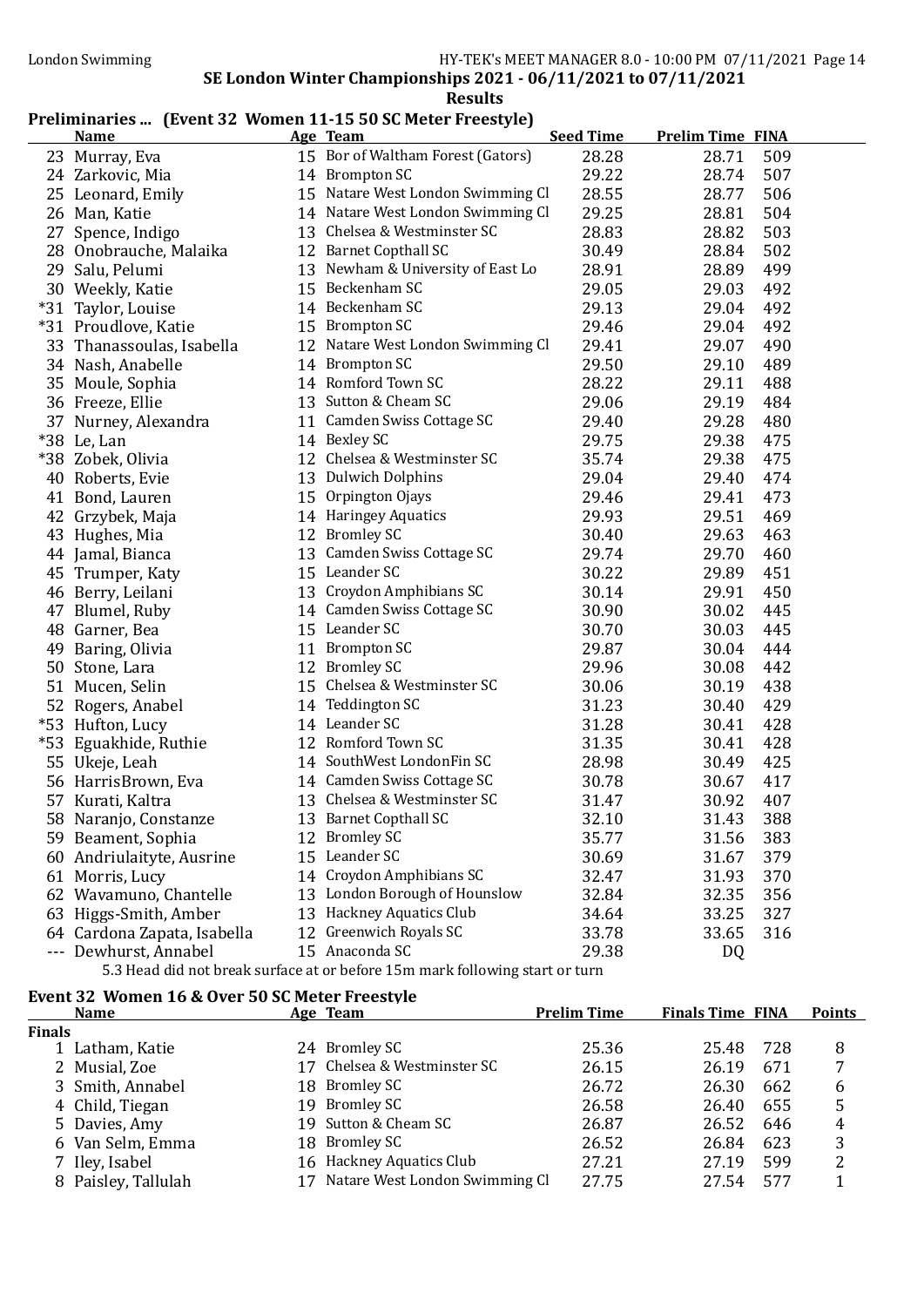# Finals ... (Event 32 Women 16 & Over 50 SC Meter Freestyle)

|               | <b>Name</b>                                      | Age Team                          | <b>Prelim Time</b> | <b>Finals Time FINA</b> |     | <b>Points</b> |
|---------------|--------------------------------------------------|-----------------------------------|--------------------|-------------------------|-----|---------------|
|               | 9 Magliocco, Emilia                              | 16 Camden Swiss Cottage SC        | 27.54              | 27.77                   | 562 |               |
|               | 10 Jackson, Sophia                               | 17 Sutton & Cheam SC              | 27.73              | 31.09                   | 401 |               |
|               | Event 32 Women 16 & Over 50 SC Meter Freestyle   |                                   |                    |                         |     |               |
|               | <b>Name</b>                                      | Age Team                          | <b>Seed Time</b>   | <b>Prelim Time FINA</b> |     |               |
|               | <b>Preliminaries</b>                             |                                   |                    |                         |     |               |
|               | 1 Latham, Katie                                  | 24 Bromley SC                     | 26.72              | 25.36                   | 739 |               |
|               | 2 Musial, Zoe                                    | 17 Chelsea & Westminster SC       | 25.96              | 26.15                   | 674 |               |
|               | 3 Van Selm, Emma                                 | 18 Bromley SC                     | 26.07              | 26.52                   | 646 |               |
|               | 4 Child, Tiegan                                  | 19 Bromley SC                     | 27.18              | 26.58                   | 642 |               |
|               | 5 Smith, Annabel                                 | 18 Bromley SC                     | 26.46              | 26.72                   | 631 |               |
|               | 6 Davies, Amy                                    | 19 Sutton & Cheam SC              | 27.35              | 26.87                   | 621 |               |
|               | 7 Iley, Isabel                                   | 16 Hackney Aquatics Club          | 27.55              | 27.21                   | 598 |               |
|               | 8 Magliocco, Emilia                              | 16 Camden Swiss Cottage SC        | 27.30              | 27.54                   | 577 |               |
|               | 9 Jackson, Sophia                                | 17 Sutton & Cheam SC              | 27.54              | 27.73                   | 565 |               |
|               | 10 Paisley, Tallulah                             | 17 Natare West London Swimming Cl | 28.07              | 27.75                   | 564 |               |
|               | 11 Proctor, Lola                                 | 17 Sutton & Cheam SC              | 27.56              | 27.76                   | 563 |               |
|               | 12 Powell, Eliza                                 | 17 Bromley SC                     | 29.11              | 27.91                   | 554 |               |
|               | 13 Jolley-Ellis, Blythe                          | 17 Orpington Ojays                | 28.81              | 27.99                   | 549 |               |
|               | 14 Sargent, Imogen                               | 17 Chelsea & Westminster SC       | 27.85              | 28.05                   | 546 |               |
|               | 15 Saeijs, Lilou                                 | 16 Bromley SC                     | 27.93              | 28.08                   | 544 |               |
|               | 16 Cole, Marion                                  | 16 Dulwich Dolphins               | 27.88              | 28.19                   | 538 |               |
|               | 17 Daffey, Schuyler                              | 17 Brompton SC                    | 28.84              | 28.21                   | 537 |               |
|               | 18 Bureau, Scarlet                               | 17 Camden Swiss Cottage SC        | 27.53              | 28.22                   | 536 |               |
|               | 19 Wang, Jessica                                 | 17 Kingston Royals SC             | 28.94              | 28.33                   | 530 |               |
|               | 20 Sullivan, Madeleine                           | 16 Bexley SC                      | 28.16              | 28.40                   | 526 |               |
|               | 21 Straupenieks, Rae                             | 17 Bromley SC                     | 28.16              | 28.41                   | 525 |               |
|               | 22 Medcalf, Lucy Jane                            | 16 Sutton & Cheam SC              | 27.79              | 28.51                   | 520 |               |
|               | 23 Griffiths, Betsy                              | 16 Chelsea & Westminster SC       | 28.98              | 28.55                   | 518 |               |
|               | 24 Wilson, Annabel                               | 17 Beckenham SC                   | 28.40              | 28.57                   | 516 |               |
|               | 25 Bhugun, Emma                                  | 16 Chelsea & Westminster SC       | 28.72              | 28.77                   | 506 |               |
|               | 26 Shires (Masters), Francesca                   | 17 Hillingdon Swimming Club       | 28.47              | 29.15                   | 486 |               |
|               | 27 Allison, Amy                                  | 16 Bor of Waltham Forest (Gators) | 29.37              | 29.28                   | 480 |               |
|               | 28 Billings, Katie                               | 16 Beckenham SC                   | 29.05              | 29.30                   | 479 |               |
|               | 29 Harris, Rachel                                | 16 Natare West London Swimming Cl | 28.91              | 29.31                   | 478 |               |
|               | 30 Benidir, Dina                                 | 16 Newham & University of East Lo | 29.47              | 29.42                   | 473 |               |
|               | 31 Pagan, Stephanie                              | 16 Bor of Waltham Forest (Gators) | 28.99              | 29.47                   | 471 |               |
|               | 32 Whiteman, Gabriella                           | 16 Brompton SC                    | 28.88              | 29.51                   | 469 |               |
|               | 33 Mujer, Maegan                                 | 16 Sutton & Cheam SC              | 29.18              | 29.58                   | 465 |               |
|               | 34 Llewellyn, Emma                               | 16 Brompton SC                    | 28.58              | 29.60                   | 464 |               |
|               | 35 McArdle, Kiera                                | 17 Leander SC                     | 28.59              | 29.93                   | 449 |               |
|               | 36 Wootton, Evie                                 | 16 Haringey Aquatics              | 29.93              | 30.02                   | 445 |               |
|               | 37 Paduraru, Dina                                | 18 Haringey Aquatics              | 30.13              | 31.20                   | 396 |               |
|               | --- Woolley, Anna                                | 17 Croydon Amphibians SC          | 28.32              | <b>DQ</b>               |     |               |
|               | 4.4 Start before starting signal                 |                                   |                    |                         |     |               |
|               | Event 32 Women 50 SC Meter Freestyle Multi-Class |                                   |                    |                         |     |               |
|               | <b>Name</b>                                      | Age Team                          | <b>Seed Time</b>   | <b>Prelim Time Para</b> |     |               |
|               | <b>Preliminaries</b>                             |                                   |                    |                         |     |               |
|               | 1 Trevor, Caitlin S14                            | 18 Kingston Royals SC             | 41.80              | 43.51                   | 240 |               |
|               | Event 33 Men 11-15 50 SC Meter Butterfly         |                                   |                    |                         |     |               |
|               | <b>Name</b>                                      | Age Team                          | <b>Prelim Time</b> | <b>Finals Time FINA</b> |     | <b>Points</b> |
| <b>Finals</b> |                                                  |                                   |                    |                         |     |               |
|               | 1 Zeren, Mehmet                                  | 15 Brompton SC                    | 26.37              | 26.23                   | 570 | 8             |
|               | 2 Lam, Zain                                      | 15 Croydon Amphibians SC          | 26.58              | 26.24                   | 569 | 7             |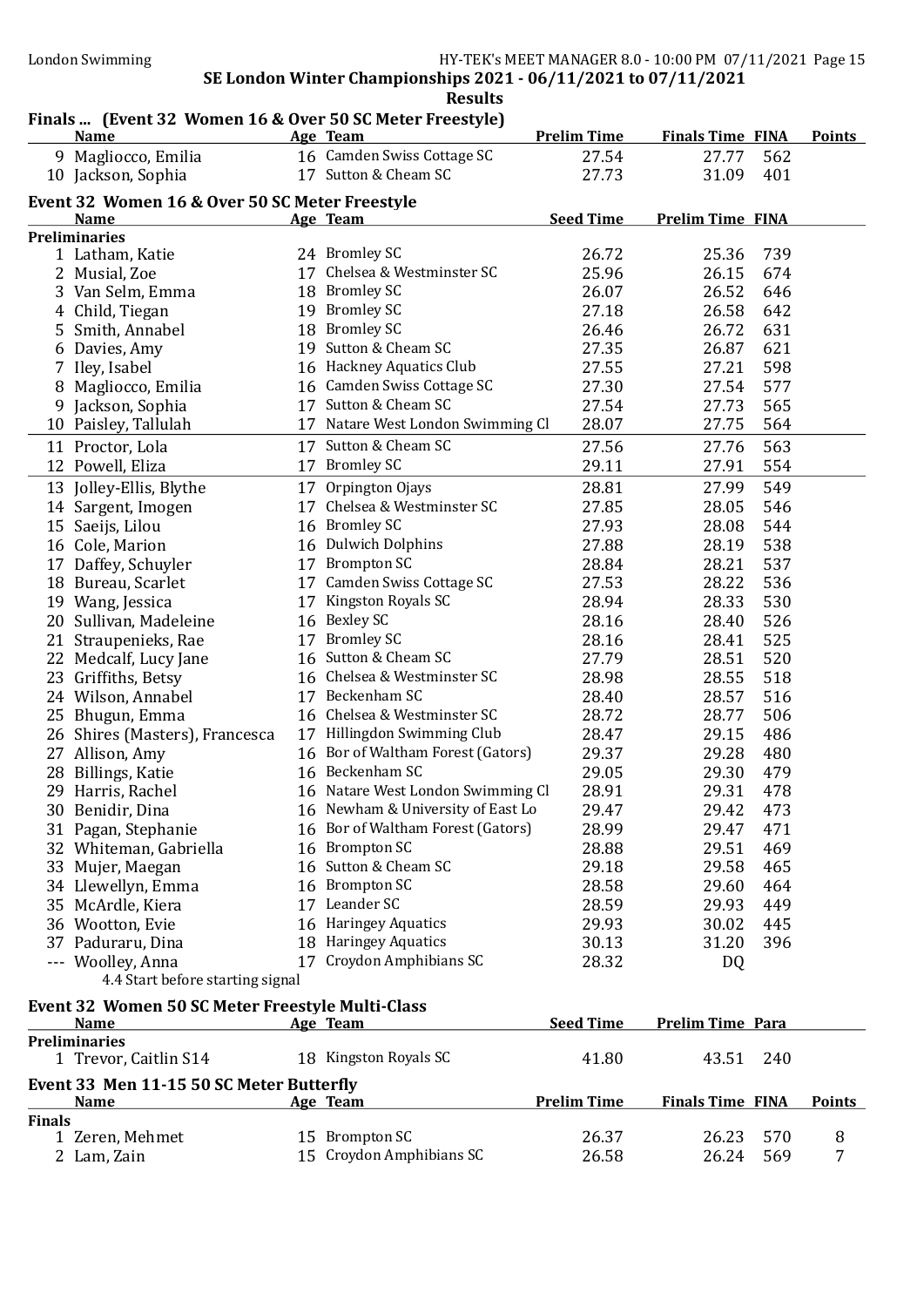# Finals ... (Event 33 Men 11-15 50 SC Meter Butterfly)

|    | <b>Name</b>                              |    | Age Team                          | <b>Prelim Time</b> | <b>Finals Time FINA</b> |     | <b>Points</b>  |
|----|------------------------------------------|----|-----------------------------------|--------------------|-------------------------|-----|----------------|
|    | 3 Gray, Henry                            |    | 15 Chelsea & Westminster SC       | 27.26              | 26.35                   | 562 | 6              |
|    | 4 Tallec-Botos, Kynan                    |    | 15 Brompton SC                    | 27.37              | 26.69                   | 541 | 5              |
|    | 5 Atotileto, Joshua                      |    | 15 Newham & University of East Lo | 26.96              | 26.89                   | 529 | 4              |
|    | 6 Oladele-ajose, Noah                    |    | 15 Bromley SC                     | 27.23              | 27.39                   | 500 | 3              |
|    | 7 Giustiniani, Rocco                     |    | 14 Anaconda SC                    | 27.39              | 27.42                   | 499 | $\overline{c}$ |
|    | 8 Lander, Samuel                         |    | 15 Bromley SC                     | 27.63              | 27.57                   | 490 | $\mathbf{1}$   |
|    | 9 Ryan, Sam                              | 15 | Orpington Ojays                   | 27.60              | 27.71                   | 483 |                |
|    | 10 Lawrie, Alexander                     |    | 14 Leander SC                     | 27.77              | 27.83                   | 477 |                |
|    |                                          |    |                                   |                    |                         |     |                |
|    | Event 33 Men 11-15 50 SC Meter Butterfly |    |                                   |                    |                         |     |                |
|    | <b>Name</b>                              |    | Age Team                          | <b>Seed Time</b>   | <b>Prelim Time FINA</b> |     |                |
|    | <b>Preliminaries</b>                     |    |                                   |                    |                         |     |                |
|    | 1 Zeren, Mehmet                          |    | 15 Brompton SC                    | 27.14              | 26.37                   | 561 |                |
|    | 2 Lam, Zain                              |    | 15 Croydon Amphibians SC          | 27.45              | 26.58                   | 547 |                |
|    | 3 Atotileto, Joshua                      |    | 15 Newham & University of East Lo | 27.03              | 26.96                   | 525 |                |
|    | 4 Oladele-ajose, Noah                    |    | 15 Bromley SC                     | 28.37              | 27.23                   | 509 |                |
|    | 5 Gray, Henry                            |    | 15 Chelsea & Westminster SC       | 28.75              | 27.26                   | 507 |                |
|    | 6 Tallec-Botos, Kynan                    |    | 15 Brompton SC                    | 27.84              | 27.37                   | 501 |                |
|    | 7 Giustiniani, Rocco                     |    | 14 Anaconda SC                    | 30.02              | 27.39                   | 500 |                |
|    | 8 Ryan, Sam                              |    | 15 Orpington Ojays                | 27.56              | 27.60                   | 489 |                |
|    | 9 Lander, Samuel                         |    | 15 Bromley SC                     | 27.77              | 27.63                   | 487 |                |
|    | 10 Lawrie, Alexander                     |    | 14 Leander SC                     | 27.68              | 27.77                   | 480 |                |
|    | 11 Mahmood, Raheel                       |    | 14 Romford Town SC                | 28.97              | 28.04                   | 466 |                |
| 12 | Orpin, Aidan                             | 13 | Sutton & Cheam SC                 | 28.57              | 28.22                   | 457 |                |
|    |                                          |    | 15 Beckenham SC                   |                    |                         |     |                |
|    | 13 Ellis, Luke                           |    |                                   | 28.79              | 28.27                   | 455 |                |
|    | 14 Kazlauskas, Justinas                  |    | 15 Barking & Dagenham Aquatics Cl | 29.10              | 28.34                   | 452 |                |
|    | 15 Hassaballa, Omar                      |    | 15 Hackney Aquatics Club          | 28.81              | 28.38                   | 450 |                |
|    | 16 Caci, Jack                            |    | 15 Romford Town SC                | 28.03              | 28.43                   | 447 |                |
|    | 17 Lea, Tom                              |    | 15 Hackney Aquatics Club          | 29.01              | 28.49                   | 444 |                |
|    | 18 Bryl, Lucas                           |    | 14 Bromley SC                     | 29.20              | 28.51                   | 444 |                |
|    | 19 Ephigene, Ashton                      |    | 15 Erith & District SC            | 29.69              | 28.71                   | 434 |                |
|    | 20 Lespiau-Curial, Adrien                |    | 14 Leander SC                     | 28.71              | 28.72                   | 434 |                |
|    | 21 Ntiamoah, Kal-El                      |    | 13 Beckenham SC                   | 28.68              | 28.83                   | 429 |                |
|    | 22 Choinski, Oscar                       |    | 15 Ealing SC                      | 29.54              | 28.95                   | 424 |                |
|    | 23 Cao, Kevin                            |    | 14 Greenwich Royals SC            | 30.69              | 28.99                   | 422 |                |
|    | 24 Ubertalli, Zeno                       |    | 14 Natare West London Swimming Cl | 29.17              | 29.07                   | 418 |                |
|    | 25 Remington, Alastair                   |    | 15 Ealing SC                      | 29.09              | 29.11                   | 417 |                |
|    | 26 Mahon, Alexander                      |    | 14 Anaconda SC                    | 29.64              | 29.14                   | 415 |                |
| 27 | Chittock, Thomas                         |    | 14 Bor of Waltham Forest (Gators) | 28.82              | 29.17                   | 414 |                |
|    | 28 Bohm, Lucas                           |    | 14 Camden Swiss Cottage SC        | 29.51              | 29.18                   | 414 |                |
|    | 29 Williams, Seb                         |    | 14 Beckenham SC                   | 29.13              | 29.25                   | 411 |                |
|    | 30 Thomas, Sonny                         |    | 15 Leander SC                     | 29.83              | 29.26                   | 410 |                |
|    | 31 Kadhim, Zain                          |    | 15 Killerwhales SC (Havering)     | 29.77              | 29.31                   | 408 |                |
|    | 32 Wilson, Laurence                      | 15 | Beckenham SC                      | 29.36              | 29.32                   | 408 |                |
|    | 33 Tshuma, David                         |    | 13 Newham & University of East Lo | 29.64              | 29.34                   | 407 |                |
|    | 34 Dawood, Ahmad                         |    | 15 Newham & University of East Lo | 29.42              | 29.36                   | 406 |                |
|    | 35 Peters, Matthew                       | 15 | Chelsea & Westminster SC          | 30.47              | 29.37                   | 406 |                |
|    | 36 Norman, Henry                         |    | 14 Bromley SC                     | 28.96              | 29.42                   | 404 |                |
| 37 | Segatta, Luca                            | 15 | Sutton & Cheam SC                 | 30.32              | 29.43                   | 403 |                |
|    | 38 Evans, Tommy                          | 15 | <b>Teddington SC</b>              | 29.77              | 29.46                   | 402 |                |
|    | *39 Grant, Ritchie                       | 14 | Camden Swiss Cottage SC           | 30.65              | 29.53                   | 399 |                |
|    | *39 Dunckley, Jonathan                   | 15 | <b>Brompton SC</b>                | 29.72              | 29.53                   | 399 |                |
|    |                                          |    | <b>Bexley SC</b>                  |                    | 29.57                   | 397 |                |
|    | 41 Jemmott, Kadeen                       | 15 |                                   | 30.10              |                         |     |                |
|    | 42 Hawkins, Tom                          |    | 14 Bexley SC                      | 29.68              | 29.62                   | 395 |                |
|    | 43 Reder, Gabriel                        |    | 15 London Borough of Hounslow     | 31.06              | 29.66                   | 394 |                |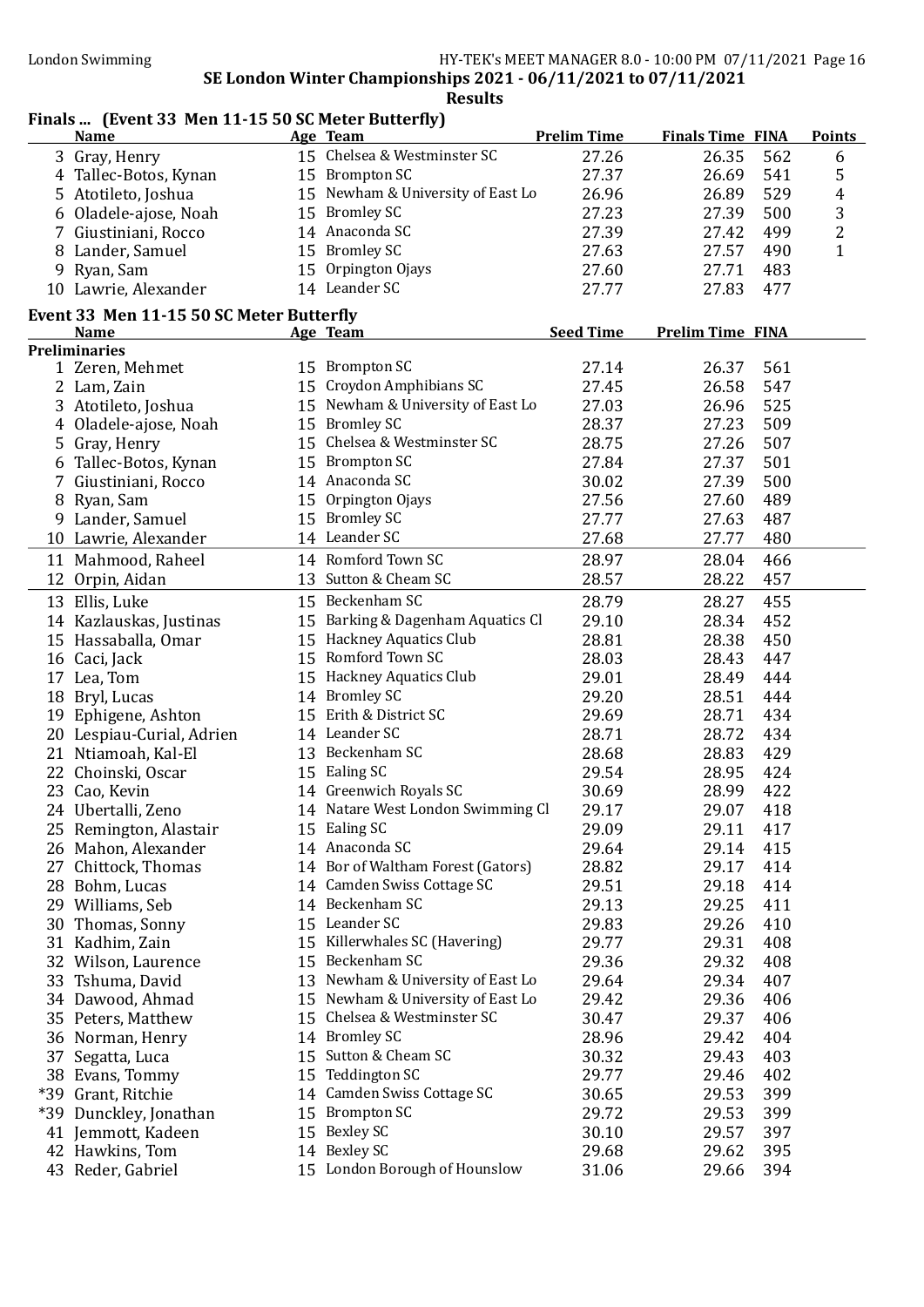# Preliminaries ... (Event 33 Men 11-15 50 SC Meter Butterfly)

|    | <b>Name</b>                      |    | Age Team                          | <b>Seed Time</b> | <b>Prelim Time FINA</b> |
|----|----------------------------------|----|-----------------------------------|------------------|-------------------------|
|    | 44 Adams, Sam                    |    | 14 Hackney Aquatics Club          | 30.47            | 29.94<br>383            |
|    | 45 Pytlowany, Hubert             | 13 | Ealing SC                         | 30.28            | 29.97<br>382            |
|    | 46 Mahendrakumar, Shoban         | 15 | <b>Bromley SC</b>                 | 30.82            | 381<br>29.98            |
| 47 | Yee, Max                         | 15 | <b>Brompton SC</b>                | 29.66            | 380<br>30.02            |
| 48 | Ellender, Max                    |    | 14 Dulwich Dolphins               | 31.19            | 379<br>30.05            |
| 49 | Laniyan, Tarelle                 |    | 14 Newham & University of East Lo | 29.98            | 30.10<br>377            |
| 50 | Nnaji, Angelo                    |    | 14 Hillingdon Swimming Club       | 30.38            | 371<br>30.26            |
|    | 51 Kokkini, Andreas              |    | 14 Beckenham SC                   | 30.38            | 370<br>30.29            |
| 52 | Salazar, Steven                  |    | 15 Newham & University of East Lo | 29.69            | 365<br>30.41            |
| 53 | Bain, Buster                     | 13 | <b>Bromley SC</b>                 | 30.89            | 363<br>30.48            |
|    | 54 Biggs, Lincoln                |    | 14 Hillingdon Swimming Club       | 30.68            | 30.50<br>362            |
|    | 55 Kercher, Max                  | 15 | Enfield Swim Squad                | 30.56            | 362<br>30.51            |
|    | 56 Astbury, Joshua               | 15 | Wandsworth SC                     | 30.58            | 358<br>30.61            |
| 57 | Steadman, Tom                    | 15 | Killerwhales SC (Havering)        | 30.21            | 349<br>30.87            |
|    | 58 Panyandee, Rhys               |    | 15 Newham & University of East Lo | 30.43            | 346<br>30.96            |
|    | 59 Platonovs, Aleksandr          | 15 | Newham & University of East Lo    | 30.99            | 30.99<br>345            |
| 60 | Benidir, Sami                    |    | 14 Newham & University of East Lo | 31.01            | 342<br>31.08            |
| 61 | Metzgen, Daniel                  | 13 | <b>Brompton SC</b>                | 31.19            | 326<br>31.58            |
|    | 62 Eler, Aslan                   | 13 | Chelsea & Westminster SC          | 33.44            | 305<br>32.30            |
| 63 | Keers, Jack                      | 12 | <b>Teddington SC</b>              | 35.50            | 299<br>32.51            |
| 64 | Gould, Victor                    | 12 | Camden Swiss Cottage SC           | 31.43            | 255<br>34.26            |
| 65 | Flood, Ryan                      | 13 | Leander SC                        | 38.91            | 209<br>36.62            |
|    | 66 Shearman, Enzo                | 11 | Hackney Aquatics Club             | 37.53            | 189<br>37.85            |
| 67 | Mohamed Saleem, Shabir           | 12 | Barking & Dagenham Aquatics Cl    | 42.24            | 38.32<br>182            |
|    | Odong, Saint                     |    | 14 Brompton SC                    | 29.67            | DQ                      |
|    | 4.4 Start before starting signal |    |                                   |                  |                         |
|    | Jennings, Joe                    |    | 13 Leander SC                     | 37.42            | DQ                      |
|    | 4.4 Start before starting signal |    |                                   |                  |                         |

# Event 33 Men 16 & Over 50 SC Meter Butterfly

|               | <b>Name</b>                                  |    | Age Team                          | <b>Prelim Time</b> | <b>Finals Time FINA</b> |     | <b>Points</b>  |
|---------------|----------------------------------------------|----|-----------------------------------|--------------------|-------------------------|-----|----------------|
| <b>Finals</b> |                                              |    |                                   |                    |                         |     |                |
|               | 1 Leong, Bryan                               |    | 18 Natare West London Swimming Cl | 24.82              | 24.64                   | 687 | 8              |
|               | 2 Cleaver, James                             |    | 16 Bromley SC                     | 25.78              | 25.40                   | 627 | 7              |
| 3.            | Din, Aryaan                                  | 18 | Chelsea & Westminster SC          | 25.40              | 25.45                   | 624 | 6              |
|               | 4 Cornish, Sam                               | 17 | Enfield Swim Squad                | 26.12              | 25.88                   | 593 | 5              |
| 5.            | Mahmutoglu, Jason                            | 17 | Chelsea & Westminster SC          | 25.80              | 25.91                   | 591 | 4              |
|               | 6 Gencas, Daniel                             | 18 | Barking & Dagenham Aquatics Cl    | 25.47              | 26.00                   | 585 | 3              |
| 7.            | Cohen, Malachi                               | 18 | Barnes SC                         | 25.79              | 26.01                   | 584 | $\overline{2}$ |
| 8             | Ghatauray, Rory                              | 17 | Erith & District SC               | 26.14              | 26.37                   | 561 | $\mathbf{1}$   |
| 9             | Mahendrakumar, Pravin                        | 18 | <b>Bromley SC</b>                 | 26.42              | 26.92                   | 527 |                |
|               | 10 Garfield, Joseph                          | 16 | Bor of Waltham Forest (Gators)    | 26.80              | 27.05                   | 519 |                |
|               | Event 33 Men 16 & Over 50 SC Meter Butterfly |    |                                   |                    |                         |     |                |
|               | <b>Name</b>                                  |    | Age Team                          | <b>Seed Time</b>   | <b>Prelim Time FINA</b> |     |                |
|               | <b>Preliminaries</b>                         |    |                                   |                    |                         |     |                |
|               | 1 Leong, Bryan                               |    | 18 Natare West London Swimming Cl | 24.96              | 24.82                   | 672 |                |
| 2             | Din, Aryaan                                  |    | 18 Chelsea & Westminster SC       | 25.15              | 25.40                   | 627 |                |
|               | 3 Gencas, Daniel                             |    | 18 Barking & Dagenham Aquatics Cl | 25.90              | 25.47                   | 622 |                |
| 4             | Ellis, Joshua                                | 17 | Beckenham SC                      | 26.16              | 25.74                   | 603 |                |
|               | 5 Cleaver, James                             | 16 | <b>Bromley SC</b>                 | 26.34              | 25.78                   | 600 |                |
|               | 6 Cohen, Malachi                             | 18 | Barnes SC                         | 26.23              | 25.79                   | 599 |                |
|               | 7 Mahmutoglu, Jason                          | 17 | Chelsea & Westminster SC          | 25.94              | 25.80                   | 599 |                |
| 8             | Cornish, Sam                                 | 17 | Enfield Swim Squad                | 26.08              | 26.12                   | 577 |                |
| 9             | Ghatauray, Rory                              | 17 | Erith & District SC               | 26.24              | 26.14                   | 576 |                |
|               | 10 Mahendrakumar, Pravin                     |    | 18 Bromley SC                     | 26.47              | 26.42                   | 557 |                |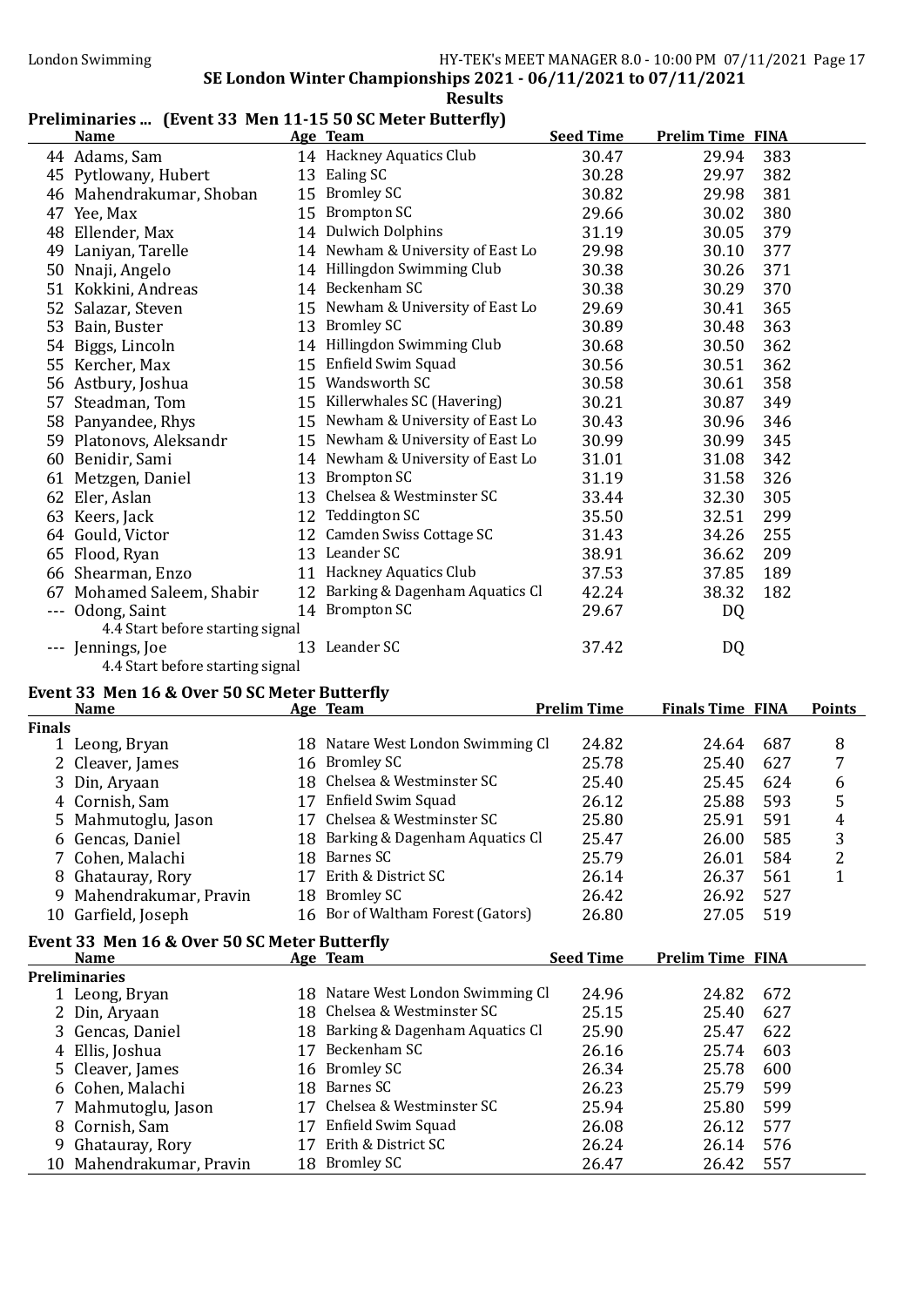# Preliminaries ... (Event 33 Men 16 & Over 50 SC Meter Butterfly)

| <b>Name</b>                      |    | Age Team                          | <b>Seed Time</b> | <b>Prelim Time FINA</b> |  |
|----------------------------------|----|-----------------------------------|------------------|-------------------------|--|
| 11 Podmore, Tyler                |    | 23 Dulwich Dolphins               | 26.46            | 546<br>26.61            |  |
| 12 Garfield, Joseph              |    | 16 Bor of Waltham Forest (Gators) | 28.13            | 534<br>26.80            |  |
| 13 Sproston, James               |    | 16 Erith & District SC            | 27.60            | 531<br>26.85            |  |
| 14 Chou, Nevan                   |    | 16 Bromley SC                     | 28.03            | 530<br>26.87            |  |
| 15 Hoole, Haydn                  |    | 17 Haringey Aquatics              | 27.07            | 26.91<br>528            |  |
| 16 Isaza Ocampo, Fernando        |    | 21 Haringey Aquatics              | 27.68            | 525<br>26.96            |  |
| 17 Raykin, Georgi                |    | 16 Newham & University of East Lo | 27.17            | 522<br>27.00            |  |
| 18 Totev, Steve                  |    | 18 South Croydon SC               | 26.77            | 514<br>27.14            |  |
| 19 Corner, Jago                  |    | 17 Hackney Aquatics Club          | 28.19            | 507<br>27.27            |  |
| *20 Nimoh, Pharell               |    | 17 Bexley SC                      | 27.34            | 27.28<br>506            |  |
| *20 Malov, Filip                 |    | 16 Sutton & Cheam SC              | 26.86            | 27.28<br>506            |  |
| 22 Thornton, Samuel              |    | 20 Ealing SC                      | 27.75            | 27.34<br>503            |  |
| 23 Kirdar, Tim                   |    | 16 Bromley SC                     | 28.05            | 502<br>27.35            |  |
| 24 Roberts, Marco                |    | 16 Hackney Aquatics Club          | 28.06            | 486<br>27.65            |  |
| 25 Williams, Harrison            |    | 17 Ealing SC                      | 27.97            | 27.69<br>484            |  |
| 26 Divet, Antoine                |    | 16 Camden Swiss Cottage SC        | 27.28            | 481<br>27.75            |  |
| 27 Piedra Ojeda, Bryan           |    | 16 Hackney Aquatics Club          | 27.75            | 27.79<br>479            |  |
| 28 Kelly, Josh                   |    | 18 Hillingdon Swimming Club       | 27.70            | 27.94<br>471            |  |
| 29 Salazar, Kurt Francis         |    | 16 Newham & University of East Lo | 27.99            | 28.06<br>465            |  |
| 30 Barretta, Luca                |    | 18 Croydon Amphibians SC          | 27.88            | 464<br>28.08            |  |
| 31 Palmer, Ben                   |    | 17 Killerwhales SC (Havering)     | 28.40            | 459<br>28.18            |  |
| 32 Banga, Nathan                 |    | 18 Barking & Dagenham Aquatics Cl | 27.80            | 459<br>28.19            |  |
| 33 Farquhar-Smith, Tom           |    | 17 Teddington SC                  | 29.33            | 446<br>28.46            |  |
| 34 Hampton, Elliott              |    | 17 Wandsworth SC                  | 27.72            | 428<br>28.84            |  |
| 35 Stringer, Ben                 |    | 16 Romford Town SC                | 28.22            | 426<br>28.89            |  |
| 36 Van Domselaar, Martin         |    | 16 Sutton & Cheam SC              | 30.66            | 425<br>28.92            |  |
| 37 Mclennon-Defoe, Zachary       |    | 17 Dulwich Dolphins               | 29.15            | 417<br>29.09            |  |
| 38 Green, Joe                    |    | 17 Sutton & Cheam SC              | 29.46            | 29.13<br>416            |  |
| 39 Vickers, Joe                  |    | 16 Brompton SC                    | 29.57            | 29.30<br>409            |  |
| 40 Jayasinghe, Dillon            |    | 17 Bexley SC                      | 29.65            | 29.38<br>405            |  |
| 41 Dalton, Oliver                |    | 17 Beckenham SC                   | 29.68            | 397<br>29.58            |  |
| 42 Tshuma, Daniel                |    | 17 Newham & University of East Lo | 29.31            | 389<br>29.77            |  |
| 43 Rudd, Jonathan                |    | 16 Chelsea & Westminster SC       | 29.51            | 386<br>29.85            |  |
| 44 Ayad, Ismail                  |    | 17 Newham & University of East Lo | 29.81            | 382<br>29.95            |  |
| 45 Macklin, Andrew               |    | 18 Bexley SC                      | 30.06            | 381<br>29.98            |  |
| 46 Robinson, Jacob               |    | 16 Killerwhales SC (Havering)     | 29.63            | 360<br>30.56            |  |
| 47 Dudman, Thomas                |    | 17 Killerwhales SC (Havering)     | 30.65            | 353<br>30.77            |  |
| 48 Richardson, Christopher       |    | 16 Bor of Waltham Forest (Gators) | 30.65            | 351<br>30.81            |  |
| 49 Ellingham, Luke               |    | 17 Haringey Aquatics              | 30.46            | 31.03<br>344            |  |
| 50 Krishnan, Sarvesh             | 17 | Kingston Royals SC                | 30.67            | 343<br>31.07            |  |
| Wilding, Daniel                  |    | 17 Erith & District SC            | 27.34            | DQ                      |  |
| 4.4 Start before starting signal |    |                                   |                  |                         |  |

# Event 33 Men 50 SC Meter Butterfly Multi-Class

| <b>Name</b>                                  |       |                | Age Team                                  | <b>Seed Time</b>          | <b>Prelim Time Para</b> |       |               |
|----------------------------------------------|-------|----------------|-------------------------------------------|---------------------------|-------------------------|-------|---------------|
| <b>Preliminaries</b><br>1 Bradford, Kai S9   |       |                | 12 Romford Town SC                        | 54.97                     | 47.79                   | - 173 |               |
| Event 34 Women 11-15 200 SC Meter Backstroke |       |                |                                           |                           |                         |       |               |
| <b>Name</b>                                  |       |                | Age Team                                  | <b>Prelim Time</b>        | <b>Finals Time FINA</b> |       | <b>Points</b> |
| <b>Finals</b>                                |       |                |                                           |                           |                         |       |               |
| 1 Ogden, Mika                                |       |                | 15 Hackney Aquatics Club                  | 2:25.23                   | 2:22.89                 | 580   | 8             |
|                                              | 33.31 | 1:09.39(36.08) | 1:46.35 (36.96)                           | 2:22.89 (36.54)           |                         |       |               |
| 2 Karabacz, Martyna                          | 33.78 | 1:10.26(36.48) | 13 Greenwich Royals SC<br>1:48.18 (37.92) | 2:27.04<br>2:24.25(36.07) | 2:24.25                 | 564   |               |
|                                              |       |                |                                           |                           |                         |       |               |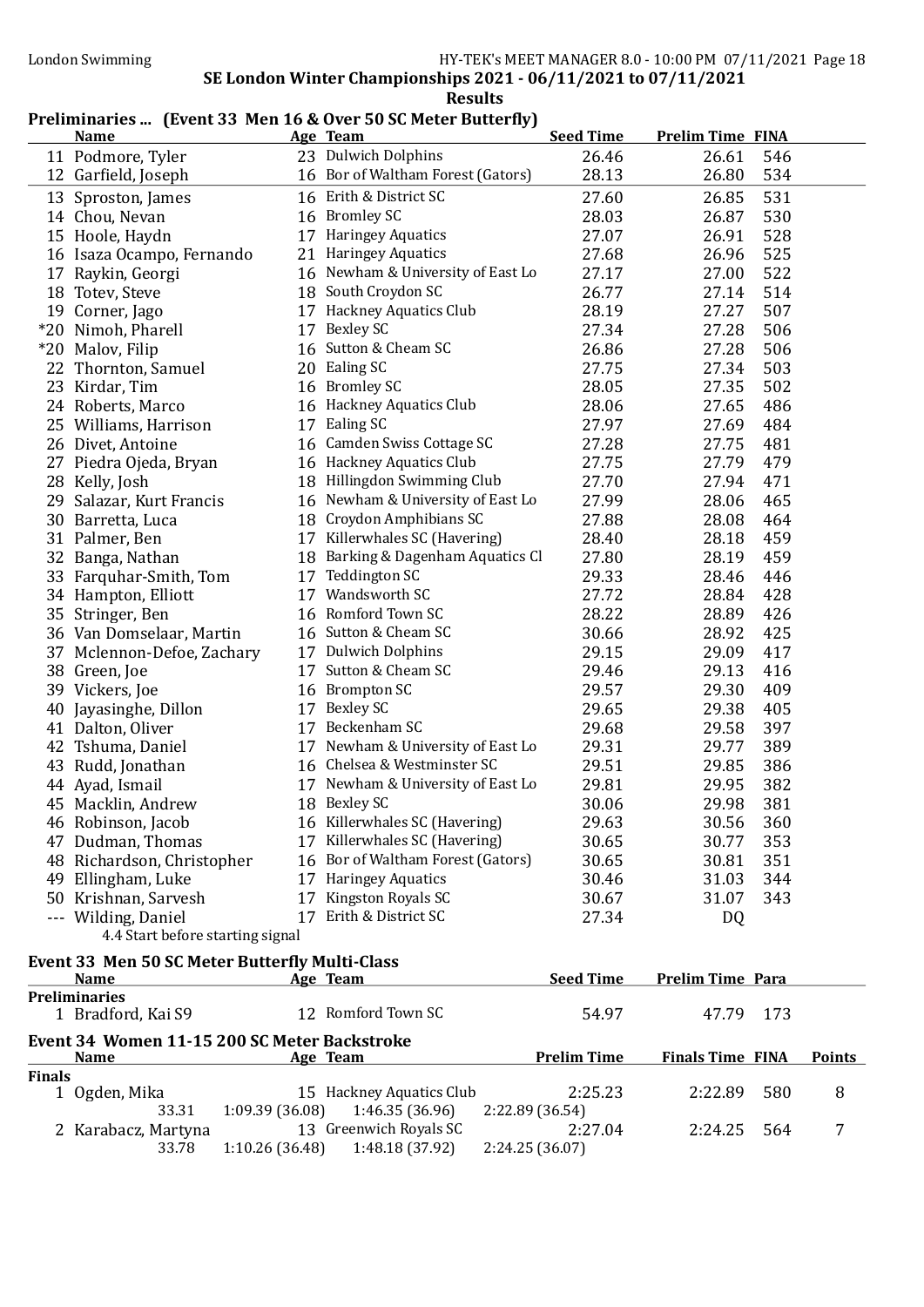# Finals ... (Event 34 Women 11-15 200 SC Meter Backstroke)

|                          | $\mathbf{r}$ mais  (Event 5 + Women 11 15 200 56 Meter Backstroke)                                                           |                  |                         |     |                |
|--------------------------|------------------------------------------------------------------------------------------------------------------------------|------------------|-------------------------|-----|----------------|
|                          | Name <b>Source Aged The Age Team Security</b> Prelim Time Finals Time FINA                                                   |                  |                         |     | <b>Points</b>  |
|                          | 3 Hayes, Mabel 15 Anaconda SC                                                                                                | 2:26.77          | 2:25.65                 | 548 | 6              |
|                          | 34.15   1:11.08   (36.93)   1:49.03   (37.95)   2:25.65   (36.62)                                                            |                  |                         |     |                |
| 4 Serafini, Emily        | 14 Bromley SC                                                                                                                | 2:25.86          | 2:25.84 546             |     | 5              |
| 33.22                    | $1:10.04(36.82)$ $1:48.30(38.26)$                                                                                            | 2:25.84 (37.54)  |                         |     |                |
| 5 Van Zyl, Kayla         | 15 Hillingdon Swimming Club                                                                                                  | 2:27.91          | 2:28.71                 | 515 | $\overline{4}$ |
| 33.94                    | $1:11.32$ (37.38) $1:50.19$ (38.87) $2:28.71$ (38.52)                                                                        |                  |                         |     |                |
| 6 Facius, Astrid         | 12 Wandsworth SC                                                                                                             | 2:30.31          | 2:28.81                 | 514 | 3              |
| 34.58                    | $1:13.06(38.48)$ $1:51.10(38.04)$ $2:28.81(37.71)$                                                                           |                  |                         |     |                |
| 7 O'Leary, Aoife         | 15 Hillingdon Swimming Club                                                                                                  | 2:28.66          | 2:29.35                 | 508 | 2              |
| 35.81                    | $1:14.00(38.19)$ $1:51.82(37.82)$                                                                                            | 2:29.35 (37.53)  |                         |     |                |
| 8 Venuti, Veronica       | 13 Chelsea & Westminster SC                                                                                                  | 2:31.60          | 2:30.81                 | 494 | $\mathbf{1}$   |
| 35.18                    | $1:12.78(37.60)$ $1:51.40(38.62)$                                                                                            | 2:30.81 (39.41)  |                         |     |                |
| 9 Thanassoulas, Isabella | 12 Natare West London Swimming Cl 2:31.01 2:32.05 482                                                                        |                  |                         |     |                |
| 35.54                    | $1:13.21(37.67)$ $1:52.61(39.40)$ $2:32.05(39.44)$                                                                           |                  |                         |     |                |
|                          |                                                                                                                              |                  |                         |     |                |
|                          | Event 34 Women 11-15 200 SC Meter Backstroke                                                                                 |                  |                         |     |                |
|                          | Name Age Team                                                                                                                | <u>Seed Time</u> | <b>Prelim Time FINA</b> |     |                |
| <b>Preliminaries</b>     | $\begin{array}{lll} \text{a} & 15 & \text{Hackney Aquatics Club} \ \text{34.45} & 1:11.69 (37.24) & 1.49 (9999) \end{array}$ |                  |                         |     |                |
| 1 Ogden, Mika            |                                                                                                                              | 2:21.11          | 2:25.23                 | 553 |                |
|                          | $1:11.69$ (37.24) $1:48.68$ (36.99) $2:25.23$ (36.55)                                                                        |                  |                         |     |                |
| 2 Serafini, Emily        | 14 Bromley SC                                                                                                                | 2:34.25          | 2:25.86                 | 546 |                |
| 33.45                    | $14$ sromley SC<br>1:10.35 (36.90) 1:48.41 (38.06)                                                                           | 2:25.86 (37.45)  |                         |     |                |
| 3 Hayes, Mabel           | 15 Anaconda SC                                                                                                               | 2:33.77          | 2:26.77                 | 536 |                |
| 34.21                    | $1:11.93(37.72)$ $1:49.94(38.01)$                                                                                            | 2:26.77 (36.83)  |                         |     |                |
| 4 Karabacz, Martyna      | 13 Greenwich Royals SC                                                                                                       | 2:22.99          | 2:27.04                 | 533 |                |
| 34.38                    | $1:12.20(37.82)$ $1:50.35(38.15)$                                                                                            | 2:27.04 (36.69)  |                         |     |                |
| 5 Van Zyl, Kayla         | 15 Hillingdon Swimming Club                                                                                                  | 2:29.07          | 2:27.91                 | 523 |                |
| 33.61                    | $1:10.65(37.04)$ $1:48.99(38.34)$                                                                                            | 2:27.91 (38.92)  |                         |     |                |
| 6 O'Leary, Aoife         | 15 Hillingdon Swimming Club                                                                                                  | 2:32.47          | 2:28.66                 | 515 |                |
| 35.43                    | $1:12.73(37.30)$ $1:50.91(38.18)$                                                                                            | 2:28.66 (37.75)  |                         |     |                |
| 7 Murine, Monika         | 14 Barking & Dagenham Aquatics Cl 2:33.53                                                                                    |                  | 2:29.98                 | 502 |                |
| 34.52                    | 1:12.44 (37.92)  1:51.31 (38.87)  2:29.98 (38.67)                                                                            |                  |                         |     |                |
| 8 Facius, Astrid         | 12 Wandsworth SC                                                                                                             | 2:35.29          | 2:30.31                 | 499 |                |
| 34.32                    | 1:13.28 (38.96) 1:53.11 (39.83) 2:30.31 (37.20)                                                                              |                  |                         |     |                |
|                          |                                                                                                                              |                  |                         |     |                |
| 9 Thanassoulas, Isabella | 12 Natare West London Swimming Cl 2:37.15                                                                                    |                  | 2:31.01 492             |     |                |
| 35.40                    | $1:12.88(37.48)$ $1:52.02(39.14)$                                                                                            | 2:31.01 (38.99)  |                         |     |                |
| 10 Venuti, Veronica      | 13 Chelsea & Westminster SC 2:29.36                                                                                          |                  | 2:31.60 486             |     |                |
|                          | 33.85   1:11.61 (37.76)<br>1:51.79 (40.18)                                                                                   | 2:31.60 (39.81)  |                         |     |                |
| 11 Chadwick, Phoebe      | 13 Teddington SC                                                                                                             | 2:32.59          | 2:32.45                 | 478 |                |
| 36.93                    | 1:15.68 (38.75)<br>1:54.29 (38.61)                                                                                           | 2:32.45 (38.16)  |                         |     |                |
| 12 De Alwis, Malika      | 15 Hillingdon Swimming Club                                                                                                  | 2:36.87          | 2:32.77                 | 475 |                |
| 35.14                    | 1:53.20 (39.37)<br>1:13.83 (38.69)                                                                                           | 2:32.77 (39.57)  |                         |     |                |
| 13 O'Neill, Sophia       | 15 Orpington Ojays                                                                                                           | 2:29.76          | 2:32.83                 | 474 |                |
| 33.74                    | 1:11.84 (38.10)<br>1:52.37 (40.53)                                                                                           | 2:32.83 (40.46)  |                         |     |                |
| 14 Holt, Ava             | 14 Teddington SC                                                                                                             | 2:34.75          | 2:34.40                 | 460 |                |
| 35.88                    | 1:54.86(40.45)<br>1:14.41 (38.53)                                                                                            | 2:34.40 (39.54)  |                         |     |                |
|                          | 14 Camden Swiss Cottage SC                                                                                                   | 2:36.07          |                         | 448 |                |
| *15 Byass, Lila<br>35.89 |                                                                                                                              |                  | 2:35.73                 |     |                |
|                          | 1:15.97 (40.08)<br>1:56.17(40.20)                                                                                            | 2:35.73 (39.56)  |                         |     |                |
| *15 Wagjiani, Ayla       | 13 Hillingdon Swimming Club                                                                                                  | 2:36.59          | 2:35.73                 | 448 |                |
| 36.02                    | 1:56.11(40.57)<br>1:15.54 (39.52)                                                                                            | 2:35.73 (39.62)  |                         |     |                |
| 17 Graham, Isabella      | 15 Sutton & Cheam SC                                                                                                         | 2:36.76          | 2:37.23                 | 436 |                |
| 36.89                    | 1:16.97 (40.08) 2:37.23 (1:20.26)                                                                                            |                  |                         |     |                |
| 18 Hernandez Taylor, Ivy | 12 Hackney Aquatics Club                                                                                                     | 2:38.82          | 2:37.40                 | 434 |                |
| 37.08                    | 1:17.80 (40.72)<br>1:59.04 (41.24)                                                                                           | 2:37.40 (38.36)  |                         |     |                |
| 19 Hughes, Niamh         | 15 Hillingdon Swimming Club                                                                                                  | 2:36.08          | 2:37.83                 | 431 |                |
| 37.13                    | 1:58.69(41.11)<br>1:17.58(40.45)                                                                                             | 2:37.83 (39.14)  |                         |     |                |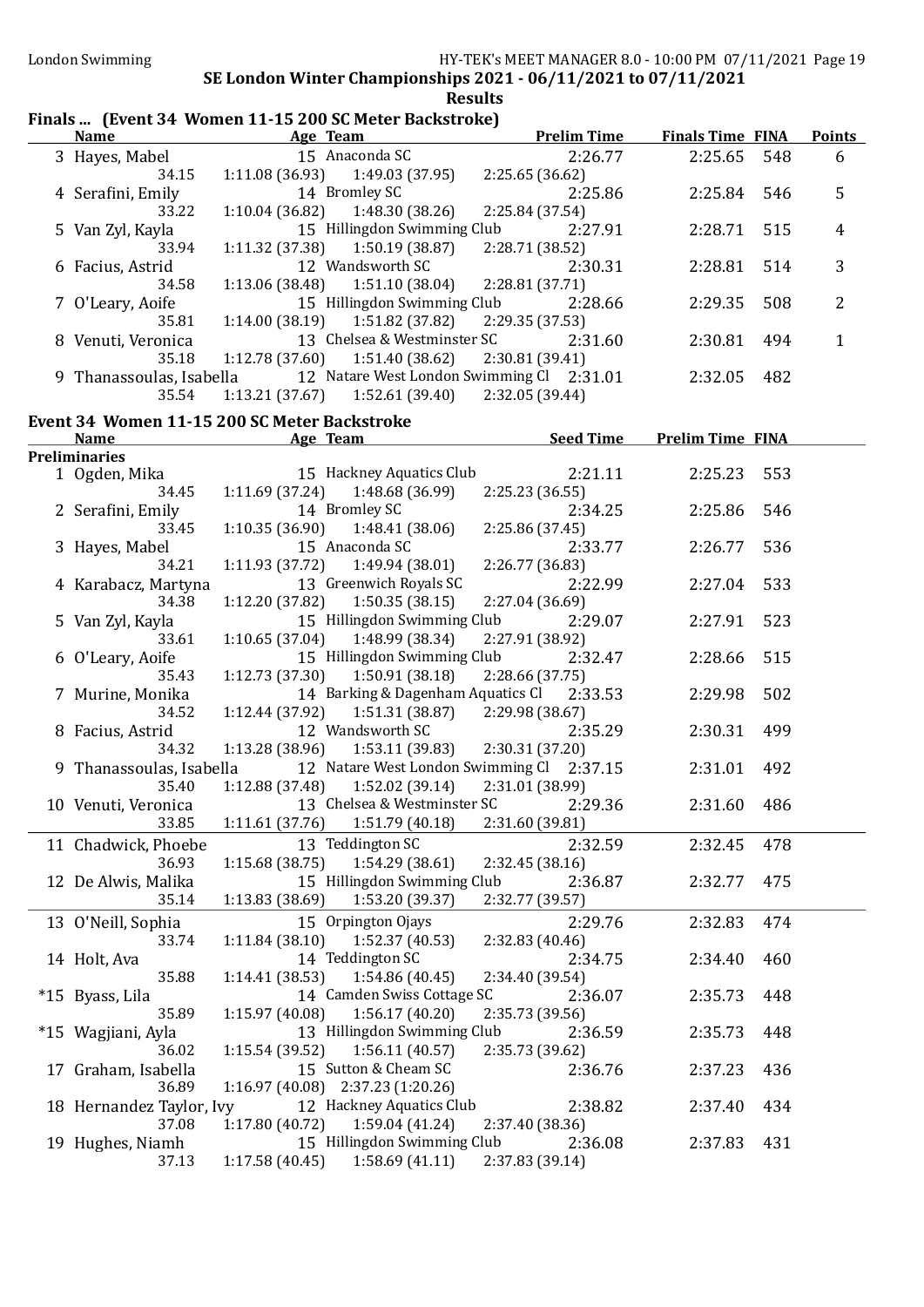### Preliminaries ... (Event 34 Women 11-15 200 SC Meter Backstroke)

| Name                                                                                      |                                   | <b>Example 2018</b> Age Team | <b>Seed Time</b> | <b>Prelim Time FINA</b> |     |  |  |
|-------------------------------------------------------------------------------------------|-----------------------------------|------------------------------|------------------|-------------------------|-----|--|--|
| 20 Dizdarevic, Sandi                                                                      |                                   | 15 Dulwich Dolphins          | 2:37.50          | 2:37.88                 | 430 |  |  |
| 36.59                                                                                     | $1:16.98(40.39)$ $1:57.46(40.48)$ |                              | 2:37.88(40.42)   |                         |     |  |  |
| 21 Blumel, Ruby                                                                           |                                   | 14 Camden Swiss Cottage SC   | 2:38.55          | 2:40.46 410             |     |  |  |
| 37.20                                                                                     | $1:17.66(40.46)$ $1:59.23(41.57)$ |                              | 2:40.46 (41.23)  |                         |     |  |  |
| 22 Stone, Lara                                                                            |                                   | 12 Bromley SC                | 2:43.13          | 2:40.51 409             |     |  |  |
| 37.44                                                                                     | $1:18.29(40.85)$ $2:00.73(42.44)$ |                              | 2:40.51 (39.78)  |                         |     |  |  |
| 23 Carlos, Isabelle                                                                       |                                   | 13 Barnet Copthall SC        | 2:42.63          | 2:40.63                 | 408 |  |  |
| 37.52                                                                                     | $1:17.59(40.07)$ $1:59.47(41.88)$ |                              | 2:40.63(41.16)   |                         |     |  |  |
| 24 Nurney, Alexandra                                                                      |                                   | 11 Camden Swiss Cottage SC   | 2:38.29          | 2:40.68                 | 408 |  |  |
| 36.63                                                                                     | $1:17.23(40.60)$ $1:59.28(42.05)$ |                              | 2:40.68(41.40)   |                         |     |  |  |
| 25 Morter, Aida                                                                           |                                   | 14 Romford Town SC           | 2:47.45          | 2:41.26 404             |     |  |  |
| 37.40                                                                                     | $1:17.57(40.17)$ $1:59.43(41.86)$ |                              | 2:41.26 (41.83)  |                         |     |  |  |
| 26 Butler, Ethel                                                                          |                                   | 12 Dulwich Dolphins          | 2:54.03          | 2:41.90                 | 399 |  |  |
| 36.04                                                                                     | $1:17.09(41.05)$ $1:59.50(42.41)$ |                              | 2:41.90(42.40)   |                         |     |  |  |
| 27 Mucen, Selin                                                                           |                                   | 15 Chelsea & Westminster SC  | 2:45.37          | 2:43.54                 | 387 |  |  |
| 38.01                                                                                     | $1:19.71(41.70)$ $2:02.61(42.90)$ |                              | 2:43.54(40.93)   |                         |     |  |  |
| 28 Mason, Mica                                                                            |                                   | 14 Hillingdon Swimming Club  | 2:38.41          | 2:44.18                 | 382 |  |  |
| 37.26                                                                                     | $1:17.87(40.61)$ $2:00.48(42.61)$ |                              | 2:44.18(43.70)   |                         |     |  |  |
| 29 Berkett, Tia                                                                           |                                   | 15 Teddington SC             | 2:36.76          | 2:44.61                 | 380 |  |  |
| 36.09                                                                                     | $1:16.82(40.73)$ $2:00.54(43.72)$ |                              | 2:44.61(44.07)   |                         |     |  |  |
| 30 Hartney, Teagan                                                                        | 14 Teddington SC                  |                              | 2:45.60          | 2:46.03                 | 370 |  |  |
| 38.57                                                                                     | $1:20.60(42.03)$ $2:03.07(42.47)$ |                              | 2:46.03(42.96)   |                         |     |  |  |
| 31 Cardona Zapata, Isabella 12 Greenwich Royals SC                                        |                                   |                              | 3:03.18          | 2:57.92                 | 300 |  |  |
| 41.12                                                                                     | $1:25.64(44.52)$ $2:12.37(46.73)$ |                              | 2:57.92(45.55)   |                         |     |  |  |
| --- Coogan, Rebecca                                                                       |                                   | 13 Romford Town SC           | 2:34.91          | DQ                      |     |  |  |
| 6.4 More than one single or double simultaneous arm pull used to initiate the turn or not |                                   |                              |                  |                         |     |  |  |

Event 34 Women 16 & Over 200 SC Meter Backstroke

|               | <b>Name</b>            | Age Team                                           | <b>Prelim Time</b> | <b>Finals Time FINA</b> |     | <b>Points</b> |
|---------------|------------------------|----------------------------------------------------|--------------------|-------------------------|-----|---------------|
| <b>Finals</b> |                        |                                                    |                    |                         |     |               |
|               | 1 O'Toole, Cara        | 18 Ealing SC                                       | 2:18.11            | 2:17.78                 | 648 | 8             |
|               | 32.02                  | $1:06.69(34.67)$ $1:42.20(35.51)$                  | 2:17.78 (35.58)    |                         |     |               |
|               | 2 Iley, Isabel         | 16 Hackney Aquatics Club                           | 2:19.26            | 2:21.53                 | 597 | 7             |
|               | 32.36                  | $1:08.26(35.90)$ $2:21.53(1:13.27)$                |                    |                         |     |               |
|               | 3 Jolley-Ellis, Blythe | 17 Orpington Ojays                                 | 2:25.24            | 2:25.42                 | 551 | 6             |
|               | 33.08                  | $1:09.56(36.48)$ $1:47.79(38.23)$                  | 2:25.42 (37.63)    |                         |     |               |
|               | 4 Cole, Evelyn         | 16 Anaconda SC                                     | 2:29.98            | 2:30.43                 | 497 | 5             |
|               | 35.45                  | $1:13.74(38.29)$ $1:53.11(39.37)$                  | 2:30.43 (37.32)    |                         |     |               |
|               | 5 Marsh, Eva           | 16 Sutton & Cheam SC                               | 2:29.48            | 2:32.31                 | 479 | 4             |
|               | 34.59                  | $1:12.62$ (38.03) $1:51.98$ (39.36)                | 2:32.31 (40.33)    |                         |     |               |
|               | 6 Benidir, Dina        | 16 Newham & University of East Lo                  | 2:34.62            | 2:34.33                 | 461 | 3             |
|               | 35.37                  | 1:56.44 (40.90)<br>1:15.54(40.17)                  | 2:34.33 (37.89)    |                         |     |               |
|               | 7 Pemberton, Ella      | 16 Bor of Waltham Forest (Gators)                  | 2:34.70            | 2:35.99                 | 446 | 2             |
|               | 35.76                  | $1:15.31(39.55)$ $1:55.83(40.52)$ $2:35.99(40.16)$ |                    |                         |     |               |
|               | 8 Remyn, Ella          | 17 Bor of Waltham Forest (Gators)                  | 2:36.66            | 2:39.89                 | 414 |               |
|               | 37.10                  | 1:58.72 (41.36)<br>1:17.36(40.26)                  | 2:39.89 (41.17)    |                         |     |               |

#### Event 34 Women 16 & Over 200 SC Meter Backstroke

| <b>Name</b>          | Age Team                                           | <b>Seed Time</b> | <b>Prelim Time FINA</b> |  |
|----------------------|----------------------------------------------------|------------------|-------------------------|--|
| <b>Preliminaries</b> |                                                    |                  |                         |  |
| 1 O'Toole, Cara      | 18 Ealing SC                                       | 2:14.94          | 2:18.11 643             |  |
| 31.84                | $1:07.05(35.21)$ $1:42.70(35.65)$                  | 2:18.11 (35.41)  |                         |  |
| 2 Iley, Isabel       | 16 Hackney Aquatics Club                           | 2:24.76          | 2:19.26 627             |  |
| 32.26                | $1:08.36(36.10)$ $1:44.41(36.05)$ $2:19.26(34.85)$ |                  |                         |  |
| 3 Magliocco, Emilia  | 16 Camden Swiss Cottage SC                         | 2:25.22          | 2:23.73 570             |  |
| 32.85                | $1:09.62(36.77)$ $1:46.75(37.13)$                  | 2:23.73 (36.98)  |                         |  |